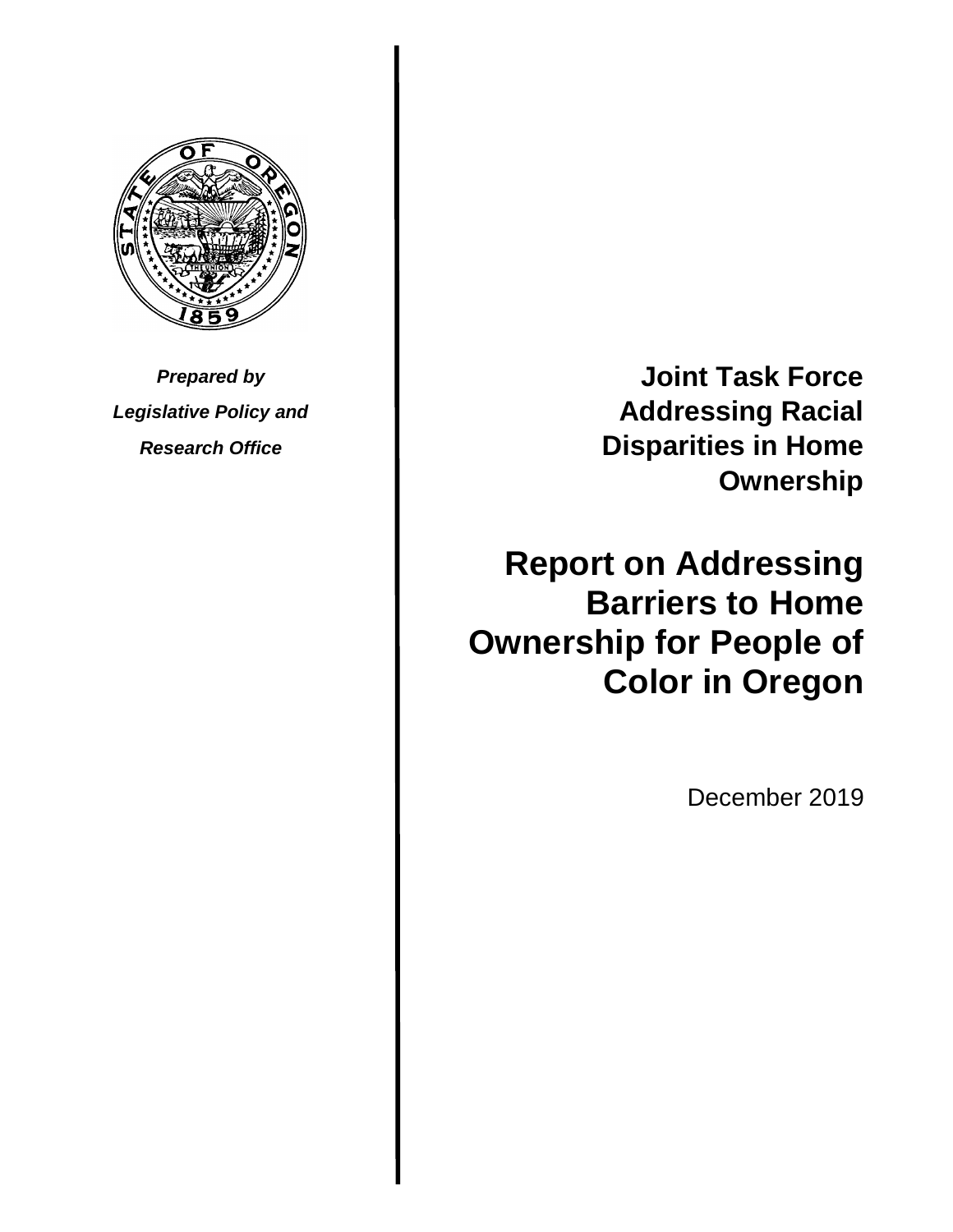# **TASK FORCE MEMBERS**

#### **Legislative Members:**

Senator James Manning Jr., Senate District 7, Co-Chair Senator Cliff Bentz, Senate District 30 Representative Mark Meek, House District 40, Co-Chair Representative Jack Zika, House District 53

#### **Non-Legislative Members:**

Se-ah-dom Edmo, McKenzie River Gathering (MRG) Foundation Frederick Edwards, Faith, Hope, and Charity, Inc. Joe Enlet, Consulate General of Federated States of Micronesia Maxine Fitzpatrick, Portland Community Reinvestment Initiatives, Inc. Maria Elena Guerra, Farmworkers Housing Development Corporation Julie Nash, loanDepot Debra Neal, Windermere Realty Trust

#### **Former Members:**

Representative A. Richard Vial, former Representative, House District 26

#### **STAFF**

Melissa Leoni, Analyst Legislative Policy and Research Office [Melissa.leoni@oregonlegislature.gov](mailto:Melissa.leoni@oregonlegislature.gov) 503.986.1286

Matthew DeRosa, Analyst Legislative Policy and Research Office [Matthew.derosa@oregonlegislature.gov](mailto:Matthew.derosa@oregonlegislature.gov) 503.986.1535

Amie Fender-Sosa, Analyst Legislative Policy and Research Office [Amie.fendersosa@oregonlegislature.gov](mailto:Amie.fendersosa@oregonlegislature.gov) 503.986.1539

Maia Daniel, Assistant Legislative Policy and Research Office [Maia.daniel@oregonlegislature.gov](mailto:Maia.daniel@oregonlegislature.gov) 503.986.1562

*A publication of the Oregon Legislative Policy and Research Office, which provides centralized, professional, and nonpartisan research, issue analysis and committee management services for the Legislative Assembly. The Legislative Policy and Research Office does not provide legal advice. This document contains general information that is current as of the date of publication. Subsequent action by the legislative, executive, or judicial branches may affect accuracy.*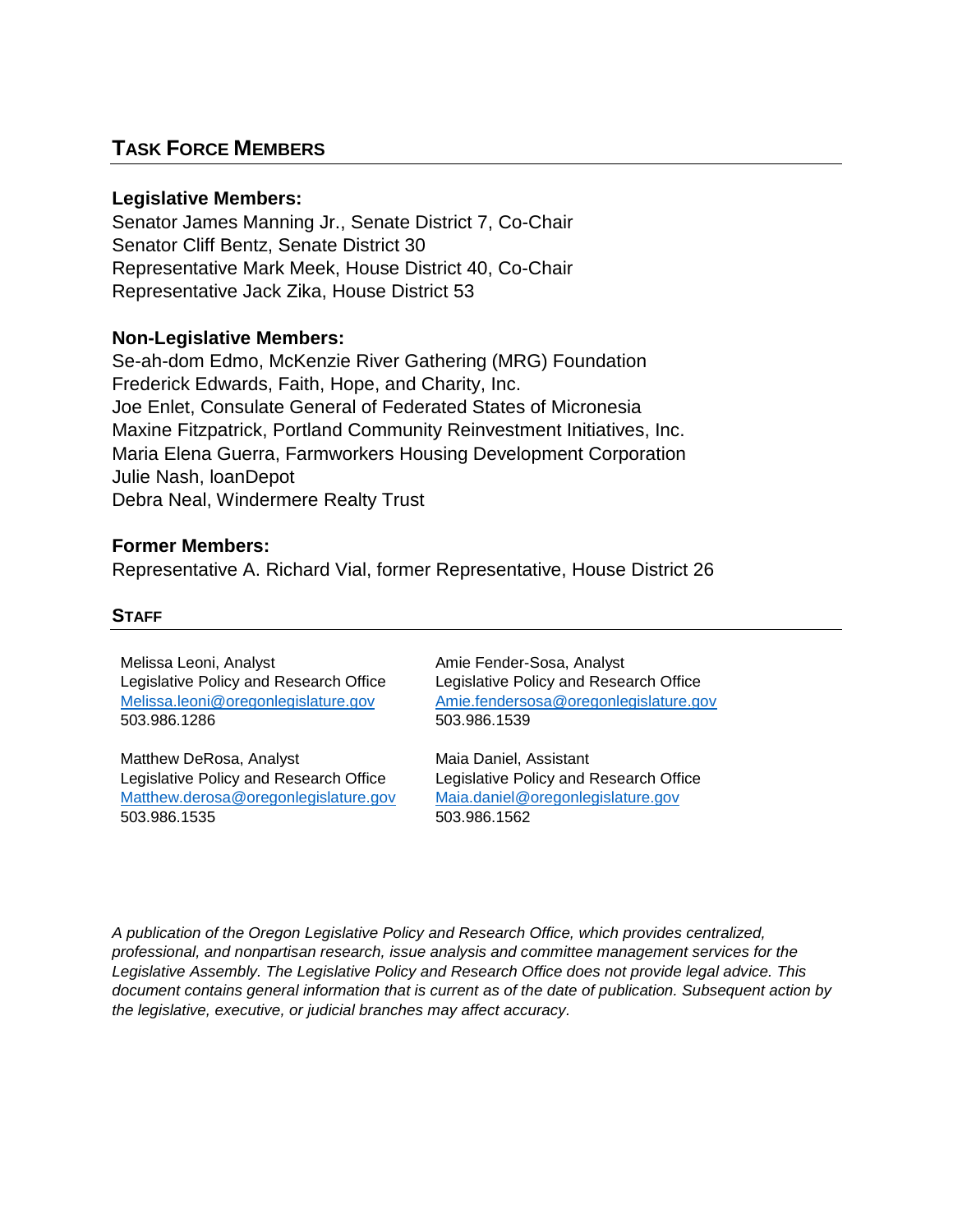Senate Members: Sen. James Manning Jr., Co-Chair Sen. Cliff Bentz Staff:

Melissa Leoni, LPRO Analyst Amie Fender-Sosa, LPRO Analyst

House Members: Rep. Mark Meek, Co-Chair Rep. Jack Zika Non-Legislative Members: Se-ah-dom Edmo Frederick Edwards Joe Enlet Maxine Fitzpatrick Maria Elena Guerra Julie Nash Debra Neal



#### 80TH LEGISLATIVE ASSEMBLY JOINT TASK FORCE ADDRESSING RACIAL DISPARITIES IN HOME OWNERSHIP State Capitol

900 Court St. NE, Rm. 333 Salem, OR 97301 PHONE 503-986-1813 FAX 503-364-0545

December 31, 2019

To Senate President Peter Courtney and House Speaker Tina Kotek:

Submitted herewith is the final report of the Task Force on Addressing Racial Disparities in Home Ownership. This Task Force was created in 2018 for the purpose of identifying the barriers to homeownership and developing recommended solutions, including legislation, to address conditions that reduce or prevent homeownership among people of color in this state.

The Task Force submitted a preliminary report in September 2019 containing an update on its progress and a set of initial recommendations (Phase I) for the 2020 session, including a recommendation to extend this work into 2020. This report addresses the requirements of House Bill 4010 (2018) and includes a second set of recommendations (Phase II) identifying the work for the Task Force in 2020.

Sincerely,

Senator James Manning Jr., Co-Chair

Representative Mark Meek, Co-Chair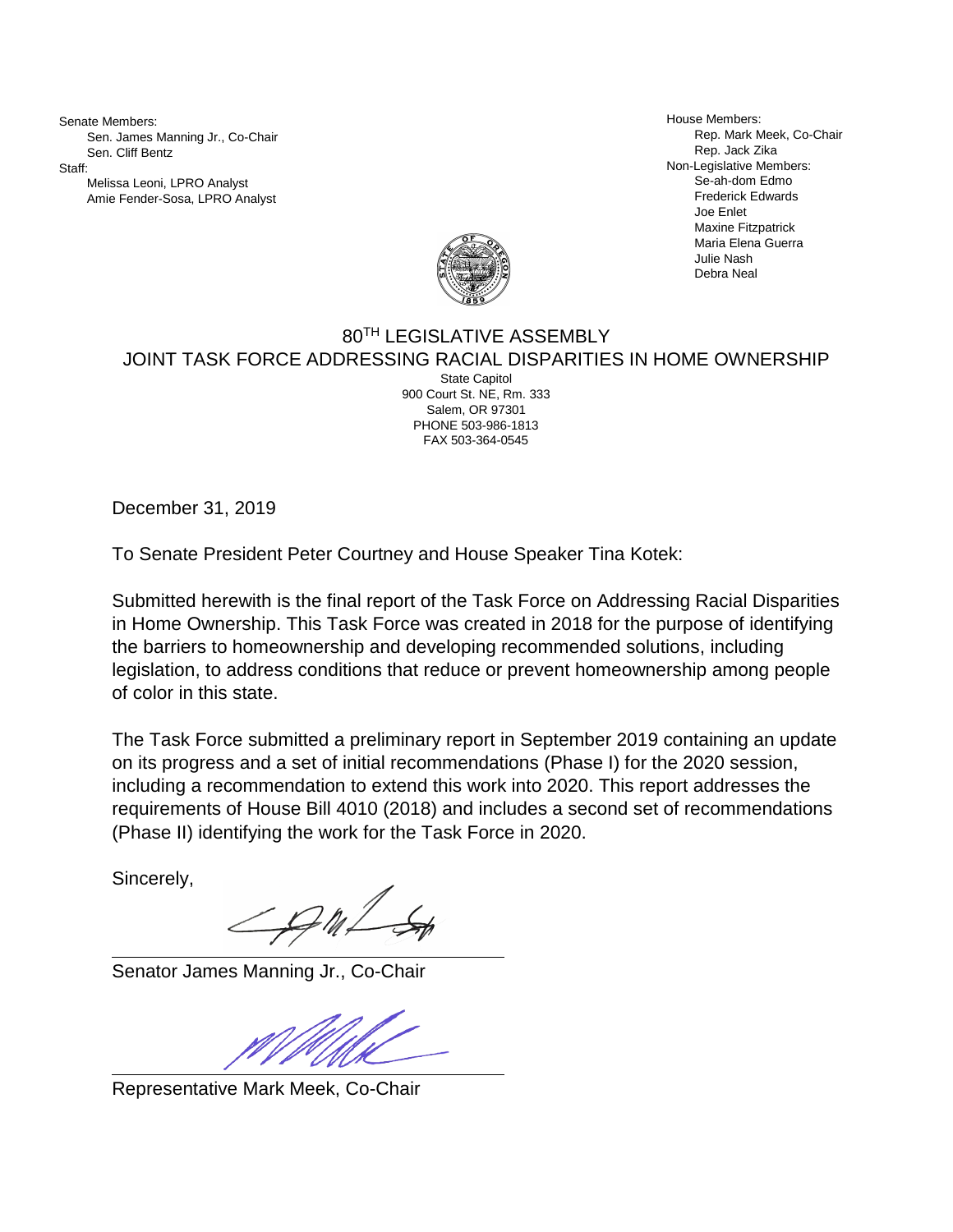# **Table of Contents**

| Barrier Identification and Policy Options Research____________________________5     |    |
|-------------------------------------------------------------------------------------|----|
|                                                                                     |    |
|                                                                                     |    |
| Section 3: Mortgage Lending Practices and Procedures ____________________________7  |    |
|                                                                                     |    |
|                                                                                     |    |
|                                                                                     |    |
|                                                                                     |    |
|                                                                                     |    |
|                                                                                     |    |
|                                                                                     |    |
|                                                                                     |    |
|                                                                                     |    |
| Fair Housing Violations and Discriminatory Practices and Procedures ____________ 13 |    |
|                                                                                     |    |
| Historical 16                                                                       |    |
| Building and Purchasing Costs, Supply, and Land Use _____________________________17 |    |
| Credit                                                                              |    |
|                                                                                     | 20 |
|                                                                                     |    |
|                                                                                     |    |
|                                                                                     |    |
|                                                                                     |    |
|                                                                                     |    |
|                                                                                     |    |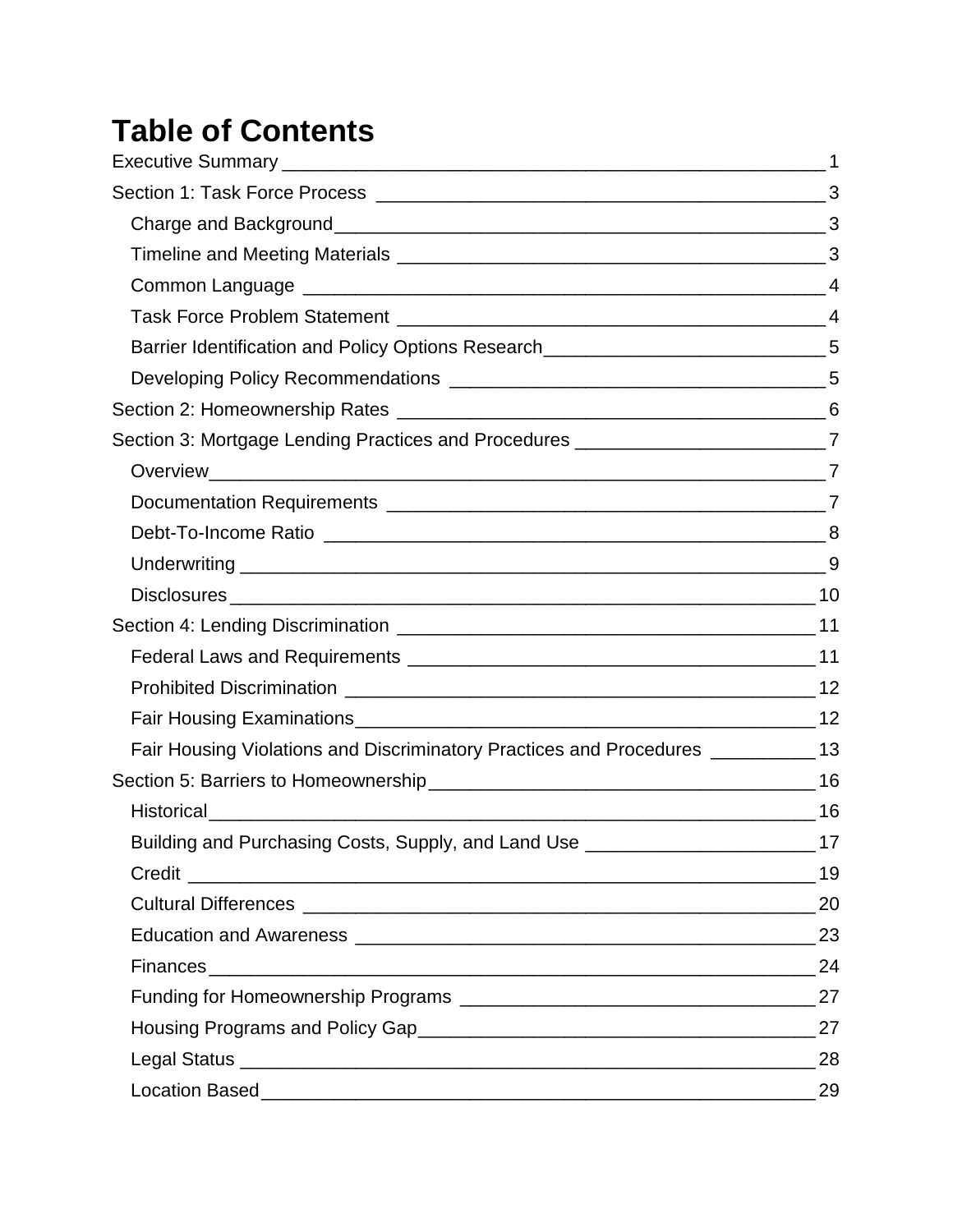|                                                                                      | 29 |
|--------------------------------------------------------------------------------------|----|
|                                                                                      |    |
|                                                                                      |    |
|                                                                                      |    |
|                                                                                      |    |
|                                                                                      |    |
|                                                                                      |    |
| Appendix A: Task Force Presentations and Materials ______________________________40  |    |
|                                                                                      | 42 |
| Appendix C: Identified Barriers, Challenges, and Issues Matrix __________________ 46 |    |
| Appendix D: History of Segregation and Discrimination in Oregon                      |    |
|                                                                                      | 55 |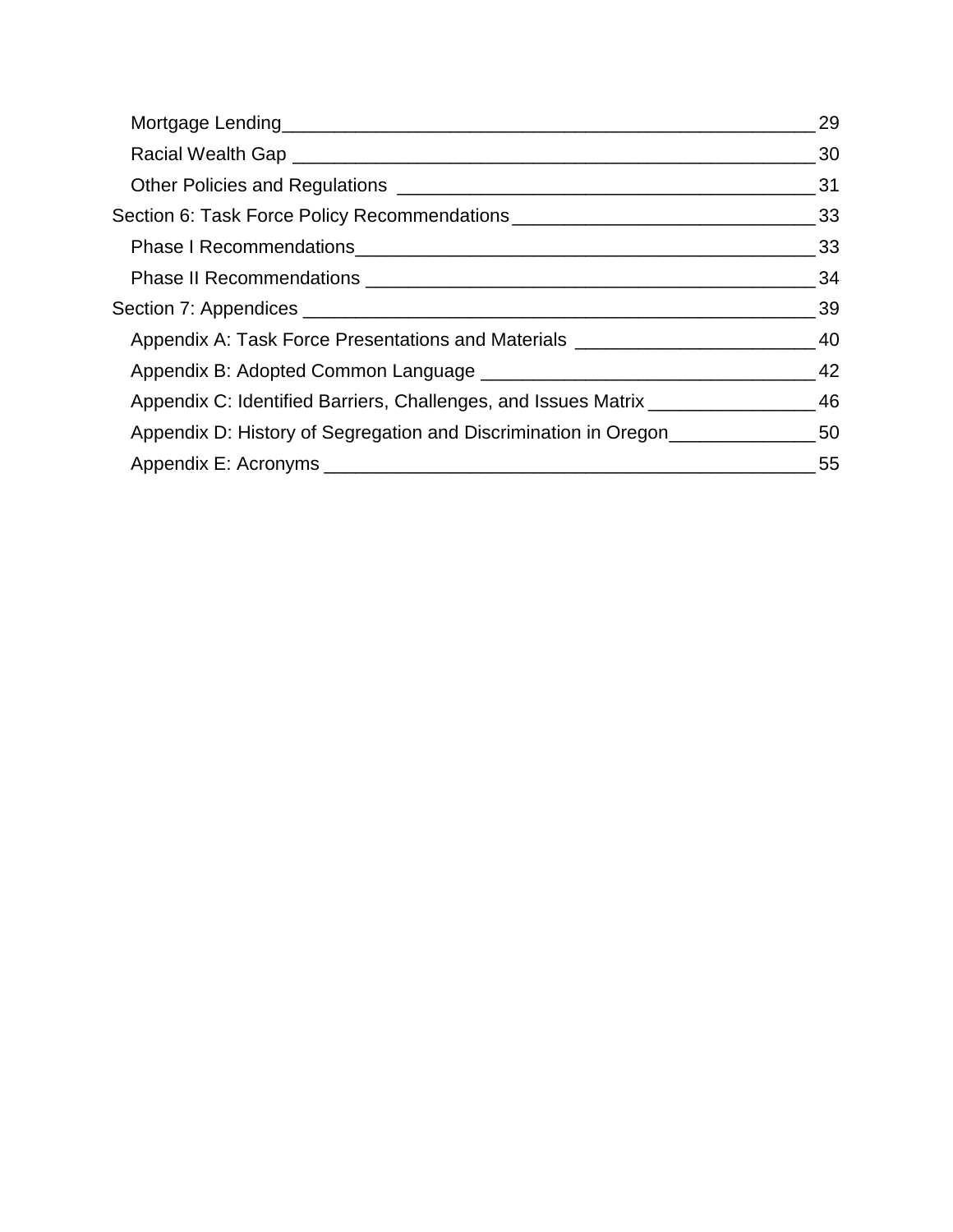# <span id="page-5-0"></span>**EXECUTIVE SUMMARY**

The Task Force on Addressing Racial Disparities in Home Ownership was charged by [House Bill 4010](https://olis.leg.state.or.us/liz/2018R1/Measures/Overview/HB4010) (2018) with identifying the barriers to homeownership that people of color face in Oregon and developing recommended solutions.

#### **Process Summary**

The Task Force met from September 2018 to January 2019 to focus on mortgage loan practices and procedures and identify the systemic barriers to homeownership for people of color. After a break for the 2019 legislative session, it met three times between June and August of 2019 to define a problem statement, discuss barriers, and identify policy solutions and potential recommendations. The Task Force adopted preliminary (Phase I) recommendations on September 19, 2019, and Phase II recommendations on November 21, 2019.

#### **Problem Statement**

The Task Force considered and adopted the following problem statement:

*Oregon's communities of color do not have equal, fair, or equitable access to homeownership. A comprehensive review of public, private, and nongovernmental organization data sources show that communities of color own homes at lower rates than their white counterparts. These disparities are the result of historical and current discriminatory housing policies and practices, disparate access to credit, generational poverty, and racial biases, which are exacerbated by present-day barriers that disproportionately impact Oregon's communities of color.*

#### **Preliminary Recommendations (Phase I)**

The Task Force recommends that its work be extended through September 2020 to allow it to continue developing recommended solutions to address the barriers that reduce or prevent homeownership among people of color in Oregon. In addition, it recommends the following be considered during the 2020 legislative session:

- 1. **Increase Homeownership Outreach by Culturally Specific Organizations.** Provide funding to culturally specific organizations for outreach to increase the visibility of and access to homeownership assistance programs by communities of color, including increasing access to culturally specific homebuyer education and counseling, down payment assistance, down payment savings credits, and individual development accounts (IDAs).
- 2. **Education and Training for Mortgage and Real Estate Professionals.**  Improve education and training required of and provided to mortgage and real estate professionals to cover homebuyer assistance programs and incorporate racial bias training. Explore changing licensure requirements or specifying continuing education content requirements for real estate and mortgage lending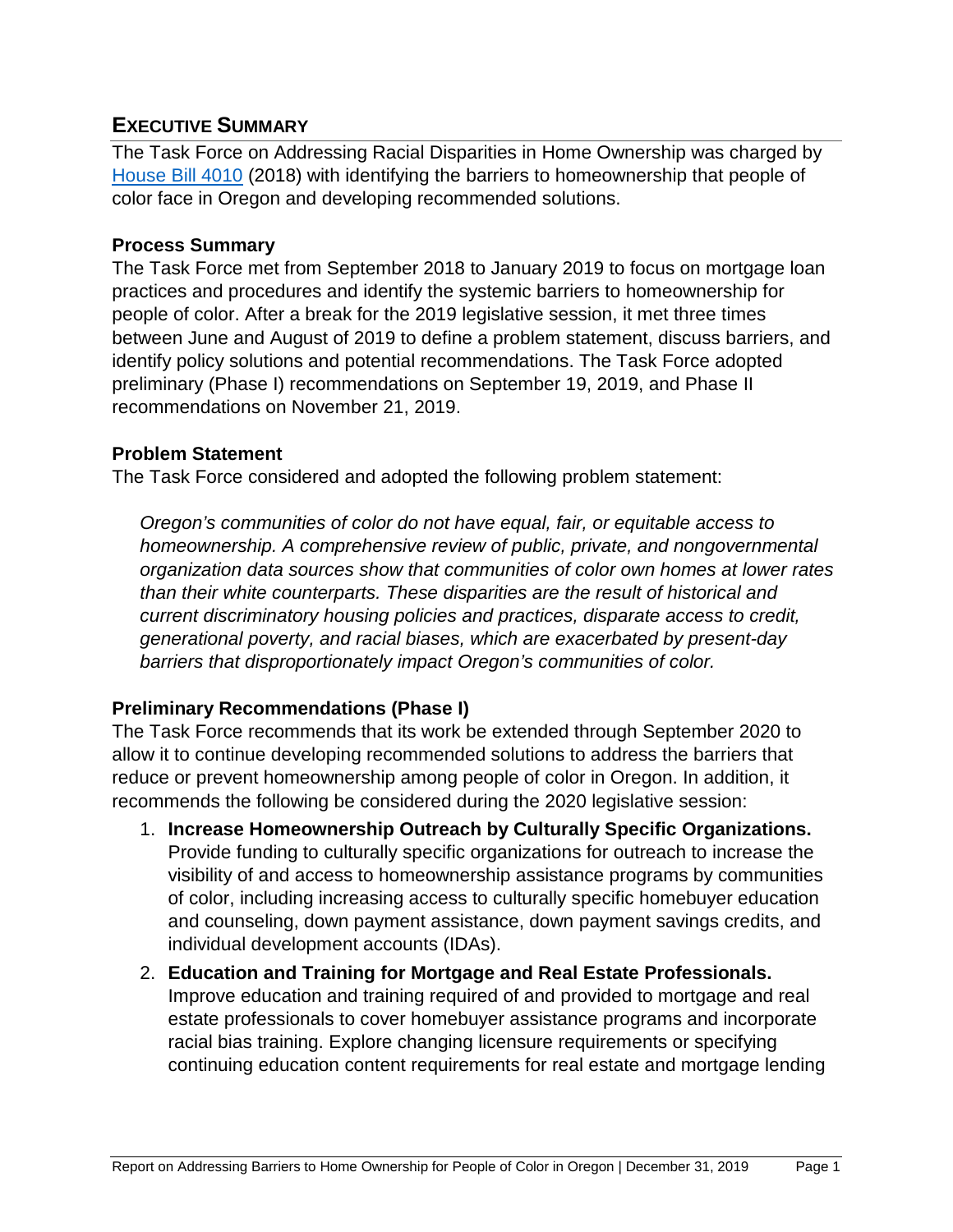professionals in statute or administrative rule through the Oregon Real Estate Agency and Department of Consumer and Business Services.

- 3. **Financial Support and Technical Assistance for Culturally Specific Homeownership Assistance.** Have Oregon Housing and Community Services (OHCS) provide additional financial support and technical assistance to nonprofits and culturally specific organizations to conduct outreach, tailor programs, and deliver community-specific financial literacy courses and homebuyer assistance, education, and counseling programs.
- 4. **Down Payment Assistance.** Increase funding for down payment assistance and individual development accounts to support homeownership by people of color.
- 5. **State Program Goals and Standards.** Set goals, reporting requirements, and program standards for OHCS specific to homeownership by people of color.
- 6. **Tribal Homeownership Needs.** Convene a work group with Oregon's nine federally recognized Tribes to identify homeownership needs and develop recommendations for state programs and investments to increase homeownership rates for tribal members.

#### **Phase II Recommendations**

The Task Force recommends the following five areas of future work for 2020:

- 1. **Housing Lending and Finance Disparities.** Convene a work group to develop recommendations specific to identifying ways to reduce racial disparities in homeownership lending.
- 2. **Communities of Color Homeownership Pilot Program.** Convene a work group to identify options and develop recommendations for one or more pilot programs.
- 3. **State Compliance with Fair Housing and Lending Laws.** Convene a work group to consider ways for the state to enforce equal access to homeownership lending to improve outcomes.
- 4. **Homeownership Language Accessibility.** Convene a work group to recommend ways to improve language access in mortgage lending, homebuying, and homeownership assistance, including statutory requirements.
- 5. **Federal Housing Laws and Regulations.** Prepare a draft resolution or letter recommending actions to reduce homeownership disparities under federal purview.

The Task Force also adopted three recommendations for other legislative committees, work groups, boards, commissions, or task forces on policies related to education, workforce development, tax and wealth, and housing supply.

# **Access to Full Report**

The full report can be found online at [https://www.oregonlegislature.gov/committees/2019I1-JARDHO/.](https://www.oregonlegislature.gov/committees/2019I1-JARDHO/)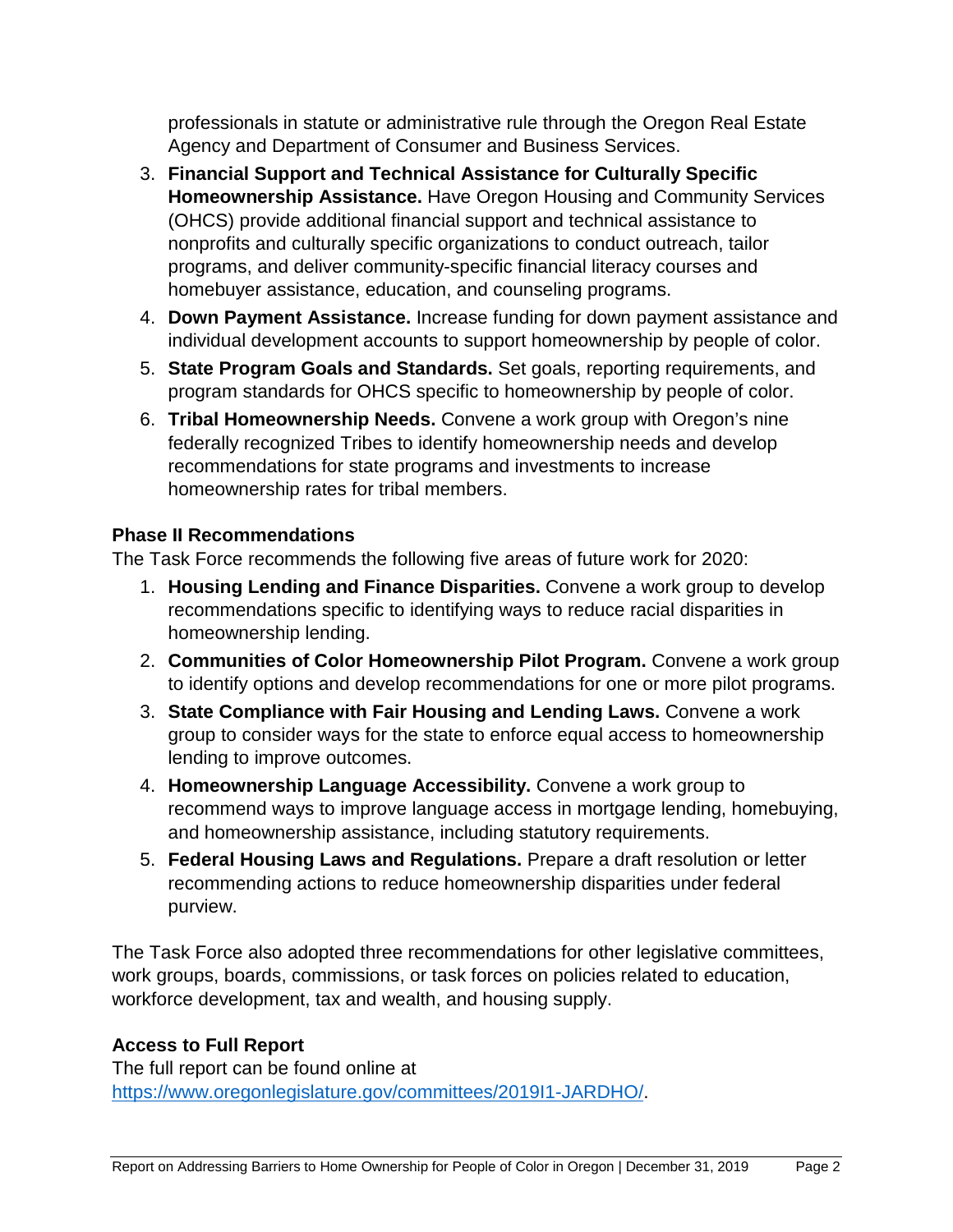# <span id="page-7-0"></span>**SECTION 1: TASK FORCE PROCESS**

#### <span id="page-7-1"></span>**Charge and Background**

[House Bill 4010](https://olis.leg.state.or.us/liz/2018R1/Measures/Overview/HB4010) (2018) was signed into law on April 13, 2018 and requires the Task Force on Addressing Racial Disparities in Home Ownership to:

- Compile data concerning levels of homeownership among people of color in Oregon.
- Identify barriers to homeownership that people of color face in Oregon.
- Investigate practices and procedures for approving mortgage loans.
- Identify any discriminatory mortgage loan practices and procedures against people of color and any barriers, created or maintained, against approving mortgage loans for people of color in Oregon.
- Identify barriers other than access to mortgage loans or other credit that reduce or prevent homeownership among people of color in Oregon.
- Recommend solutions, including legislation, to modify practices or procedures for mortgage loan applications and approvals to eliminate discrimination or barriers, and to improve other conditions that reduce or prevent homeownership among people of color in Oregon.

# <span id="page-7-2"></span>**Timeline and Meeting Materials**

The 11 members of the Task Force were appointed by the President of the Senate and Speaker of the House on June 12, 2018. The Task Force first met on September 27, 2018 and then met almost monthly until November 2019 with a break for the 2019 legislative session. A timeline of meetings noting presenters, topics discussed, and Task Force decisions is shown in Table 1.

| <b>Meeting Date</b> | <b>Topics Discussed</b>                                                       |  |  |
|---------------------|-------------------------------------------------------------------------------|--|--|
|                     | Member Introductions and Goals<br>Overview and Background Presentations from: |  |  |
| September 27, 2018  | Fair Housing Council of Oregon                                                |  |  |
|                     | Oregon Housing and Community Services<br>$\bullet$                            |  |  |
|                     | Department of Consumer and Business Services                                  |  |  |
| October 22, 2018    | Common Language<br>Mortgage Loan Practices and Procedures                     |  |  |
|                     | Homeownership Programs                                                        |  |  |
|                     | Common Language                                                               |  |  |
|                     | Presentations on Barriers to Homeownership from:                              |  |  |
|                     | Community and Shelter Assistance Corporation (CASA of<br>$\bullet$            |  |  |
|                     | Oregon)                                                                       |  |  |
| November 28, 2018   | <b>Proud Ground</b>                                                           |  |  |
|                     | <b>Habitat for Humanity Oregon</b><br>$\bullet$                               |  |  |
|                     | NeighborWorks Umpqua<br>$\bullet$                                             |  |  |
|                     | <b>Portland Housing Bureau</b><br>$\bullet$                                   |  |  |
|                     | Neighborhood Economic Development Corporation                                 |  |  |

# **Table 1: Timeline of Task Force Meetings**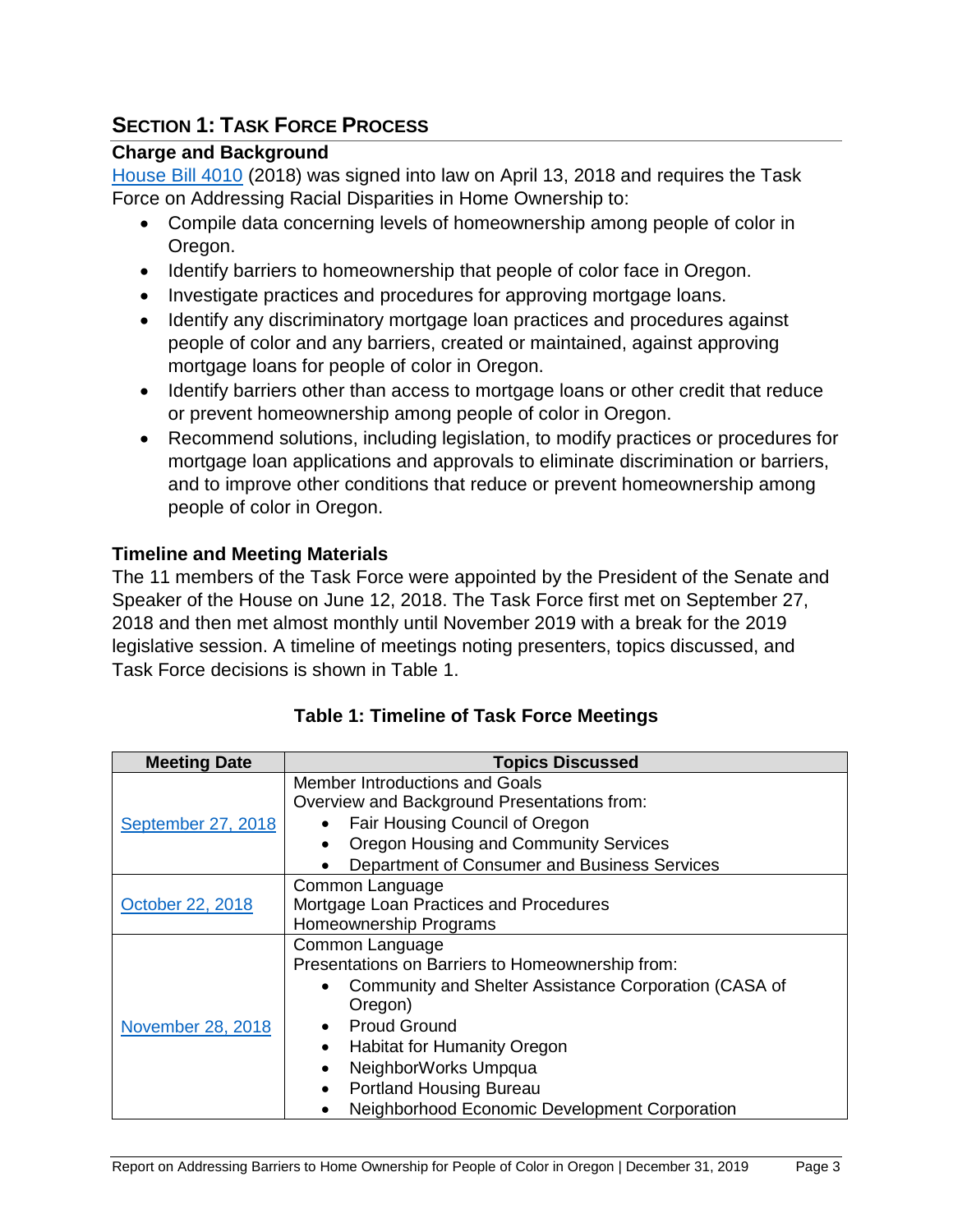| <b>Meeting Date</b>     | <b>Topics Discussed</b>                                                                                                                                                                                                                                                                                                                                                                                  |  |  |
|-------------------------|----------------------------------------------------------------------------------------------------------------------------------------------------------------------------------------------------------------------------------------------------------------------------------------------------------------------------------------------------------------------------------------------------------|--|--|
| December 11, 2018       | Adopted Common Language<br>Credit Union Homeownership Programs<br>Presentations on Barriers to Homeownership from:<br>Chair of the Oregon Commission on Black Affairs<br>Co-Chair of the Oregon Commission on Hispanic Affairs<br>$\bullet$<br>Immigrant & Refugee Community Organization Africa House<br>$\bullet$<br>Portland Community Reinvestment Initiatives Pathways 1000<br>$\bullet$<br>Program |  |  |
| <b>January 10, 2019</b> | <b>Tribal Lending Programs</b><br><b>Culturally Specific Homeownership Programs</b><br>Presentations on Barriers to Homeownership from:<br><b>NAYA Family Center</b><br>Oregon Commission on Asian and Pacific Islander Affairs<br>$\bullet$<br><b>Asian Family Center</b><br>$\bullet$<br>Moorish Science Temple of America                                                                             |  |  |
| June 14, 2019           | <b>Barriers to Homeownership</b><br><b>Problem Statement Adoption</b>                                                                                                                                                                                                                                                                                                                                    |  |  |
| July 29, 2019           | <b>Statewide Housing Plan</b><br>Oregon Housing and Community Services Data and Resources<br><b>Barriers and Policy Options</b>                                                                                                                                                                                                                                                                          |  |  |
| <b>August 14, 2019</b>  | Homeownership Rate Data<br><b>Barriers and Policy Options</b>                                                                                                                                                                                                                                                                                                                                            |  |  |
| September 19, 2019      | Review, Prioritize, and Approve Phase I Recommendations                                                                                                                                                                                                                                                                                                                                                  |  |  |
| November 21, 2019       | <b>Phase I Recommendation Update</b><br><b>Goal Setting</b><br>Discuss and Approve Phase II Recommendations                                                                                                                                                                                                                                                                                              |  |  |

A hyperlinked list of meeting presentations and materials is included in [Appendix A.](#page-44-0)

# <span id="page-8-0"></span>**Common Language**

A common language document was developed to create a shared vocabulary for the Task Force, avoid misunderstandings, and assist in Task Force communication. The adopted language is included in [Appendix B.](#page-46-0)

# <span id="page-8-1"></span>**Task Force Problem Statement**

On June 14, 2019, the Task Force considered and adopted a problem statement to help focus the selection of barriers and policy options that would be developed into recommendations. The Task Force adopted the following statement:

*Oregon's communities of color do not have equal, fair, or equitable access to homeownership. A comprehensive review of public, private, and nongovernmental organization data sources show that communities of color own homes at lower rates than their white counterparts. These disparities are the result of historical and current discriminatory housing policies and practices, disparate access to credit, generational poverty, and racial biases, which are*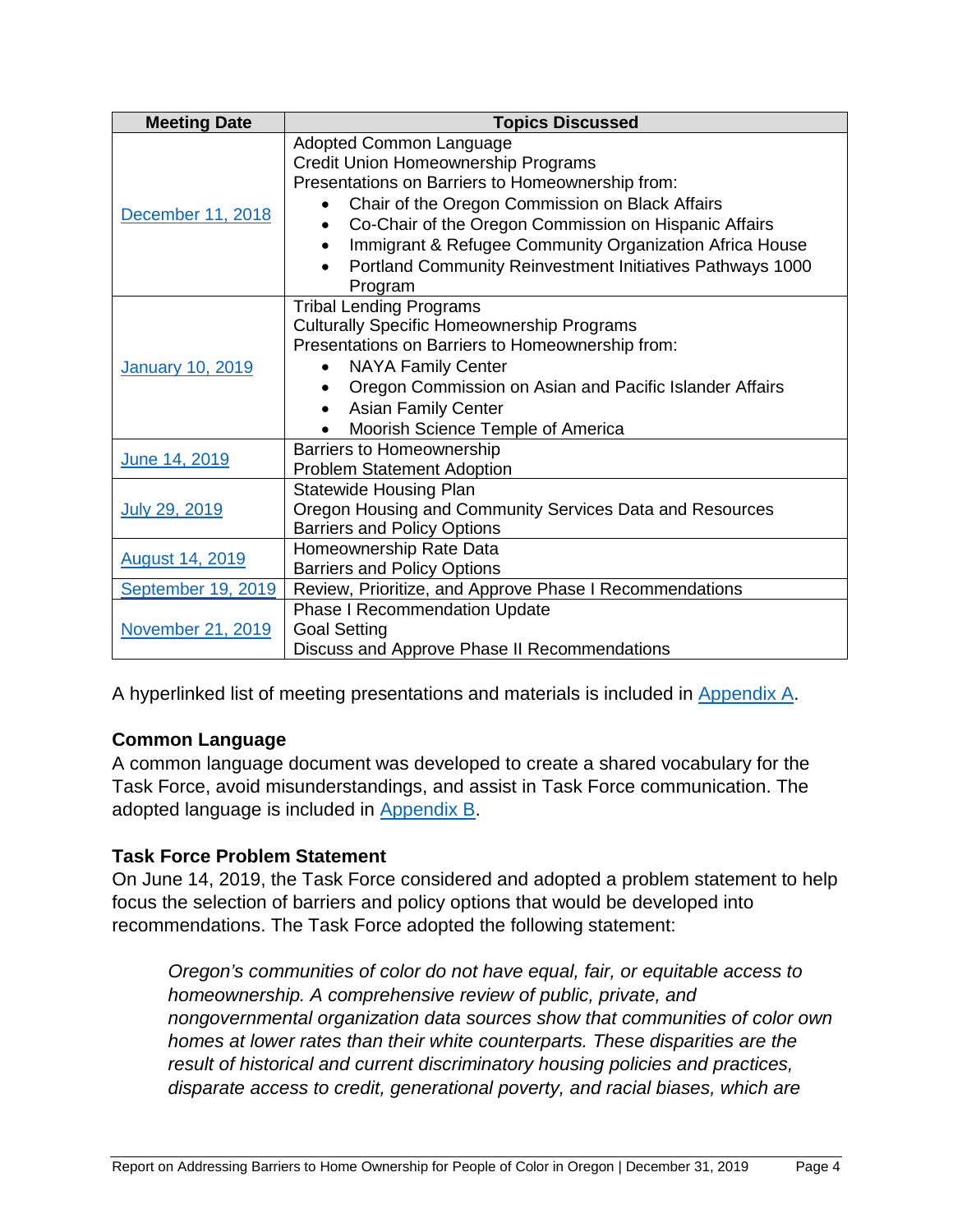*exacerbated by present-day barriers that disproportionately impact Oregon's communities of color.*

#### <span id="page-9-0"></span>**Barrier Identification and Policy Options Research**

A matrix of barrier categories and associated challenges or issues was created from meeting presentations, Task Force discussions, and additional research and is included in [Appendix C.](#page-50-0) The Task Force reviewed the matrix at the June 2019 meeting and completed a survey between the June and July meetings to help refine the barrier list. Staff then conducted research on the 13 barrier categories and provided background information, descriptions of current law or programs, and policy options for each barrier at the July and August meetings [\(Preliminary Research](https://olis.leg.state.or.us/liz/2019I1/Downloads/CommitteeMeetingDocument/206089) and [Preliminary Research Vol.](https://olis.leg.state.or.us/liz/2019I1/Downloads/CommitteeMeetingDocument/206243)  [2\)](https://olis.leg.state.or.us/liz/2019I1/Downloads/CommitteeMeetingDocument/206243).

#### <span id="page-9-1"></span>**Developing Policy Recommendations**

During the July and August 2019 meetings, the Task Force discussed the research and policy options identified to address each of the previously itemized barriers to homeownership. Similar or duplicate policy options were then consolidated and organized into four groups: (1) addressing racial disparities in homeownership; (2) addressing educational, occupational, or income disparity barriers; (3) addressing housing system, lending, land use, or supply barriers; and (4) addressing homeownership barriers controlled or regulated by the federal government.

The Task Force first considered recommendations from the "addressing racial disparities in homeownership" group at the September 2019 meeting. Members reviewed 13 recommendations, completed a prioritization exercise, voted to support the extension of the Task Force, and adopted six of the remaining 12 recommendations as preliminary [\(Phase I\)](#page-37-1) recommendations. The Phase I recommendations were submitted in a [preliminary report](https://olis.leg.state.or.us/liz/2019I1/Downloads/CommitteeMeetingDocument/207954) to the Legislative Assembly on September 30, 2019.

The Task Force staff and Co-Chairs then organized the remaining potential recommendations and policy options into two categories for consideration at the November 2019 meeting (Phase II recommendations). The first category identified future work for the Task Force if it is officially extended, including work groups and policy discussions on housing lending and finance disparities, pilot program development, state compliance with federal fair housing and lending laws, and language accessibility. The second category included policy options that were not specific to racial disparities in homeownership and should be addressed by other legislative committees, work groups, boards, commissions, or task forces. The [Phase II](#page-38-0) [recommendations](#page-38-0) were adopted and are described in the Recommendations section of this report.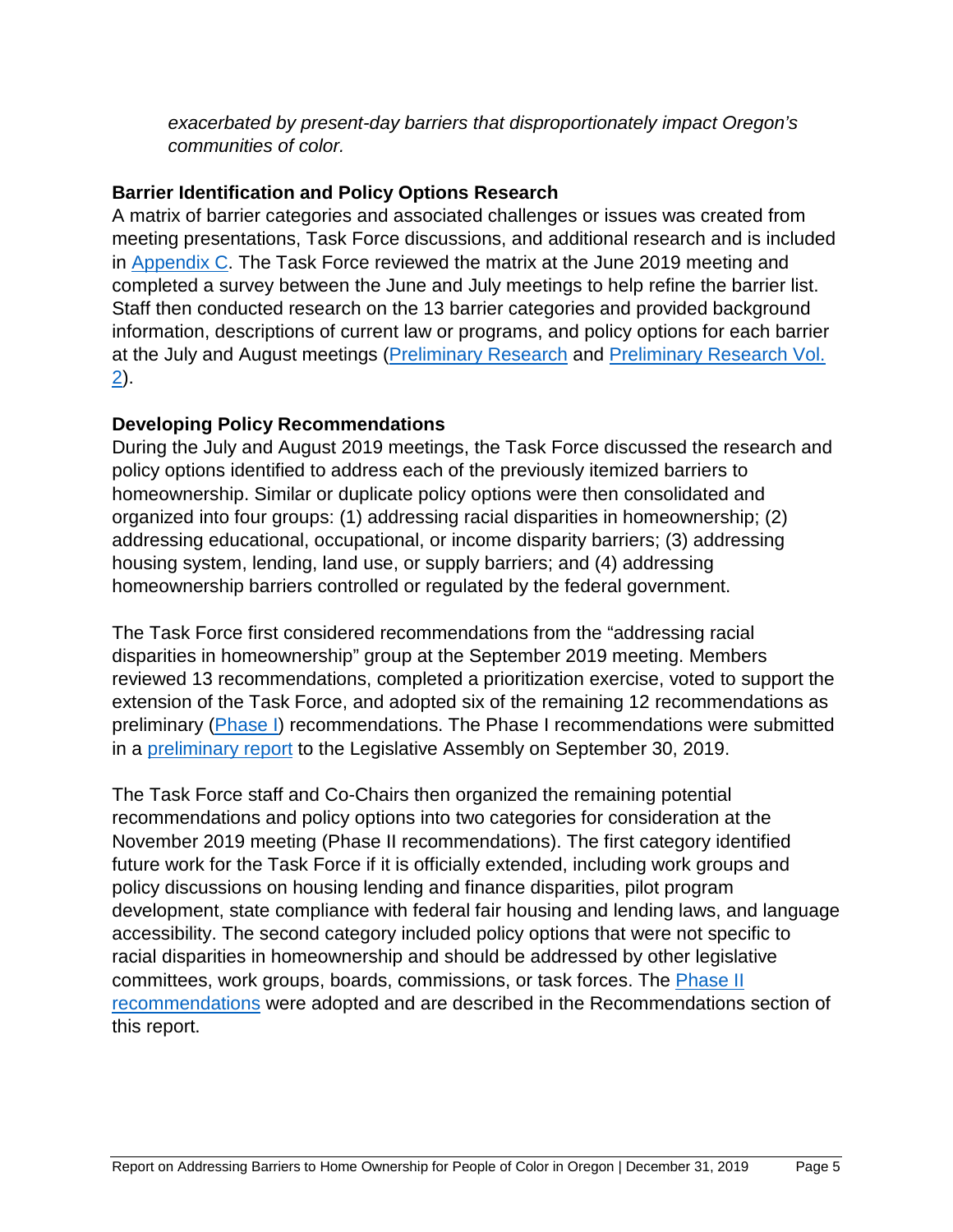# <span id="page-10-0"></span>**SECTION 2: HOMEOWNERSHIP RATES**

Data gathered by the American Community Survey (ACS) show that homeownership rates are lower for communities of color in Oregon than for whites (Table 2). Based on the same ACS data, an additional 63,842 households of color would need to become homeowners to eliminate the gap in homeownership rates.<sup>1</sup> Currently there are approximately 1.6 million households in Oregon.

| <b>Community</b>                   | Rate  |
|------------------------------------|-------|
| American Indian / Alaskan Native   | 44.8% |
| Asian                              | 59.4% |
| <b>Black or African American</b>   | 32.2% |
| Hispanic or Latino                 | 40.8% |
| Native Hawaiian or Another Pacific | 33.4% |
| Islander                           |       |
| <b>Other Races</b>                 | 40.6% |
| Two or More Races                  | 46.4% |
| White, Not Hispanic or Latino      | 65.1% |
| <b>Overall Rate</b>                | 61.1% |

**Table 2. Oregon Homeownership Rates 2013-2017**

*Source: Legislative Policy and Research Office Data: 2013-2017 American Community Survey Five-Year Estimates*

Oregon Housing and Community Services has an [online data dashboard](https://public.tableau.com/profile/oregon.housing.and.community.services#!/vizhome/HomeownershipRatesbyRaceEthnicty/HomeownershipRatesbyRaceEthnicity) for homeownership rates that allows queries by county and by race and ethnicity.<sup>[2](#page-10-2)</sup>

<span id="page-10-1"></span><sup>1</sup> U.S. Census Bureau, *2013-2017 American Community Survey Five-Year Estimates*,

 $\overline{a}$ 

[https://data.census.gov/cedsci/?intcmp=aff\\_cedsci\\_banner](https://data.census.gov/cedsci/?intcmp=aff_cedsci_banner) (last visited December 8, 2019).

<span id="page-10-2"></span><sup>2</sup> Oregon Housing and Community Services, Homeownership Rates by Race & Ethnicity, [https://public.tableau.com/profile/oregon.housing.and.community.services#!/vizhome/HomeownershipRatesbyRaceEt](https://public.tableau.com/profile/oregon.housing.and.community.services#!/vizhome/HomeownershipRatesbyRaceEthnicty/HomeownershipRatesbyRaceEthnicity) [hnicty/HomeownershipRatesbyRaceEthnicity](https://public.tableau.com/profile/oregon.housing.and.community.services#!/vizhome/HomeownershipRatesbyRaceEthnicty/HomeownershipRatesbyRaceEthnicity) (last visited December 6, 2019).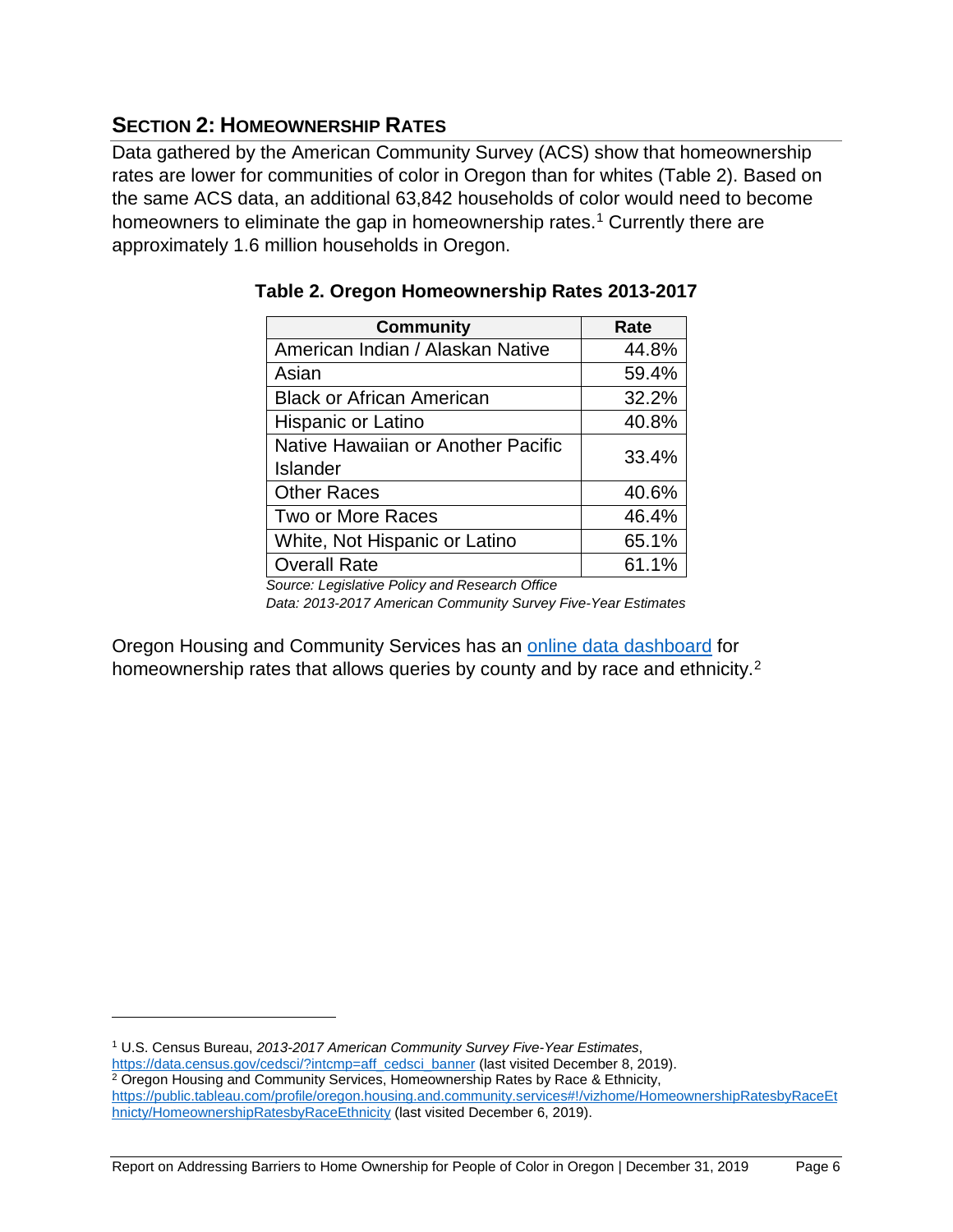# <span id="page-11-0"></span>**SECTION 3: MORTGAGE LENDING PRACTICES AND PROCEDURES**

The Task Force was charged with investigating the practices and procedures for approving mortgage loans, identifying any discriminatory practices and procedures, and identifying any barriers—created or maintained—against approving mortgage loans for people of color in Oregon. This section provides an overview of mortgage loan practices and procedures.

#### <span id="page-11-1"></span>**Overview**

Mortgage lenders ensure borrowers can afford the home they are buying and are likely to repay the loan and verify the home a borrower wants to buy is worth the purchase price. This process of reviewing a borrower's credit, capacity, capital, and collateral is called the "4 C's" of mortgage lending (Table [3](#page-11-3)).<sup>3</sup>

| <b>Term</b>          | <b>Definition</b>                                                                                                                                                                                                                                                                                                                                                                                              |
|----------------------|----------------------------------------------------------------------------------------------------------------------------------------------------------------------------------------------------------------------------------------------------------------------------------------------------------------------------------------------------------------------------------------------------------------|
| Credit               | A borrower's ability to repay is evaluated by reviewing previous payment<br>trends, including payment history, total outstanding debt, and revolving<br>credit.                                                                                                                                                                                                                                                |
| Capacity             | The evaluation of a borrower's current income against their projected debt is<br>called capacity. Lenders look at two calculations: Housing Ratio and Debt<br>Ratio.                                                                                                                                                                                                                                           |
| Capital<br>(or Cash) | This aspect takes the borrower's assets into consideration. Underwriters<br>review assets to confirm there is money for a down payment, loan fees,<br>closing costs, escrow impounds, and reserves for a rainy day and moving<br>expenses.                                                                                                                                                                     |
| Collateral           | This is also known as home appraisal. Property location, size, condition of<br>the home, rebuilding cost, and cost of other similar homes is taken into<br>consideration. For lenders, the objective is to have something of value that<br>can be used to safeguard the loan, should the buyer default on payments.<br>$Q_1, \ldots, Q_n$ and $Q_2, \ldots, Q_n$ and $Q_3, \ldots, Q_n$ and $Q_4, \ldots, Q_n$ |

#### **Table 3. The 4 C's of Mortgage Lending**

*Source: Legislative Policy and Research Office Data: Julie Nash October 2018 Presentation[4](#page-11-4)*

#### <span id="page-11-2"></span>**Documentation Requirements**

In applying for a loan, borrowers must submit the following documentation:<sup>[5](#page-11-5)</sup>

- name, birthdate, and social security number;
- two-year residence history;
- two-year employment history;
- two years of income documentation (W-2 or tax returns);

<span id="page-11-3"></span><sup>3</sup> Julie Nash, *The 4 C's of Mortgage Lending*,

<https://olis.leg.state.or.us/liz/2017I1/Downloads/CommitteeMeetingDocument/151027> (last visited November 26, 2019).

<span id="page-11-4"></span> $4$  *Id.* 

<span id="page-11-5"></span><sup>5</sup> Julie Nash, *Mortgage 101,* <https://olis.leg.state.or.us/liz/2017I1/Downloads/CommitteeMeetingDocument/151016> (last visited November 26, 2019).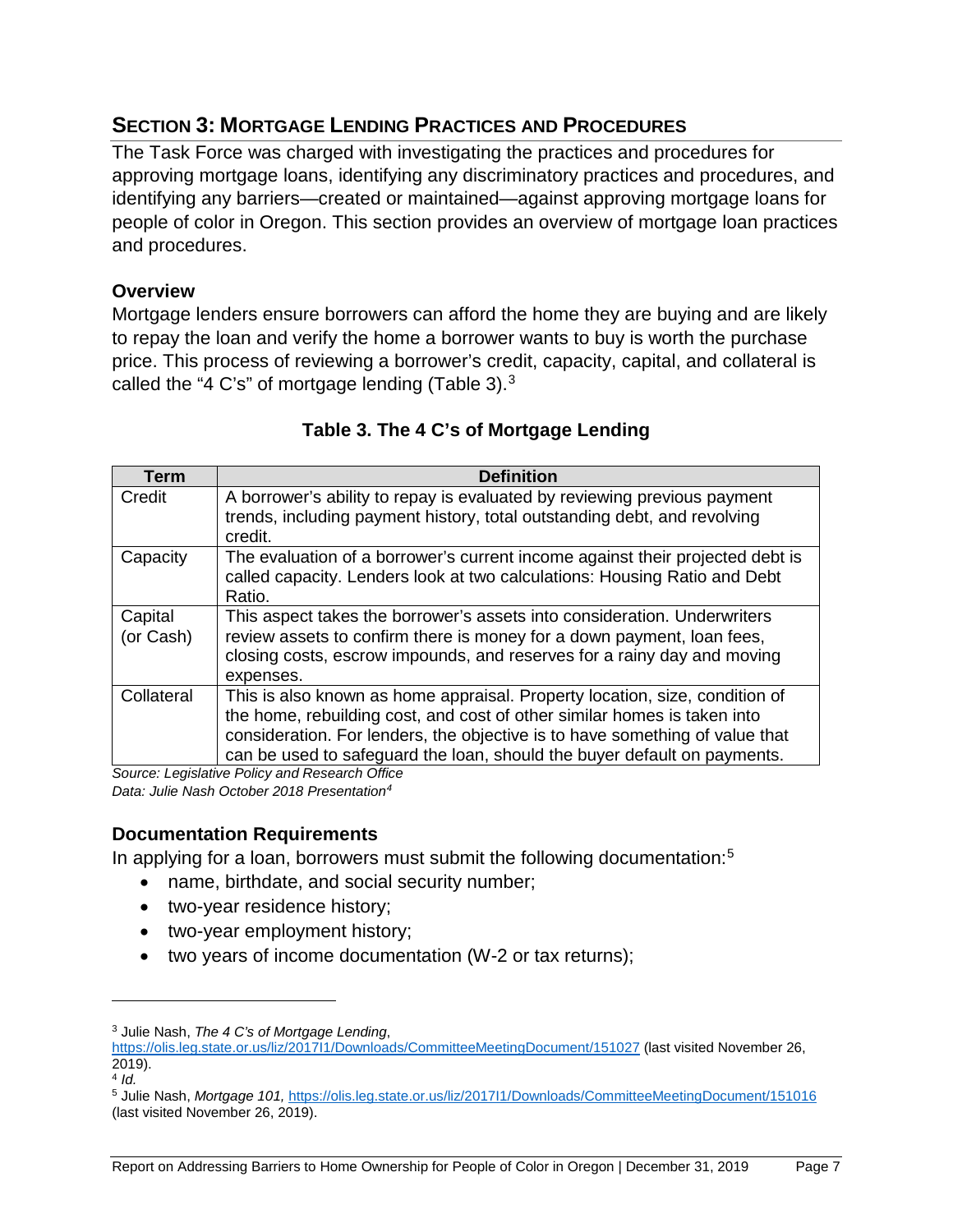- pay stubs for last 30 days;
- asset statements covering the last 60 days; and
- source of all funds needed to close (assets, assistance, gifts, credits).

A loan officer assists the potential borrower and applies his or her knowledge and skills, working with the applicant(s) to make sure the application is complete and all relevant information and documentation has been gathered. If there are unique aspects to the application, a loan officer will typically work with an applicant to obtain any additional information needed to secure the loan.

#### <span id="page-12-0"></span>**Debt-To-Income Ratio**

The documentation submitted is then used to determine a loan applicant's debt-toincome (DTI) ratio, which is the percentage of income paid to monthly debts. DTI is used by lenders to determine how much a borrower can afford in monthly mortgage payments. Most lenders prefer a borrower with a DTI of 36 percent or less. A DTI of 43 percent is the highest ratio a borrower can have and still get a Qualified Mortgage, which is a category of loans that do not have certain risky features that may contribute to the borrower's ability to repay the loan, such as interest-only periods, negative amortization, balloon payments, or terms longer than 30 years. Qualified Mortgages also provide lenders with certain legal protections if a borrower fails to repay the loan. $^6$  $^6$ 

Debt counted in the DTI may include:

• auto loans;

 $\overline{a}$ 

- student loans:
- minimum credit card payments;
- $\bullet$  child support and alimony;<sup>[7](#page-12-2)</sup>
- any other monthly debt obligations, including personal loans and medical bills with periodic or installment payments;
- rent or mortgage payments (other than the new mortgage); and
- rental property maintenance.

Debt does not include current rent or mortgage payments if those will be ended with the new mortgage, or monthly expenses for food, utilities, transportation, health insurance, taxes, or other personal costs.

Certain loan programs may count debts differently or have special rules for certain debts. For example, in counting student loan debt, Fannie Mae allows a borrower to

<span id="page-12-1"></span><sup>6</sup>Consumer Financial Protection Bureau, *What is a Qualified Mortgage,* [https://www.consumerfinance.gov/ask](https://www.consumerfinance.gov/ask-cfpb/what-is-a-qualified-mortgage-en-1789/)[cfpb/what-is-a-qualified-mortgage-en-1789/](https://www.consumerfinance.gov/ask-cfpb/what-is-a-qualified-mortgage-en-1789/) (last visited November 30, 2018).

<span id="page-12-2"></span> $<sup>7</sup>$  For Fannie Mae, alimony obligations may be used to reduce the qualifying income by the amount of the alimony</sup> obligation instead of including it as a debt in the calculation of the DTI ratio. Fannie Mae, *Selling Guide (October 2, 2018),* <https://www.fanniemae.com/content/guide/selling/b3/6/05.html> (last visited November 30, 2018).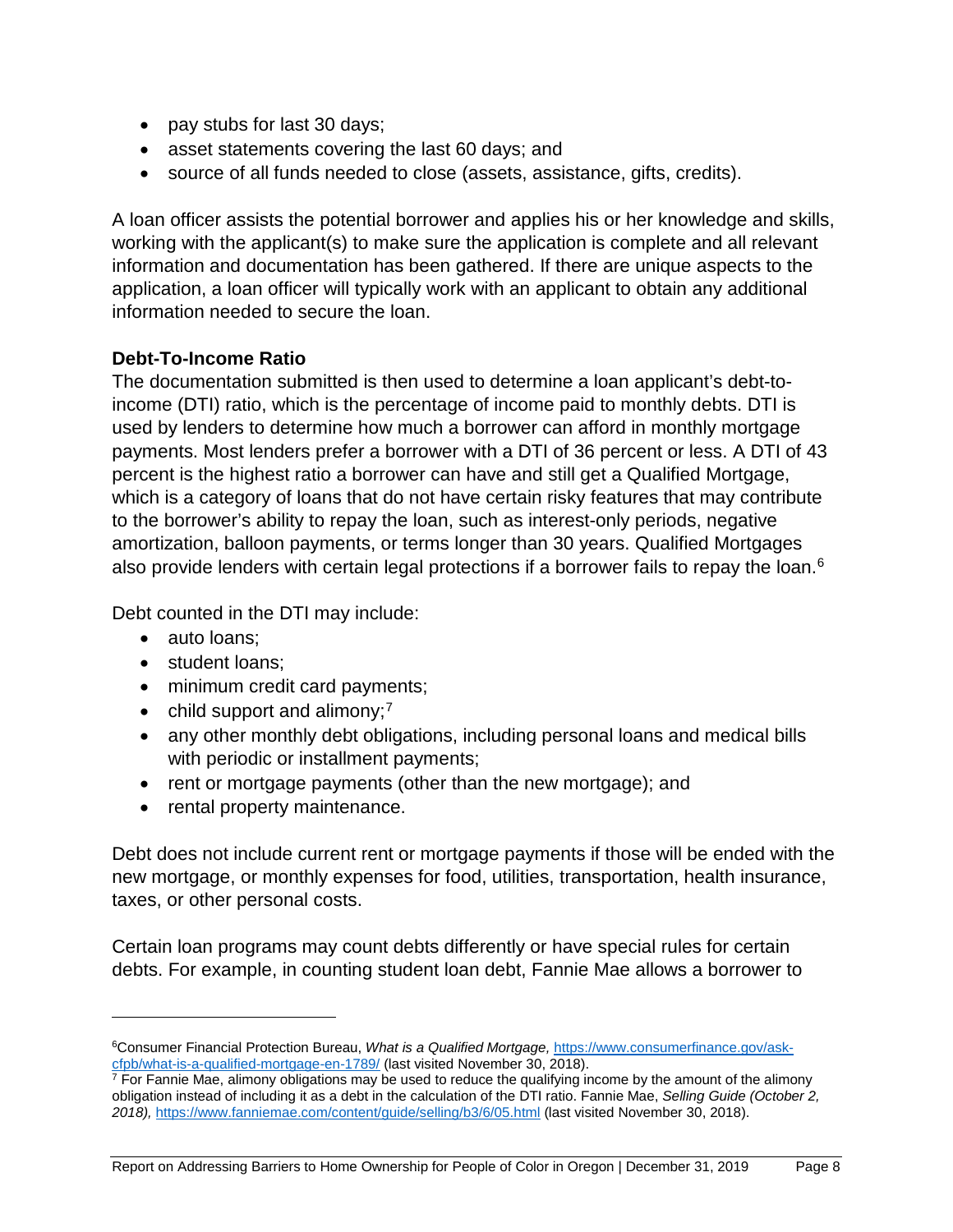submit documentation to support the use of \$0 in the DTI if that is the borrower's monthly payment on an income-driven payment plan, while Freddie Mac requires either the use of the amount included on the credit report or 0.5 percent of the original loan balance or outstanding balance, whichever is greater, to account for income-driven payment plans.<sup>[8](#page-13-1)</sup>

#### <span id="page-13-0"></span>**Underwriting**

 $\overline{a}$ 

In underwriting, a loan application moves from the loan processor to the mortgage underwriter to evaluate the applicant's financial profile against the lender's guidelines and loan criteria, including any applicable federal requirements, and to make the final decision to approve or deny the loan. Mortgage underwriters evaluate the risk of the loan's terms and double-check the loan application and documentation. The underwriting process is similar regardless of the lender, but there are some variations, especially if the loan is a manually underwritten loan.

Automated loan underwriting relies on a software that makes underwriting decisions based on programmed algorithms from factors such as credit score, income, monthly debt payments, and property details. Automated underwriting doesn't completely replace the human evaluation of loan applications; loans that receive pre-approval from automated underwriting software are still reviewed by human underwriters for final approval before closing. There are also certain loan types or programs that require manual underwriting. [9](#page-13-2)

Most lenders comply with the underwriting guidelines of Federal Home Loan Mortgage Corporation (Freddie Mac) and the Federal National Mortgage Association (Fannie Mae). Compliance with these guidelines allows lenders to sell their loans on the secondary mortgage market to Freddie Mac or Fannie Mae. They in turn resell the loans to investors such as insurance companies and pension funds. In contrast, portfolio lenders keep the loans they originate instead of selling them in the secondary mortgage market and may have more flexible underwriting standards. Some lenders have a combination of portfolio loans and loans they sell.

Under rules adopted by the Consumer Financial Protection Bureau in 2013, all new mortgages must comply with basic requirements to protect consumers from taking on loans they do not have the financial means to repay. Financial information must be provided and verified, a borrower must have sufficient assets or income to repay the

<span id="page-13-1"></span><sup>8</sup> Fannie Mae, *Selling Guide (October 2, 2018),* <https://www.fanniemae.com/content/guide/selling/b3/6/05.html> (last visited November 30, 2018). Freddie Mac, *Guide Bulletin October 18, 2017,*  <http://www.freddiemac.com/singlefamily/guide/bulletins/pdf/bll1723.pdf> (last visited November 30, 2018).

<span id="page-13-2"></span><sup>9</sup> Brian Martucci Mortgage Lending, *Automated Underwriting Versus Human Underwriting,* <https://www.getloans.com/blog/automated-underwriting-versus-human-underwriting/> (last visited November 19, 2018).

Report on Addressing Barriers to Home Ownership for People of Color in Oregon | December 31, 2019 Page 9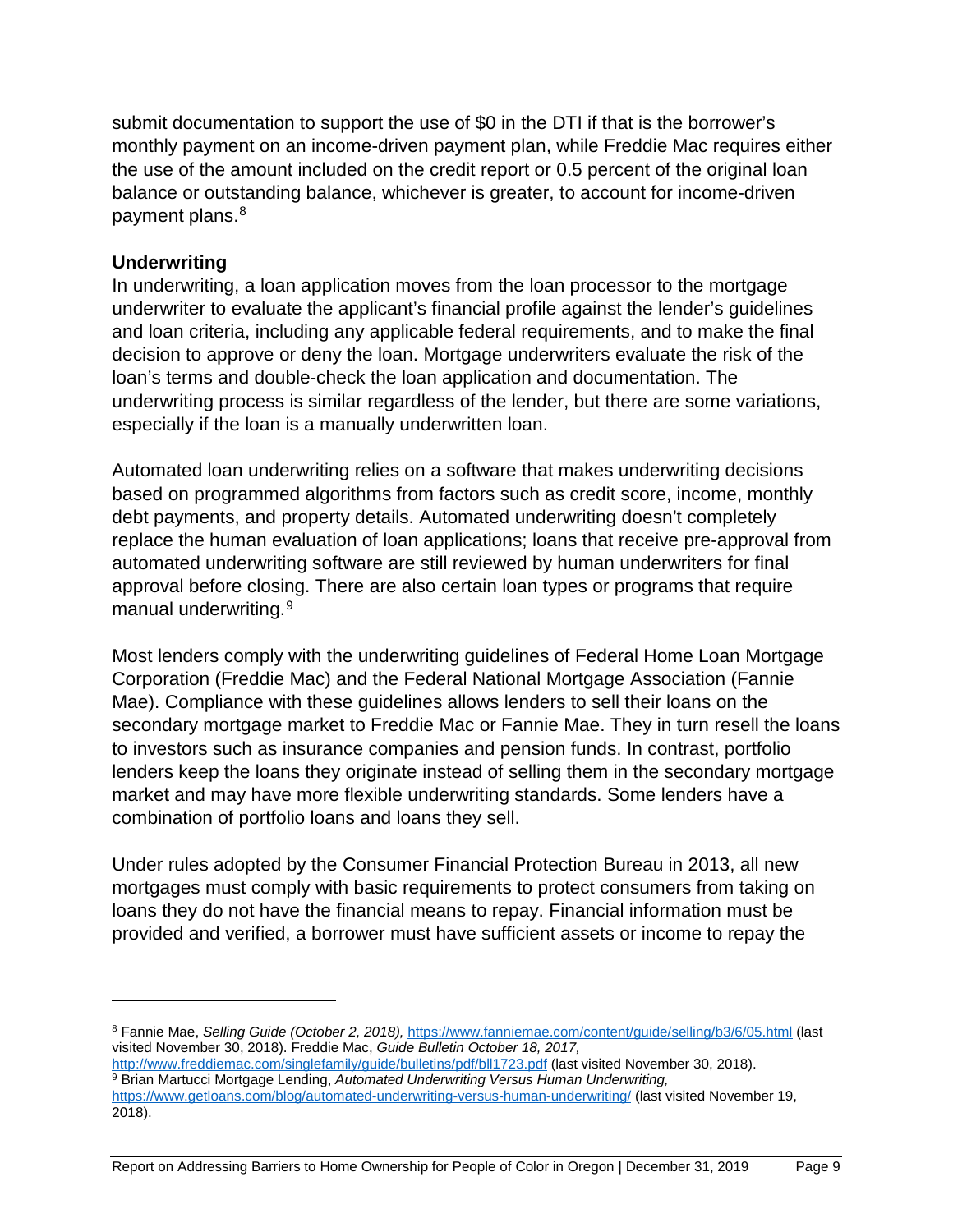loan, and lenders cannot use temporarily low rates to determine the consumer's ability to repay over the long term.<sup>[10](#page-14-1)</sup>

#### <span id="page-14-0"></span>**Disclosures**

<span id="page-14-5"></span>The Truth in Lending Act (TILA), Title I of the Consumer Credit Protection Act, requires creditors who advertise and deal with consumers to make certain written disclosures concerning finance charges and related aspects of credit transactions (including disclosing an annual percentage rate).[11](#page-14-2) The Real Estate Settlement Procedures Act of 1974 (RESPA) requires lenders, mortgage brokers, or servicers of home loans to provide borrowers with pertinent and timely disclosures regarding the nature and costs of the real estate settlement process.[12](#page-14-3) These disclosures were integrated by the Consumer Financial Protection Bureau (CFPB) under the Dodd-Frank Wall Street Reform and Consumer Protection Act (Dodd-Frank Act) of 2010 into two disclosures: the Loan Estimate and Closing Disclosure. The Loan Estimate is provided within three days of application and a Closing Disclosure is provided three days before signing loan documents.[13](#page-14-4)

<span id="page-14-1"></span><sup>10</sup> Consumer Financial Protection Bureau, *Consumer Financial Protection Bureau Issues Rule to Protect Consumers from Irresponsible Mortgage Lending,* [https://www.consumerfinance.gov/about-us/newsroom/consumer-financial](https://www.consumerfinance.gov/about-us/newsroom/consumer-financial-protection-bureau-issues-rule-to-protect-consumers-from-irresponsible-mortgage-lending/)[protection-bureau-issues-rule-to-protect-consumers-from-irresponsible-mortgage-lending/](https://www.consumerfinance.gov/about-us/newsroom/consumer-financial-protection-bureau-issues-rule-to-protect-consumers-from-irresponsible-mortgage-lending/) (last visited November 19, 2018).

<span id="page-14-2"></span><sup>11</sup> Title 15 U.S.C. sect. 1601-1667f, as amended.

<span id="page-14-3"></span><sup>12</sup> Title 12 U.S.C. sect. 2601-17.

<span id="page-14-4"></span><sup>13</sup> Julie Nash, *Regulations*[, https://olis.leg.state.or.us/liz/2017I1/Downloads/CommitteeMeetingDocument/151028](https://olis.leg.state.or.us/liz/2017I1/Downloads/CommitteeMeetingDocument/151028) (last visited November 26, 2019).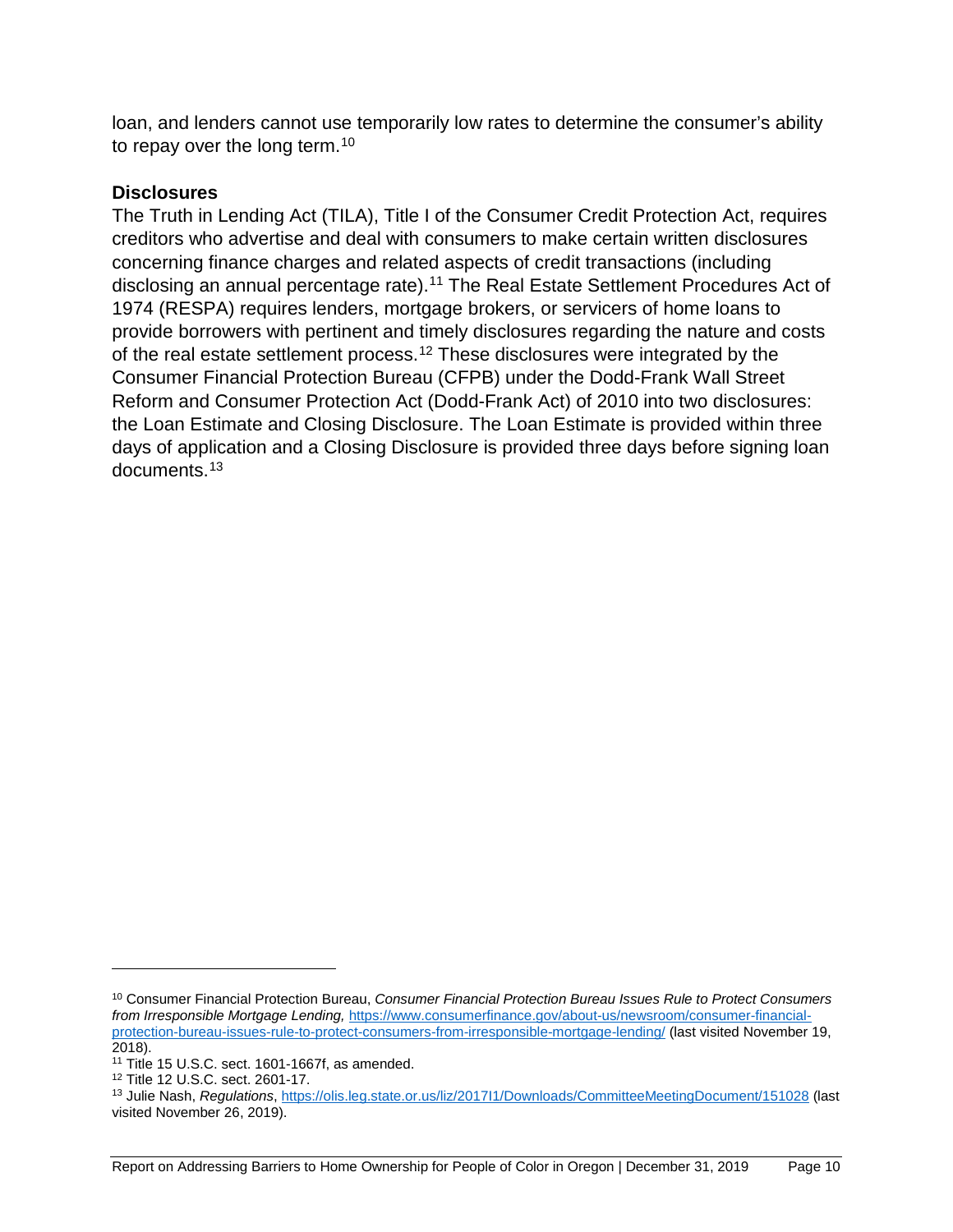# <span id="page-15-0"></span>**SECTION 4: LENDING DISCRIMINATION**

This section looks at the federal laws prohibiting discrimination in mortgage lending, how lending discrimination is identified under those laws, and summarizes fair lending violations and associated practices and procedures.

#### <span id="page-15-1"></span>**Federal Laws and Requirements**

The Equal Credit Opportunity Act (ECOA) makes it unlawful for any creditor to discriminate against any applicant with respect to any aspect of a credit transaction based on the list of prohibited factors in Table 4. [14](#page-15-2) ECOA, which is implemented by the Consumer Financial Protection Bureau's Regulation B, requires financial institutions and other institutions engaged in the extension of credit to make credit equally available to all creditworthy customers.

The Fair Housing Act (FHAct), which is implemented by federal Housing and Urban Development (HUD) regulations, also prohibits certain types of discrimination (Table 4) in any aspect of residential real estate-related transactions, including but not limited to:

- making loans to buy, build, repair or improve a dwelling;
- purchasing real estate loans;
- selling, brokering, or appraising residential real estate; and
- selling or renting a dwelling.  $15$

#### **Table 4: Federally Prohibited Discrimination Factors**

| <b>Equal Credit Opportunity Act</b>                                                            | <b>Fair Housing Act</b>                                                                                                        |
|------------------------------------------------------------------------------------------------|--------------------------------------------------------------------------------------------------------------------------------|
| Color or Race                                                                                  | Color or Race                                                                                                                  |
| <b>National Origin</b>                                                                         | <b>National Origin</b>                                                                                                         |
| Religion                                                                                       | Religion                                                                                                                       |
| Sex                                                                                            | Sex                                                                                                                            |
| <b>Marital Status</b>                                                                          | Familial status (defined as children under                                                                                     |
| Age (provided the applicant has the legal<br>capacity to contract)                             | the age of 18 living with a parent or legal<br>custodian, pregnant women, and people<br>securing custody of children under 18) |
| Applicant's income derives from any public<br>assistance program                               | Handicap                                                                                                                       |
| Applicant has in good faith exercised any<br>right under the Consumer Credit Protection<br>Act |                                                                                                                                |
| Course: Logislative Deliay and Pennemb Office                                                  |                                                                                                                                |

*Source: Legislative Policy and Research Office Data: Federal Deposit Insurance Corporation*

<span id="page-15-3"></span><span id="page-15-2"></span><sup>&</sup>lt;sup>14</sup> Title VII of the Consumer Credit Protection Act. Title 15 U.S.C. sect. 1691-1691f.<br><sup>15</sup> Title VIII of the Civil Rights Act of 1968. Title 42 U.S.C. sect. 3601-19.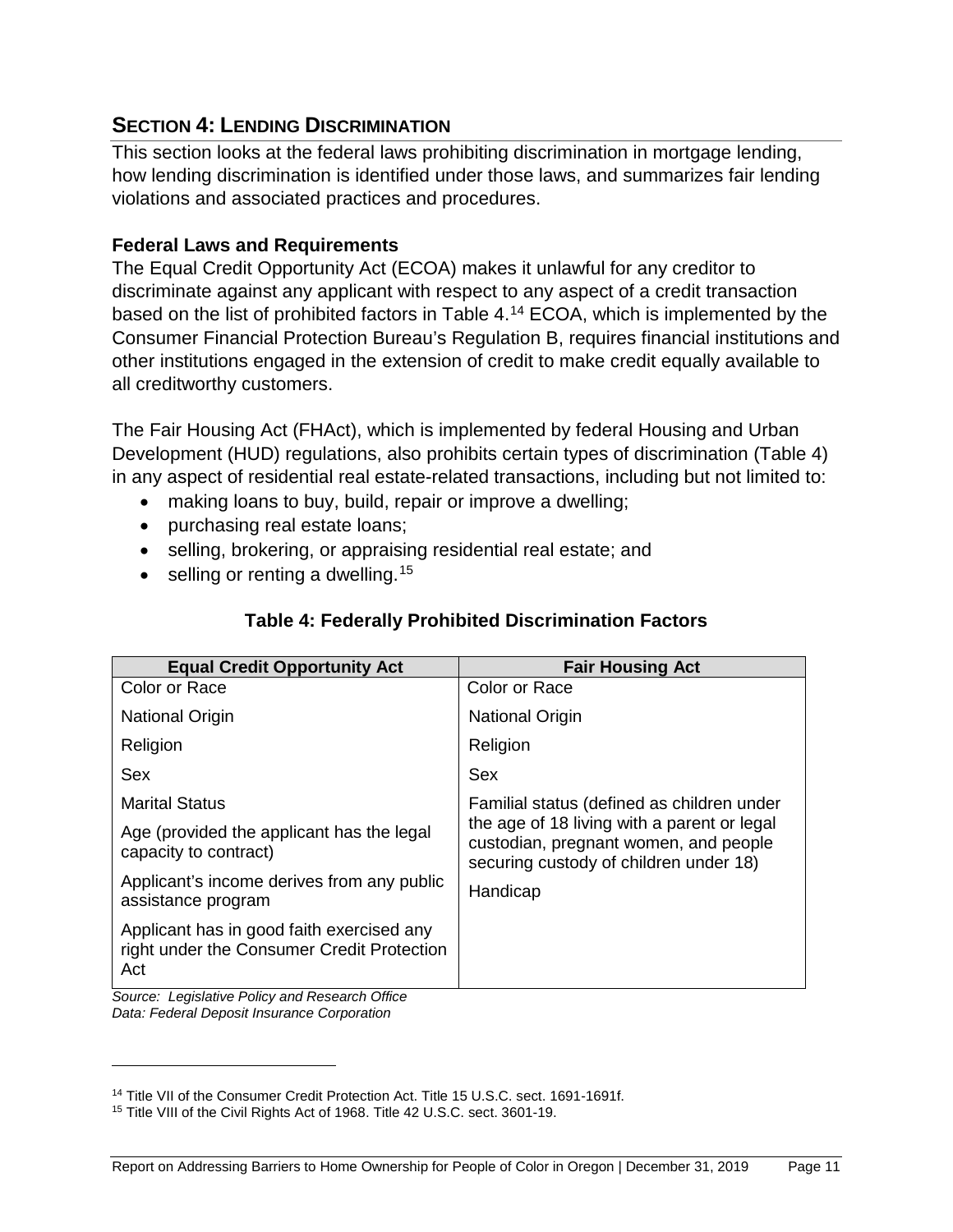#### <span id="page-16-0"></span>**Prohibited Discrimination**

Because both the FHAct and the ECOA apply to mortgage lending, lenders may not discriminate in mortgage lending on the basis of the prohibited factors contained in Table 4. For residential real estate-related lending, under both laws, a lender may not:

- fail to provide information or services relating to, or provide different information or services relating to, any aspect of the lending process, including credit availability, application procedures, and lending standards;
- discourage or selectively encourage applicants with respect to inquiries about or applications for credit;
- refuse to extend credit or use different standards in determining whether to extend credit;
- vary the terms of credit offered, including the amount, interest rate, duration, and type of loan;
- use different standards to evaluate collateral;
- treat borrowers differently when servicing loans or invoking default remedies; or
- use different standards for pooling or packaging a loan in the secondary market based on a prohibited factor.<sup>[16](#page-16-2)</sup>

A lender may not express, orally or in writing, a preference based on a prohibited factor or indicate that it will treat applicants differently on the basis of a prohibited factor. A lender also may not discriminate on a prohibited basis because of the characteristics of:

- an applicant, prospective applicant, or borrower;
- a person associated with an applicant, prospective applicant, or borrower (for example, a co-applicant, spouse, business partner, or live-in aide); or
- the present or prospective occupants of either the property to be financed or the neighborhood or other area in which the property to be financed is located.[17](#page-16-3)

# <span id="page-16-1"></span>**Fair Housing Examinations**

 $\overline{a}$ 

Federal courts have recognized three methods to prove lending discrimination under the ECOA and the FHAct:

- Overt evidence of disparate treatment, which occurs when a lender treats an applicant differently based on any prohibited factor. It is more likely to occur in the treatment of applicants who are neither clearly well-qualified nor unqualified and in situations where either more lender discretion or assistance to the applicant results in the different treatment of applicants.
- Comparative evidence of disparate treatment, which includes different pricing or conditions. Disparate treatment that has no credible nondiscriminatory explanation is considered an act of intentional discrimination, even if the difference was not motivated by a conscious intent to discriminate.

<span id="page-16-3"></span><span id="page-16-2"></span><sup>16</sup> Federal Deposit Insurance Corporation, *Consumer Compliance Examination Manual, Section IV. Fair Lending*, <https://www.fdic.gov/regulations/compliance/manual/4/iv-1.1.pdf> (last visited June 10, 2019). <sup>17</sup> *Id*.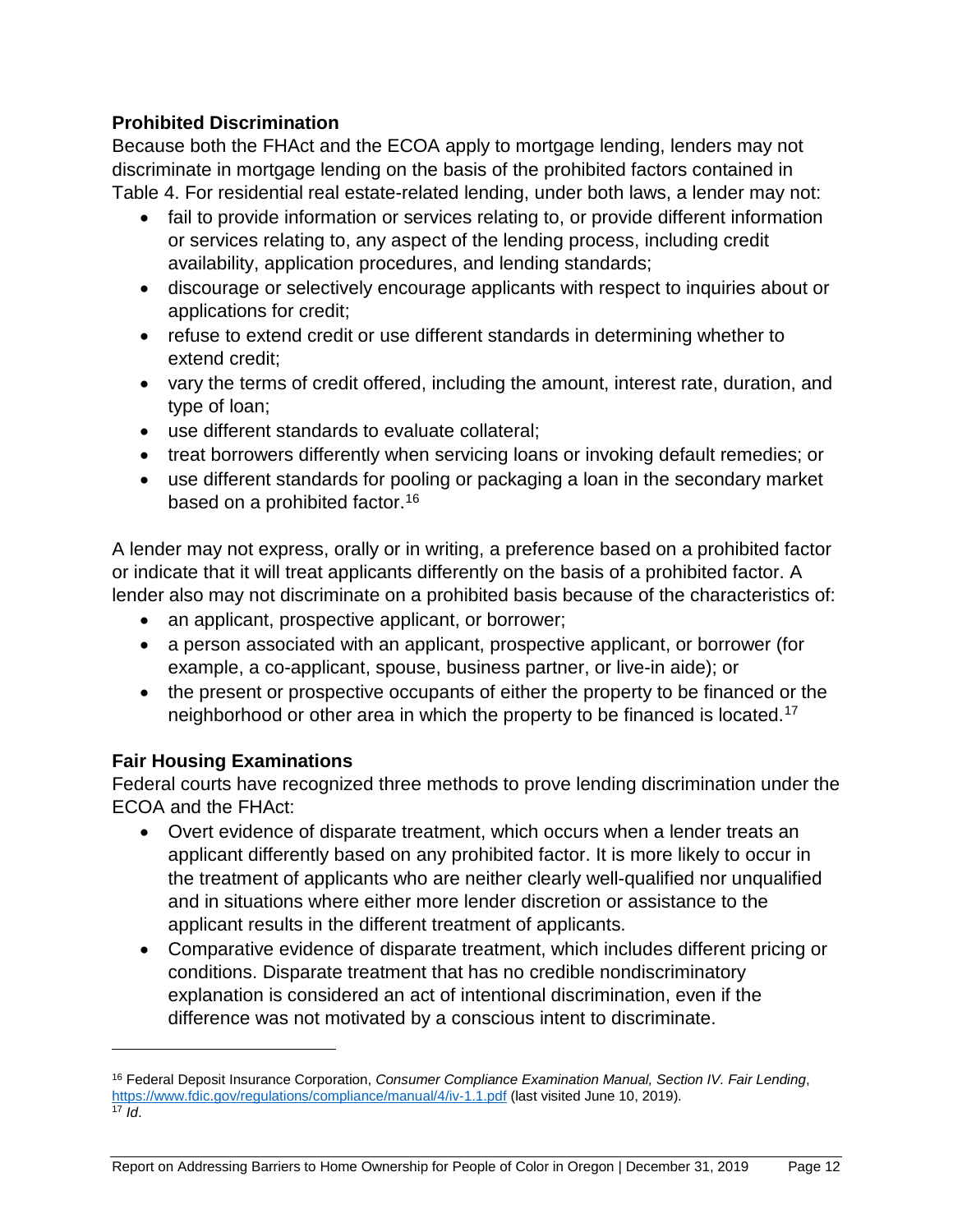• Evidence of disparate impact, which occurs when a lender applies a neutral, nondiscriminatory policy equally to all applicants, but the policy still has an adverse impact on applicants of a prohibited basis group.<sup>[18](#page-17-1)</sup>

Overt discrimination exists when a lender openly discriminates against an applicant on a prohibited factor. This includes instances where a lender expresses any type of prohibited discriminatory preference, even if the lender does not act on that preference.

Nationally, the Federal Deposit Insurance Corporation (FDIC) conducts examinations of banks and credit unions to determine whether a financial institution is complying with the requirements and proscriptions of federal consumer protection laws and regulations. Compliance examinations include analyzing Home Mortgage Disclosure Act (HMDA) data for disparities, examining policies and procedures, conducting transaction testing, and investigating consumer complaints.

In Oregon, under the Oregon Bank Act, the Director of the Department of Consumer and Business Services (DCBS) has the authority to conduct examinations of each banking institution, and any branch of non-Oregon institutions located in the state, to determine whether the banking institution is complying with the laws of this state.<sup>[19](#page-17-2)</sup> DCBS has the same examination authorities for state-chartered credit unions. Oregon also has fair housing protections in state law which allow the courts, or the Oregon Bureau of Labor and Industries, to determine any disparate impact to members of a protected class from a facially neutral housing policy.[20](#page-17-3)

#### <span id="page-17-0"></span>**Fair Housing Violations and Discriminatory Practices and Procedures**

Fair lending violations include:

- underwriting and pricing (approvals or disapprovals);
- steering (marketing practices);
- redlining (unequal access to credit or unequal terms for credit based on where the applicant resides); and
- lenders failing to market their products to all communities.

Fifty years after the federal Fair Housing Act (1969) banned racial discrimination in lending, people of color continue to be denied conventional mortgage loans at rates higher than their white counterparts. Examination of HMDA data from 2018 for Oregon shows the loan denials for each U.S. Census Bureau Race and by ethnicity (see Figure 1). The group with the lowest denial rate is "White, not Hispanic or Latino" with a denial rate of 16 percent statewide. Across all categories except "Native Hawaiian or Other

<span id="page-17-1"></span> $18$  *Id.* <sup>19</sup> ORS 706.500

<span id="page-17-3"></span><span id="page-17-2"></span><sup>20</sup> ORS 659A.425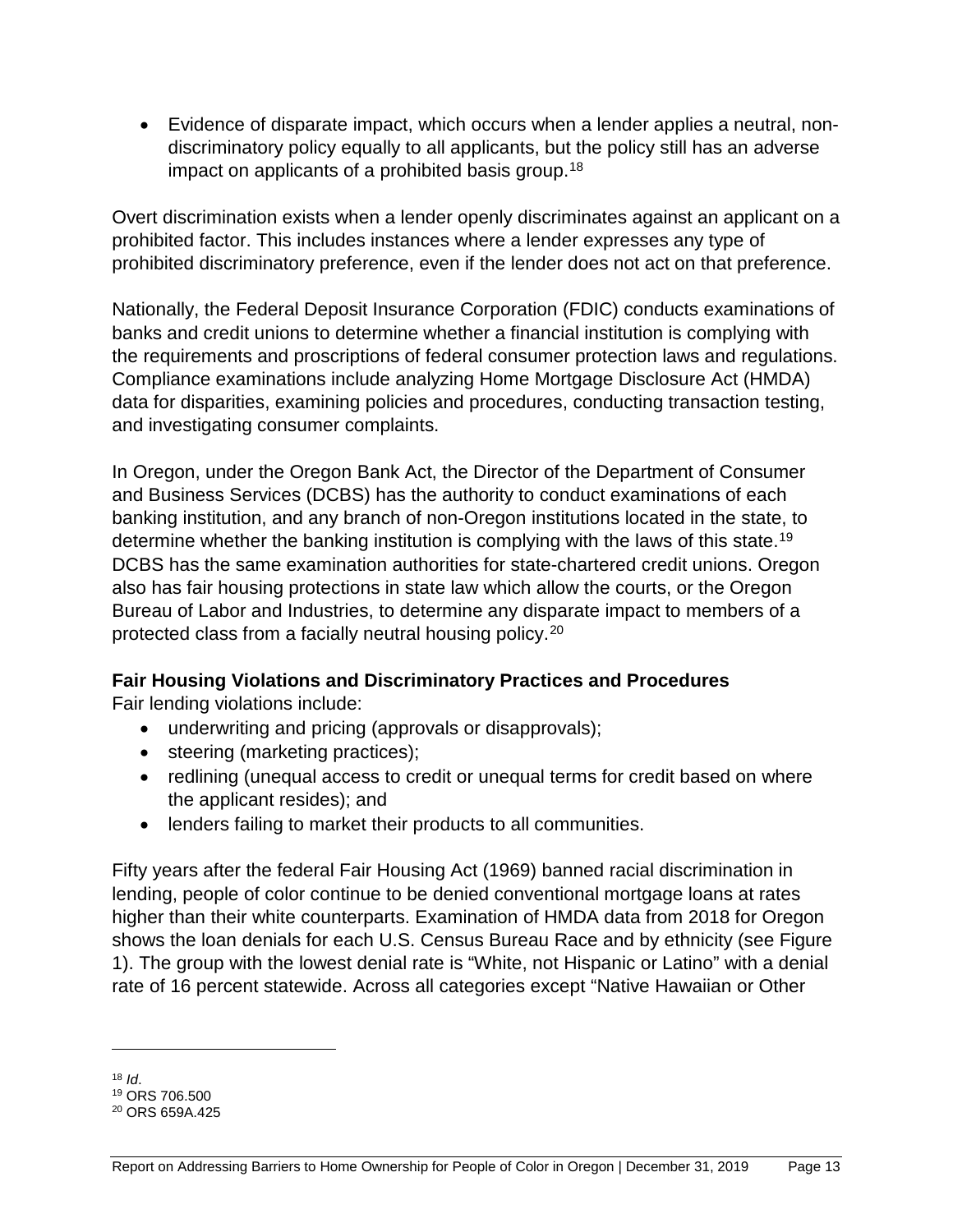Pacific Islander," people identifying as "Hispanic or Latino," regardless of race, experience higher denial rates than their "not Hispanic or Latino" counterparts.

Redlining—the 1930s practice by the Home Owners Loan Corporation (HOLC) of outlining areas by housing age, quality, occupancy, prices, race, ethnicity, and immigration status—resulted in borrowers being denied credit based on the demographic composition of their neighborhood.[21](#page-18-0) Research shows that redlining led to neighborhood disinvestment and prevented households of color from gaining home equity or making home improvements.<sup>[22](#page-18-1)</sup> Modern-day redlining, or "reverse redlining," targets these same areas and communities with predatory lending products, including subprime mortgages or more expensive loans.<sup>[23](#page-18-2)</sup> Subprime loans are characterized by high fees and high interest rates and include restrictions such as pre-payment penalties, interest-only periods, negative amortization, balloon payments, or terms longer than 30 years.[24](#page-18-3)



**Figure 1: Mortgage Loan Denial Rates by Race Category and Ethnicity**

*Source: Legislative Policy and Research Office Data: HMDA 2018 Data*

 $\overline{a}$ 

<span id="page-18-1"></span><sup>22</sup> *Id*. Andre M. Perry and David Harshbarger, Brookings, *America's formerly redlined neighborhoods have changed, and so must solutions to rectify them*, [https://www.brookings.edu/research/americas-formerly-redlines-areas](https://www.brookings.edu/research/americas-formerly-redlines-areas-changed-so-must-solutions/)[changed-so-must-solutions/](https://www.brookings.edu/research/americas-formerly-redlines-areas-changed-so-must-solutions/) (last visited December 8, 2019).

<span id="page-18-3"></span><sup>24</sup> Daniel Lindsey, Diane E. Thompson, Alys Cohen and Odette Williamson, National Consumer Law Center, *Why Responsible Mortgage Lending is a Fair Housing Issue* (2012), available at

[https://www.nclc.org/images/pdf/credit\\_discrimination/fair-housing-brief.pdf](https://www.nclc.org/images/pdf/credit_discrimination/fair-housing-brief.pdf) (last visited December 2, 2019). Consumer Financial Protection Bureau, *What is a Qualified Mortgage,* [https://www.consumerfinance.gov/ask](https://www.consumerfinance.gov/ask-cfpb/what-is-a-qualified-mortgage-en-1789/)[cfpb/what-is-a-qualified-mortgage-en-1789/](https://www.consumerfinance.gov/ask-cfpb/what-is-a-qualified-mortgage-en-1789/) (last visited November 30, 2018).

<span id="page-18-0"></span><sup>21</sup> Daniel Aaronson, Daniel Hartley, and Bhashkar Mazumder, Federal Reserve Bank of Chicago, *The Effects of the 1930s HOLC "Redlining" Maps*[, https://www.chicagofed.org/publications/working-papers/2017/wp2017-12](https://www.chicagofed.org/publications/working-papers/2017/wp2017-12) (last visited December 8, 2019)

<span id="page-18-2"></span><sup>23</sup> Robert G. Schwemm and Jeffrey L. Taren, *Discretionary Pricing, Mortgage Discrimination, and the Fair Housing Act*, 45 Harv. C.R.- C.L. L. Rev. 375 (2010).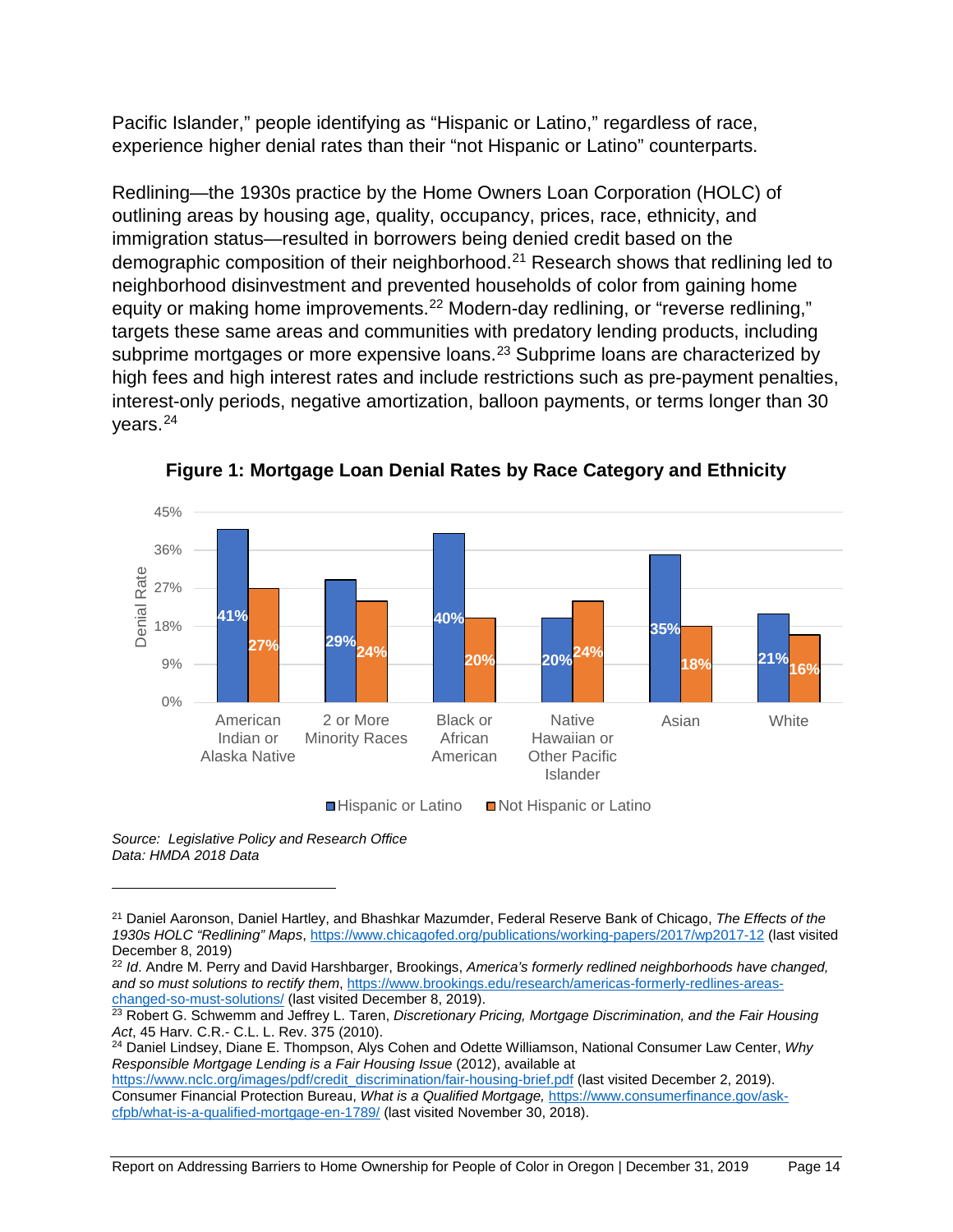Research shows that households of color receive a disproportionate share of subprime loans or high-cost loans even after controlling for certain financial factors such as income and credit score. [25](#page-19-0) Studies of mortgage lending in 2004 to 2007 have concluded that African Americans were 30 percent more likely than whites to get higher‐priced subprime loans and African American and Hispanic borrowers are 103 percent and 78 percent more likely to receive high-cost mortgages. [26](#page-19-1)

There is evidence that the growing use of online lending and automated underwriting reduces disparities in loan approval rates.<sup>[27](#page-19-2)</sup> Recent research, however, found that accepted Latino and African American borrowers paid 7.9 basis points more in interest for home-purchase mortgages, resulting in a total national cost of \$756 million annually, which suggests to the researchers that online financial technology companies may still be steering higher-priced loan products to minorities.<sup>[28](#page-19-3)</sup>

<span id="page-19-0"></span><sup>25</sup> Daniel Lindsey, Diane E. Thompson, Alys Cohen and Odette Williamson, National Consumer Law Center, *Why Responsible Mortgage Lending is a Fair Housing Issue* (2012), available at

[https://www.nclc.org/images/pdf/credit\\_discrimination/fair-housing-brief.pdf](https://www.nclc.org/images/pdf/credit_discrimination/fair-housing-brief.pdf) (last visited December 2, 2019). Bayer, P. et al. Oxford University Press, *What Drives Racial and Ethnic Differences in High-Cost Mortgages? The Role of High Risk Lenders.* [http://real.wharton.upenn.edu/~fferreir/documents/hhx035.pdf](http://real.wharton.upenn.edu/%7Efferreir/documents/hhx035.pdf) (last visited December 8, 2019). Robert G. Schwemm and Jeffrey L. Taren, *Discretionary Pricing, Mortgage Discrimination, and the Fair Housing Act*, 45

<span id="page-19-1"></span><sup>&</sup>lt;sup>26</sup> Bayer, P. et al. Oxford University Press, *What Drives Racial and Ethnic Differences in High-Cost Mortgages? The Role of High Risk Lenders,* [http://real.wharton.upenn.edu/~fferreir/documents/hhx035.pdf](http://real.wharton.upenn.edu/%7Efferreir/documents/hhx035.pdf) (last visited December 8, 2019). Center for Responsible Lending. "Unfair Lending: The Effect of Race and Ethnicity on the Price of Subprime Mortgages.[" https://www.responsiblelending.org/research-publication/unfair-lending-effect-race-and-ethnicity-price](https://www.responsiblelending.org/research-publication/unfair-lending-effect-race-and-ethnicity-price-subprime-mortgages)[subprime-mortgages](https://www.responsiblelending.org/research-publication/unfair-lending-effect-race-and-ethnicity-price-subprime-mortgages) (last visited January 2, 2019).

<span id="page-19-3"></span><span id="page-19-2"></span><sup>27</sup> Susan Wharton Gates, Vanessa Gail Perry, and Peter M. Zorn, *Automated Underwriting in Mortgage Lending: Good News for the Underserved?* Housing Policy Debate. Volume 13, Issue 2. 2002. Robert Bartlettt, Adair Morse, Richard Stanton, and Nancy Wallace, *Consumer-Lending Discrimination in the FinTech Era*, <https://faculty.haas.berkeley.edu/morse/research/papers/discrim.pdf> (last visited November 25, 2019). <sup>28</sup> *Id*.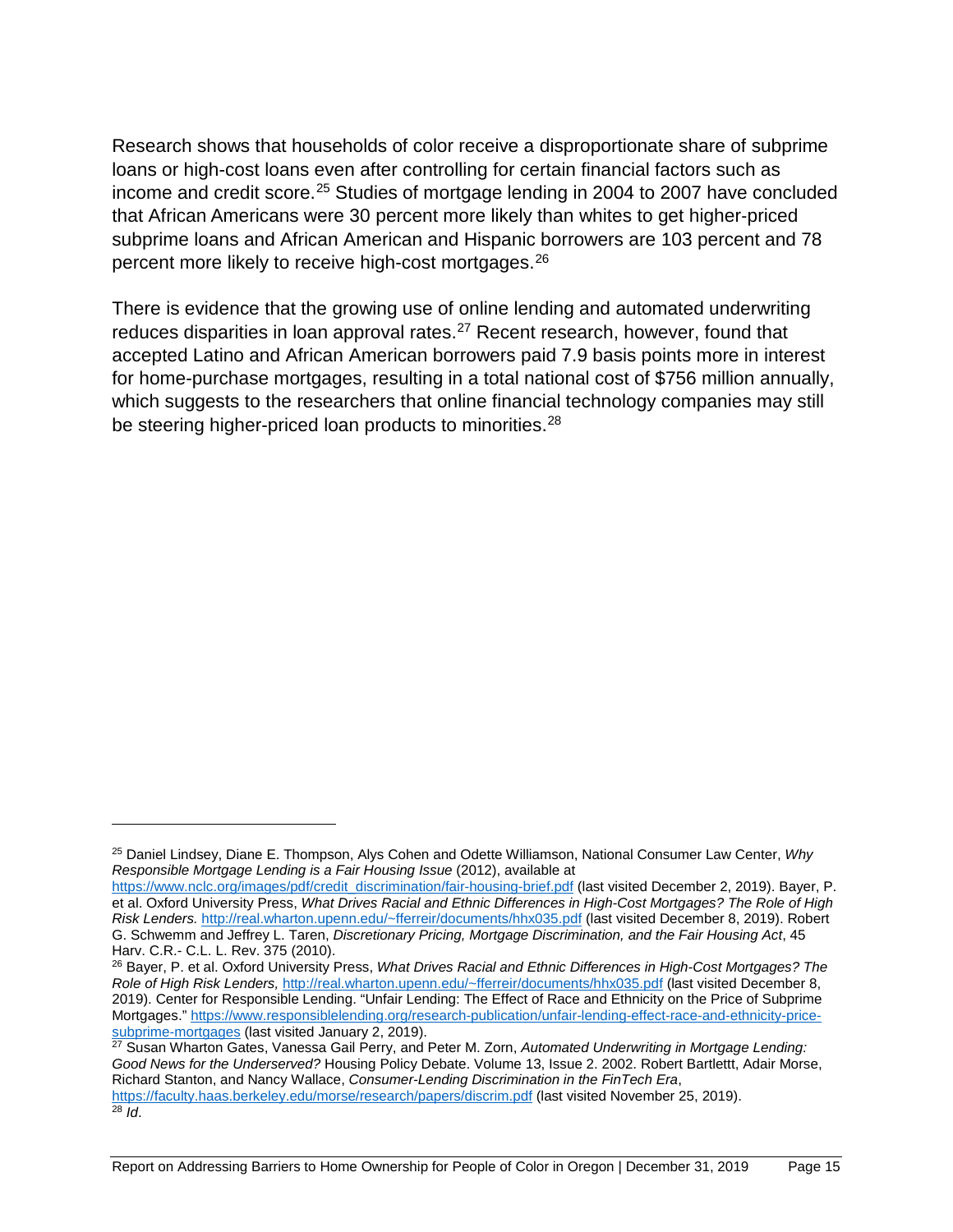# <span id="page-20-0"></span>**SECTION 5: BARRIERS TO HOMEOWNERSHIP**

As required by [House Bill 4010](https://olis.leg.state.or.us/liz/2018R1/Measures/Overview/HB4010) (2018), the Task Force identified 13 barriers to homeownership for people of color:

- 1. Building and Purchasing Costs, Supply, and Land Use;
- 2. Credit;
- 3. Cultural Differences;
- 4. Education and Awareness;
- 5. Finances;
- 6. Funding for Homeownership Programs;
- 7. Historical;
- 8. Housing Programs and Policy Gap;
- 9. Legal Status;
- 10.Location Based;
- 11.Mortgage Lending;
- 12.Racial Wealth Gap; and
- 13.Other Policies and Regulations.

This section describes each barrier, beginning with the historical barriers, and the associated challenges or issues shown in the barrier matrix contained in [Appendix C.](#page-50-0)

#### <span id="page-20-1"></span>**Historical**

 $\overline{a}$ 

The Task Force heard testimony and discussed the present-day barriers resulting from Oregon's history of race-based policies and long-standing racial inequalities, including the lack of generational benefits from homeownership for households of color.

Over the course of Oregon's history, minority groups have often faced systemic racism and limited economic opportunities that have led to the present-day gaps in homeownership rates and wealth accumulation. The 1857 Oregon Constitution prohibited African Americans and Chinese immigrants from owning real estate. [29](#page-20-2) The 1923 Alien Land Law banned Japanese nationals from owning or leasing land in Oregon.<sup>[30](#page-20-3)</sup> At the same time, the Donation Land Claim Act and Homestead Act provided land to white settlers.<sup>[31](#page-20-4)</sup>

<span id="page-20-3"></span><sup>30</sup> Oregon Secretary of State, *Oregon History: Chronology – 1902 to 1950*, [https://sos.oregon.gov/blue](https://sos.oregon.gov/blue-book/Pages/facts/history/chronology-1902-1950.aspx)[book/Pages/facts/history/chronology-1902-1950.aspx](https://sos.oregon.gov/blue-book/Pages/facts/history/chronology-1902-1950.aspx) (last visited December 9, 2019). <sup>31</sup> Oregon Secretary of State, *Land Records – Federal Government*,

Report on Addressing Barriers to Home Ownership for People of Color in Oregon | December 31, 2019 Page 16

<span id="page-20-2"></span><sup>29</sup> Oregon State Archives, *Transcribed 1857 Oregon Constitution*,

<https://sos.oregon.gov/archives/exhibits/constitution/Documents/transcribed-1857-oregon-constitution.pdf> (last visited December 9, 2019).

<span id="page-20-4"></span>[https://sos.oregon.gov/archives/Pages/records/aids-land\\_federal.aspx](https://sos.oregon.gov/archives/Pages/records/aids-land_federal.aspx) (last visited November 27, 2019). Bureau of Land Management, *Shaping American's History, The Homestead Act, Commemorating 150 Years (1862-2012)* [https://www.blm.gov/or/landsrealty/homestead150/files/HomesteadingFactSheet\\_2012.pdf](https://www.blm.gov/or/landsrealty/homestead150/files/HomesteadingFactSheet_2012.pdf) (last visited November 27, 2019).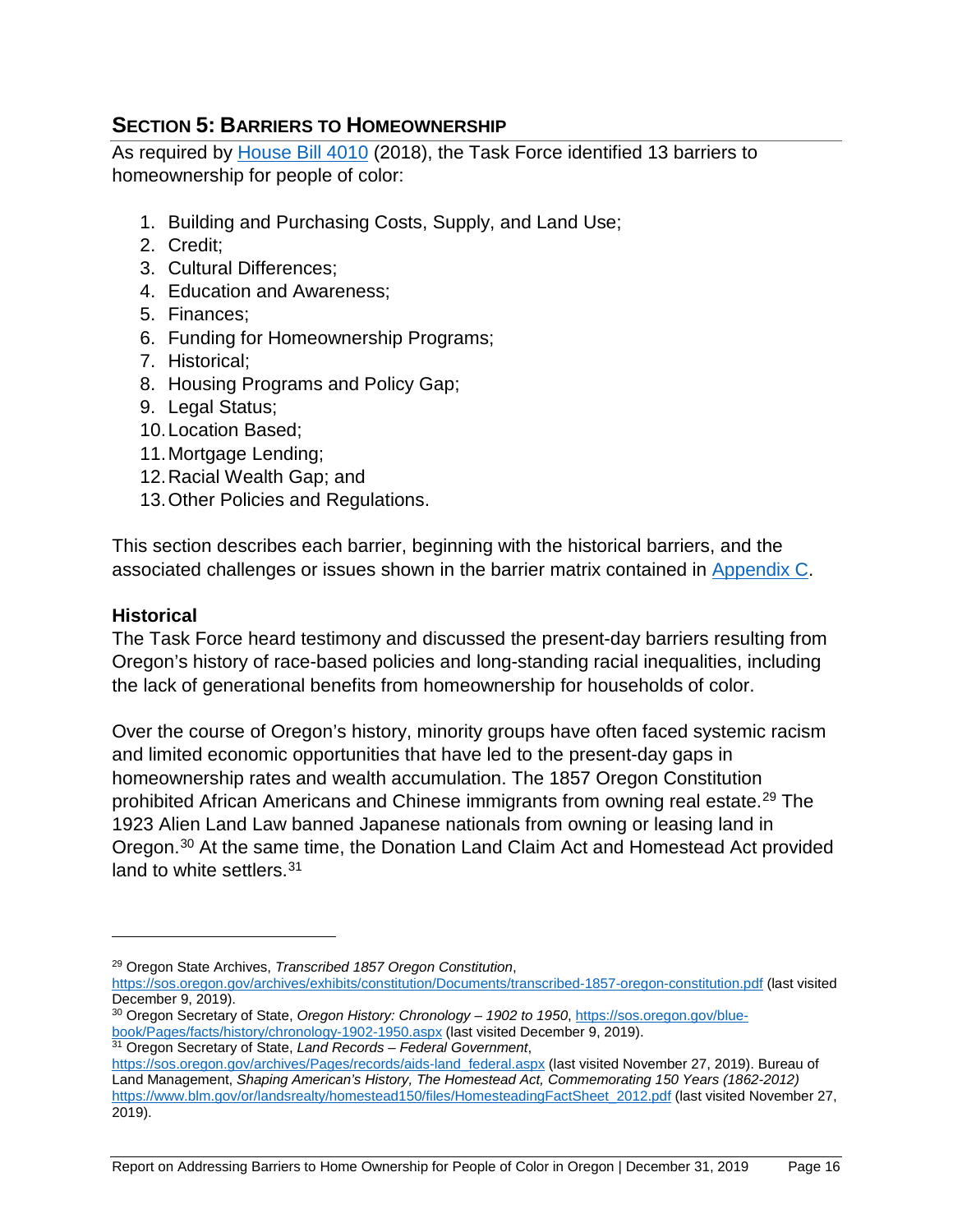Oregon later implemented homeownership restrictions, limiting where and how people of color could own homes. Racially restrictive covenants and single-family zoning in the 1920s contributed to the creation of neighborhoods that were racially and ethnically exclusive.[32](#page-21-1) Redlining in the 1930s, based on the HOLC maps, resulted in borrowers being denied credit based on the demographic composition of their neighborhood. [33](#page-21-2) After the passage of Oregon's fair housing laws in the 1950s, the League of Women Voters continued to find that "gentlemen's agreements" existed to not show whites' property to black families.[34](#page-21-3)

The Task Force also learned that there are a number of barriers specific to American Indians and Alaska Natives on and off tribal trust land, and for those who self-identify as Native American but are not members of federally recognized Tribes in Oregon. American Indians in Oregon were removed from their traditional lands, lost land to forced treaties, and lost and regained tribal sovereignty.<sup>[35](#page-21-4)</sup> While programs such as the HUD Section 184 Indian Home Loan Guarantee Program have increased mortgage lending to Native borrowers, challenges remain for tribal trust lands and homeownership opportunities. [36](#page-21-5)

A more complete historical timeline is presented in [Appendix D.](#page-54-0)

#### <span id="page-21-0"></span>**Building and Purchasing Costs, Supply, and Land Use**

 $\overline{a}$ 

The Task Force learned about barriers related to the quality and quantity of available housing stock, cost of land, lack of new construction in rural areas, the high cost of developing a single-family parcel in rural communities, and land use policies such as zoning.

Oregon continues to see very low levels of new construction and is at near historic lows for new construction on a population-adjusted basis both at the state and regional

Report on Addressing Barriers to Home Ownership for People of Color in Oregon | December 31, 2019 Page 17

<span id="page-21-1"></span><sup>32</sup> Oregon Public Radio, *Signs of Oregon's Racist Past Might be in the Documents of Your Home,* <https://www.opb.org/news/article/oregon-racist-history-deed-restrictive-covenant/> (last visited December 2, 2019). Michael Anderson, *Maps: Portland's 1924 Rezone Legacy Is 'A Century of Exclusion',*

<https://www.sightline.org/2018/05/25/a-century-of-exclusion-portlands-1924-rezone-is-still-coded-on-its-streets/> (last visited December 9, 2019).

<span id="page-21-2"></span><sup>33</sup> Daniel Aaronson, Daniel Hartley, and Bhashkar Mazumder, Federal Reserve Bank of Chicago, *The Effects of the 1930s HOLC "Redlining" Maps*[, https://www.chicagofed.org/publications/working-papers/2017/wp2017-12](https://www.chicagofed.org/publications/working-papers/2017/wp2017-12) (last visited December 8, 2019)

<span id="page-21-3"></span><sup>34</sup> Serbulo, Leanne. *Small Steps on the Long Journey to Equality: A Timeline of Post-Legislation Civil Rights Struggles in Portland*, QHQ, Vol. 119, No. 3. (376-399).

<span id="page-21-4"></span><sup>35</sup> Oregon Historical Society, *How the Donation Land Act Created the State of Oregon and Influenced its History*, <https://www.ohs.org/events/how-the-donation-land-act-created-the-state-of-oregon.cfm> (last visited December 2, 2019). Eric Cain and John Rosman, *Broken Treaties: An Oral History Tracing Oregon's Native Population,* <https://www.opb.org/artsandlife/series/brokentreaties/oregon-tribes-oral-history-broken-treaties/> (last visited November 30, 2019).

<span id="page-21-5"></span><sup>36</sup> Federal Reserve Bank of Minneapolis and Enterprise Community Partners, *Tribal Leaders Handbook on Homeownership*,<https://www.enterprisecommunity.org/resources/tribal-leaders-handbook-homeownership-7205> (last visited July 16, 2019).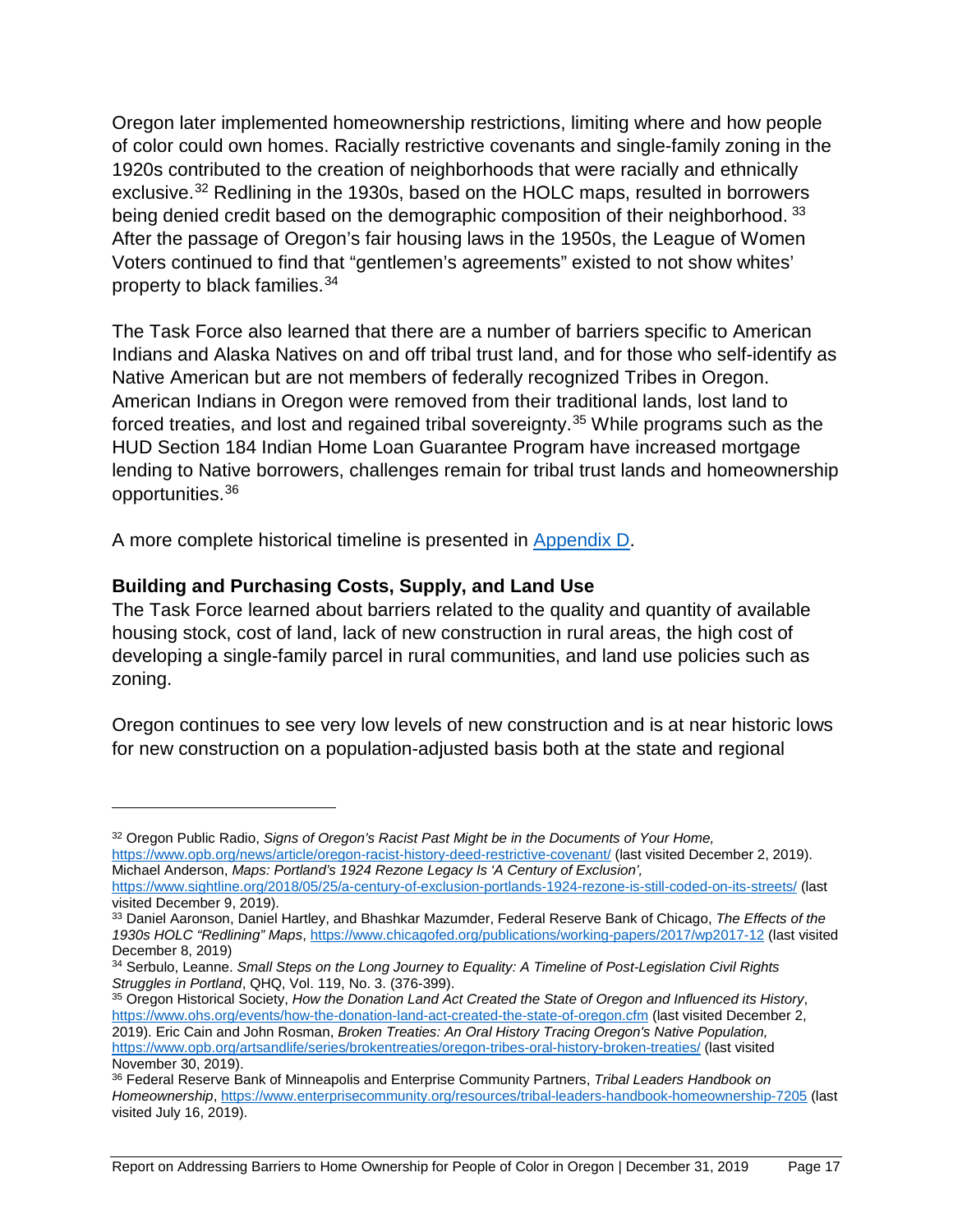levels.[37](#page-22-0) Oregon is building as many units as in the 1980s but has a million more people today.[38](#page-22-1) Figure 2 shows the number of housing permits per 100 new residents across the state.



**Figure 2: Oregon New Construction by Region**

The Oregon Office of Economic Analysis (OEA) also looked at current housing stock in the Portland metropolitan area based on home values and when these units were built by decade (Figure 3, see pg. 19). OEA concluded that while the total number affordable units (valued below \$290,000) are generally distributed across the decades, the amount of Portland production in the 2010s has been significantly smaller and this lack of supply will have lasting impacts as fewer units will move from more expensive to less expensive in the 2030s.<sup>[39](#page-22-2)</sup>

*Source: Oregon Office of Economic Analysis Data: U.S. Census, U.S. Housing and Urban Development, and Oregon Office of Economic Analysis*

<span id="page-22-0"></span><sup>37</sup> Josh Lehner, Oregon Office of Economic Analysis*, Oregon's Housing Supply*,

<https://oregoneconomicanalysis.com/2019/01/29/oregons-housing-supply/> (last visited December 8, 2019). <sup>38</sup> Josh Lehner, Oregon Office of Economic Analysis*, Causes of the Great Housing Shortage*,

<span id="page-22-2"></span><span id="page-22-1"></span><https://oregoneconomicanalysis.com/2017/04/12/causes-of-the-great-housing-shortage/> (last visited December 8, 2019). <sup>39</sup> *Id*.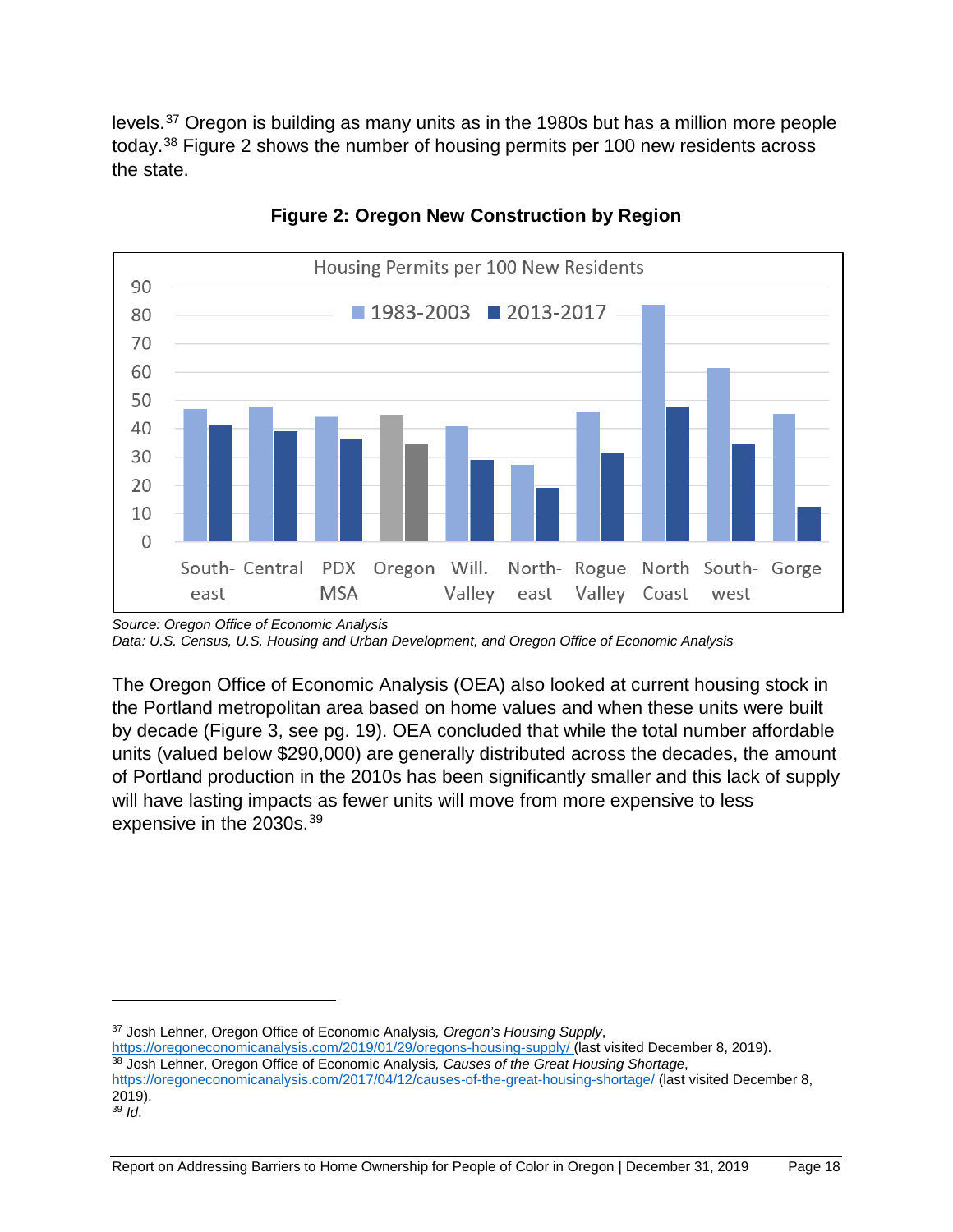

**Figure 3: Portland Single Family Housing by Value and Decade Built**

#### <span id="page-23-0"></span>**Credit**

 $\overline{a}$ 

The Task Force received information about barriers related to the lack of credit, poor credit scores, a lack of alternatives to the traditional credit check, and the impact to credit histories from defaults on predatory loans during the Great Recession. A 2017 national survey found that 36 percent of black households and 31.5 percent of Hispanic households did not have mainstream credit, compared with only 14.1 percent of white households. [40](#page-23-1)

A good credit score is determinative in the home loan process, job applications, insurance rates, tenant screening, and to access various other products. A credit score is how most lenders calculate the likelihood the consumer will repay a debt pursuant to a contract. According to Fair Isaac Corporation (FICO), 90 percent of the largest banks utilize FICO scores when evaluating risk to make lending decisions.<sup>[41](#page-23-2)</sup> FICO scoring models are periodically updated to adapt to changing consumer practices and risk data.

*Source: Oregon Office of Economic Analysis Data: 2016 American Community Survey and Integrated Public Use Microdata Series - USA*

<span id="page-23-1"></span><sup>40</sup> Federal Deposit Insurance Corporation, *2017 FDIC National Survey of Unbanked and Underbanked Households,* <https://www.fdic.gov/householdsurvey/> (last visited December 2, 2019).

<span id="page-23-2"></span><sup>41</sup> *my*FICO, *Credit Education,* <https://www.myfico.com/credit-education> (last visited December 8, 2019).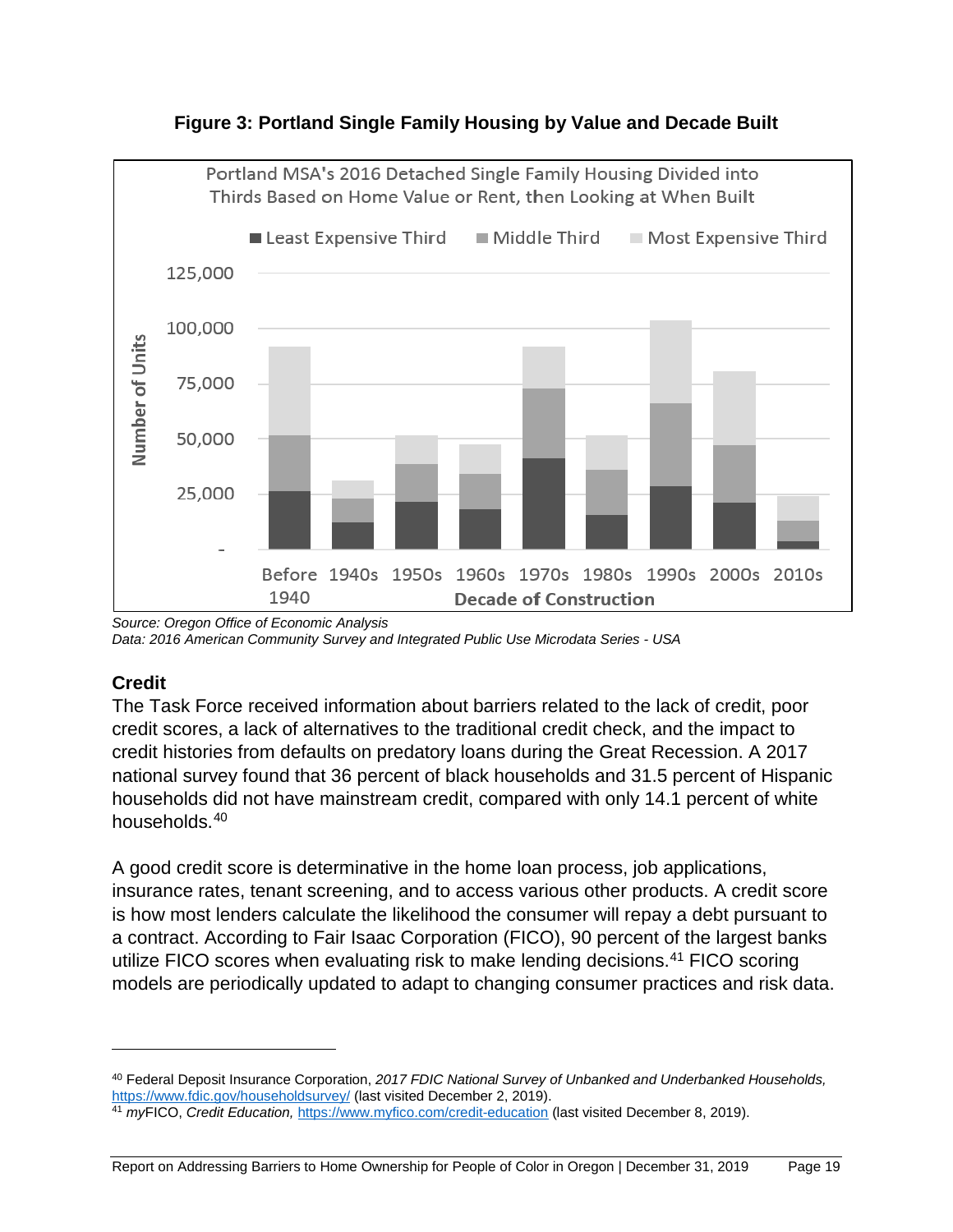A FICO score (between 300 and 850) is based on the five categories shown in Figure 4, and is created based on information from a person's credit report.<sup>[42](#page-24-1)</sup>



**Figure 4: FICO Score Category Weight Distribution**

A credit score accounts for both positive and negative information. The most commonly used version of the FICO score includes paying a mortgage on time, but does not include paying rent on time.<sup>[43](#page-24-2)</sup> This lack of including rental payments can have a greater impact on Black and Hispanic households, which are twice as likely to rent their homes.[44](#page-24-3) Recent FICO scoring models include positive rent payments when calculating an individual's credit score. Reporting by landlords is voluntary, but in a pilot program that included Oregon, 79 percent of consumers increased their credit scores with an average score increase of 32 points when rental payments were counted. [45](#page-24-4)

# <span id="page-24-0"></span>**Cultural Differences**

 $\overline{a}$ 

The Task Force learned there are barriers to homeownership from cultural differences among Oregon's communities of color, including a lack of trust in financial institutions

*Source: Legislative Policy and Research Office Data: FICO*

<span id="page-24-1"></span><sup>42</sup> *my*FICO, *What's in my FICO Score?,* <https://www.myfico.com/credit-education/whats-in-your-credit-score> (last visited December 2, 2019).

<span id="page-24-2"></span><sup>43</sup> *my*FICO, *Payment History,* <https://www.myfico.com/credit-education/credit-scores/payment-history> (last visited December 8, 2019).

<span id="page-24-3"></span><sup>44</sup> Cillfuo, A., et al, Pew Research Center[, https://www.pewresearch.org/fact-tank/2017/07/19/more-u-s-households](https://www.pewresearch.org/fact-tank/2017/07/19/more-u-s-households-are-renting-than-at-any-point-in-50-years/)[are-renting-than-at-any-point-in-50-years/](https://www.pewresearch.org/fact-tank/2017/07/19/more-u-s-households-are-renting-than-at-any-point-in-50-years/) (last visited December 2, 2019).

<span id="page-24-4"></span><sup>45</sup>Prosperity Now, *Rent Reporting for Credit Building*, [https://prosperitynow.org/events/credit-building-through-rent](https://prosperitynow.org/events/credit-building-through-rent-reporting)[reporting](https://prosperitynow.org/events/credit-building-through-rent-reporting) (last visited December 2, 2019).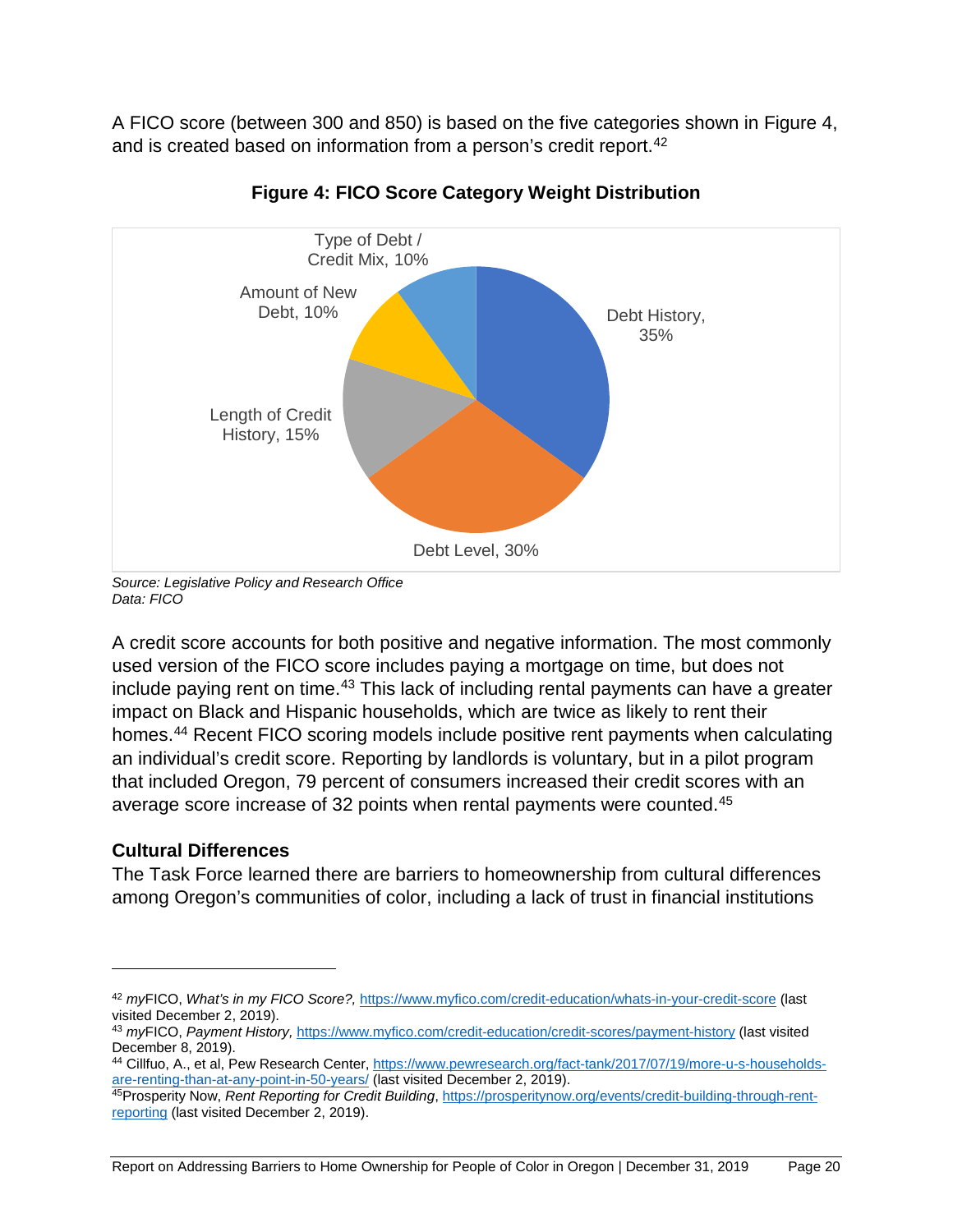and a preference for certain types of housing. The need to tailor programs to the cultures and norms of specific communities was also identified as a barrier.

A Federal Deposit Insurance Corporation (FDIC) 2017 survey concluded that the overall rate of the unbanked (no account at an insured institution) and underbanked (have one account but also obtain alternative financial services) are higher for Black, Hispanic, and Other race and ethnicity categories as shown in Figure 5. This survey also looked at the reasons for not having an account. Almost one-third (30.2 percent) of the unbanked households responded that they "don't trust banks" as a reason they do not have an account. Respondents who were less likely to open an account in the next 12 months had higher rates of citing trust as a reason (36.2 percent of "not at all likely" and 31.5 percent of "not very likely"). These findings are similar to those reported in previous years, so trust does not appear to be increasing or declining.<sup>[46](#page-25-0)</sup>



**Figure 5. Unbanked Rate by Household Race and Ethnicity (2013-2017)**

*Source: Legislative Policy and Research Office Data: FDIC National Survey of Unbanked and Underbanked Households*

 $\overline{a}$ 

The Task Force received testimony that beliefs about banks or credit may discourage trusting lending institutions. Research has identified a distrust of financial, service, and governmental organizations among Asian American and Pacific Islanders "based on historical or homeland experiences" and concluded that they instead rely on their own trusted networks for financial services. [47](#page-25-1)

<span id="page-25-1"></span> $^{47}$  Jessica Santos, Angela Vo, and Meg Lovejoy, Institute on Assets and Social Policy at Brandeis University, *Foundations for The Future. Empowerment Economics in The Native Hawaiian Context,*  [http://www.hawaiiancommunity.net/info/171009\\_FOUNDATIONS\\_FOR\\_THE\\_FUTURE.pdf](http://www.hawaiiancommunity.net/info/171009_FOUNDATIONS_FOR_THE_FUTURE.pdf) (last visited August 1, 2019).

Report on Addressing Barriers to Home Ownership for People of Color in Oregon | December 31, 2019 Page 21

<span id="page-25-0"></span><sup>46</sup> Federal Deposit Insurance Corporation, *2017 FDIC National Survey of Unbanked and Underbanked Households*, <u><https://www.fdic.gov/householdsurvey/></u> (last visited December 17, 2019).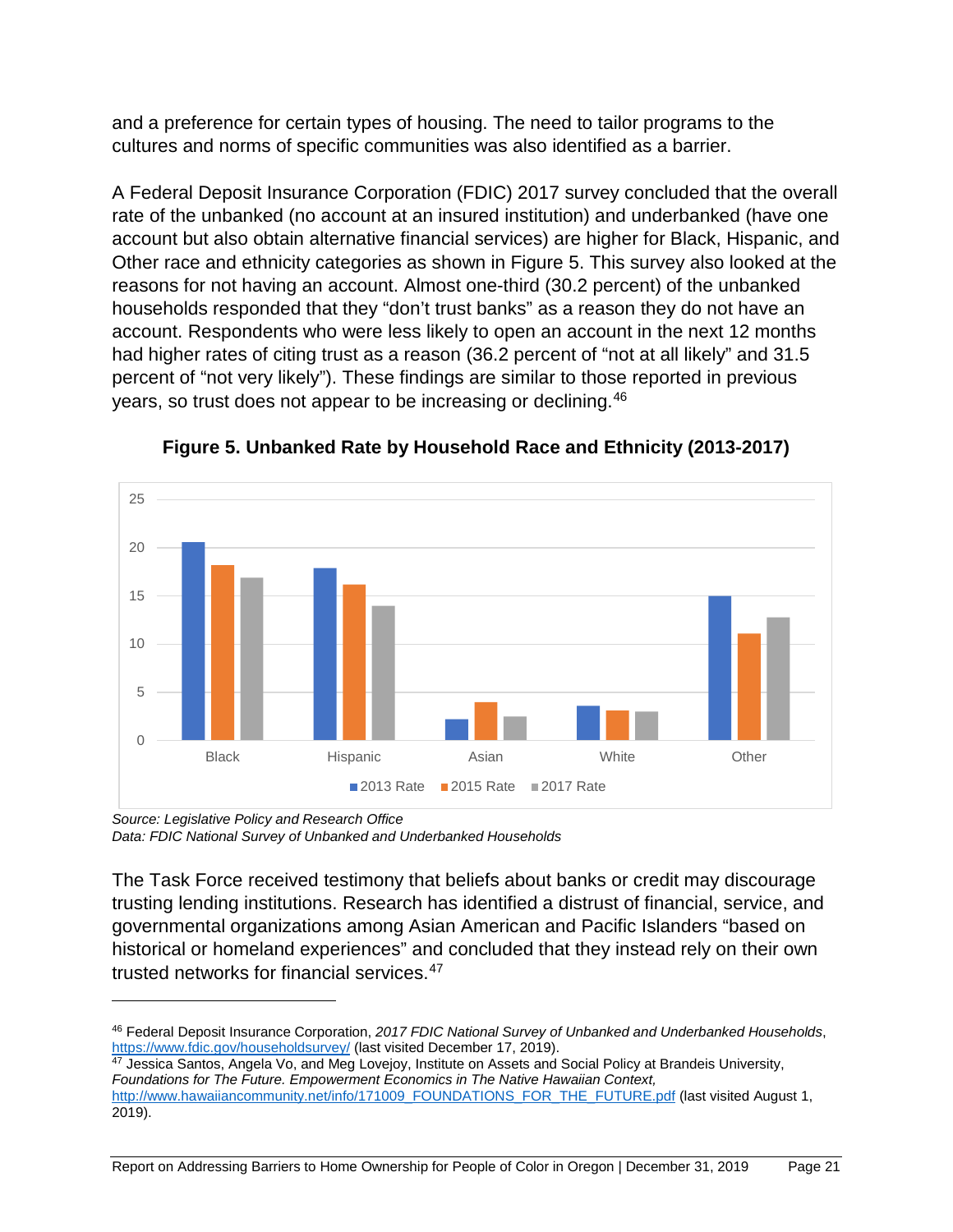The Task Force also learned that there are cultural preferences for single-family homes, as homes can also be seen as a community asset or may provide a venue for religious functions. There is also a growing desire for multigenerational housing. Data analysis by the Pew Research Center of census data showed that in 2016, a record 64 million people in the United States, which is 20 percent of the population, lived with multiple generations under the same roof (up from 19 percent in 2014). Whites are less likely to live in multigenerational households (16 percent), while 29 percent of Asian, 27 percent of Hispanic, and 26 percent of Black households were part of multigenerational households.[48](#page-26-0) Growing population diversity and the growth rates of Asian and Hispanic households are reasons cited for the recent increases in multigenerational households.[49](#page-26-1)

The Task Force also learned about efforts to tailor homeownership services for different communities based on cultural differences, and the statewide gaps in offering these types of programs. The Portland Housing Center offers two culturally specific prepurchase programs: Getting Your House in Order, created by and for African Americans; and Decide Tu Futuro, created by and for Latinos.<sup>[50](#page-26-2)</sup> The African American Alliance for Homeownership also offers pre-purchase counseling and homebuyer education classes; Hacienda Community Development Corporation offers the ABCs of Home Buying, Camino a Casa, and one-on-one counseling; and the Native American Youth and Family Center provides culturally specific homeownership coaching, education, and programming.<sup>[51](#page-26-3)</sup>

An evaluation of a culturally responsive financial capability program in Hawaii showed that integrating best practices such as blending personal finance with cultural values; offering financial tools and education through shame-free dialogue; integrating multigenerational programming and intergenerational lending; and utilizing a community-embedded approach empowered communities to build wealth, including homeownership, in ways that also support cultural values and identities.<sup>[52](#page-26-4)</sup>

 $\overline{a}$ 

Report on Addressing Barriers to Home Ownership for People of Color in Oregon | December 31, 2019 Page 22

<span id="page-26-0"></span><sup>48</sup> D'Vera Cohn and Jeffrey Passel, Pew Research Center, *A record 64 million Americans live in multigenerational households*[? https://www.pewresearch.org/fact-tank/2018/04/05/a-record-64-million-americans-live-in](https://www.pewresearch.org/fact-tank/2018/04/05/a-record-64-million-americans-live-in-multigenerational-households/)[multigenerational-households/](https://www.pewresearch.org/fact-tank/2018/04/05/a-record-64-million-americans-live-in-multigenerational-households/) (last visited December 2, 2019).

<span id="page-26-1"></span> $49$  *Id.* 

<span id="page-26-2"></span><sup>50</sup> Portland Housing Center, *Financial Fitness Classes*, [https://portlandhousingcenter.org/learn-how/financial-fitness](https://portlandhousingcenter.org/learn-how/financial-fitness-classes/)[classes/](https://portlandhousingcenter.org/learn-how/financial-fitness-classes/) (last visited December 8, 2019).

<span id="page-26-3"></span><sup>51</sup> African American Alliance for Homeownership, *About AAAH*, [https://www.aaah.org/about-us;](https://www.aaah.org/about-us) Hacienda Community Development Corporation, *Economic Opportunity*, [https://haciendacdc.org/economic-opportunity/;](https://haciendacdc.org/economic-opportunity/) and Native American Youth and Family Center, *Homeownership*,<https://nayapdx.org/services/homeownership/> (last visited December 8, 2019).

<span id="page-26-4"></span><sup>52</sup> Jessica Santos, Angela Vo, and Meg Lovejoy, Institute on Assets and Social Policy at Brandeis University. *Foundations for The Future. Empowerment Economics in The Native Hawaiian Context.* [http://www.hawaiiancommunity.net/info/171009\\_FOUNDATIONS\\_FOR\\_THE\\_FUTURE.pdf](http://www.hawaiiancommunity.net/info/171009_FOUNDATIONS_FOR_THE_FUTURE.pdf) (last visited December 8, 2019).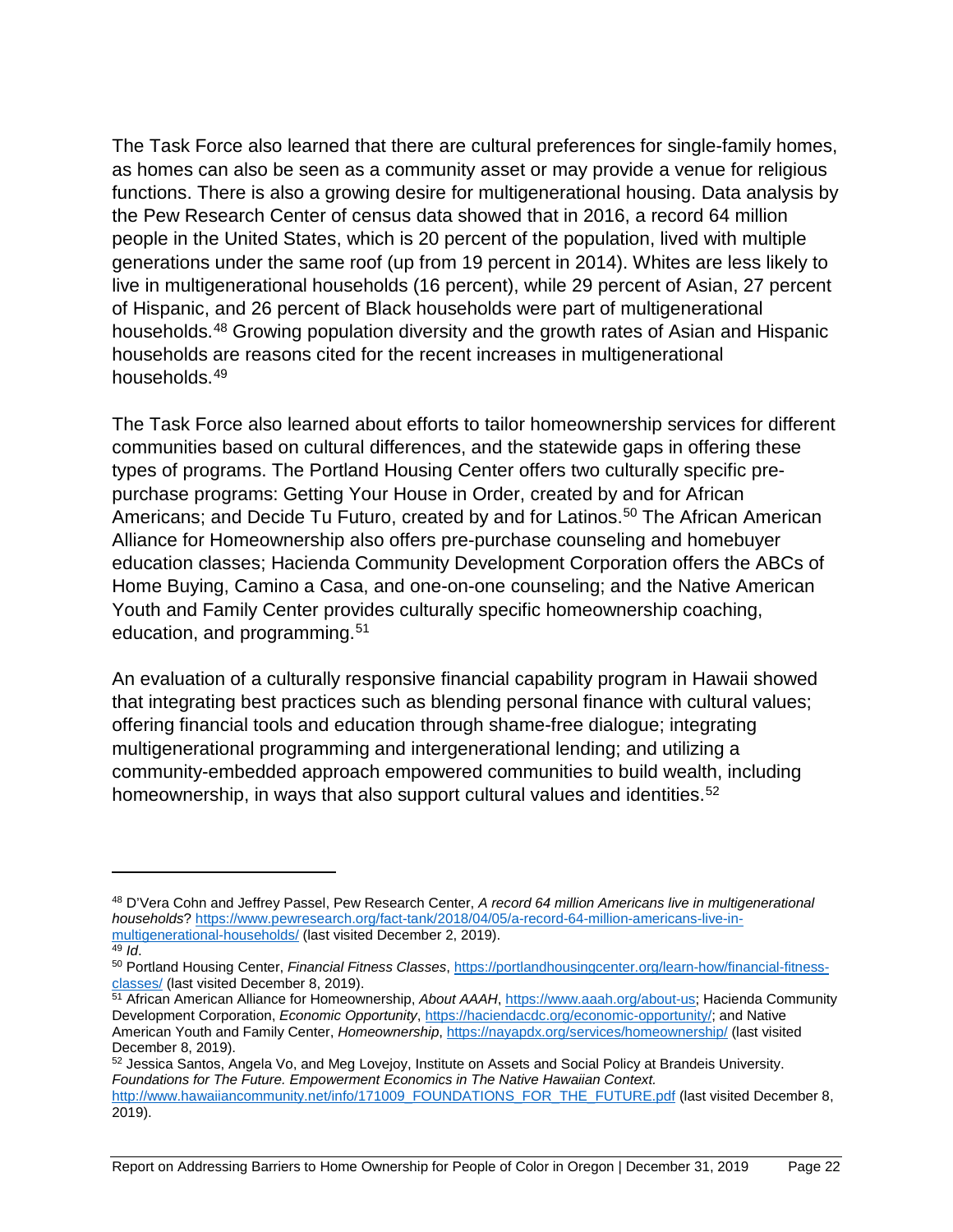#### <span id="page-27-0"></span>**Education and Awareness**

 $\overline{a}$ 

Financial literacy (education to understand financial concepts and systems and manage money) enables individuals to make informed decisions about personal finances and helps them to navigate the current financial system. Homeownership education and counseling includes many types of training and support. Typically, counseling involves personalized services and focuses on identifying and addressing specific issues, but many programs include components of both education and counseling. Education and counseling programs can also help potential buyers navigate the homebuying process.

Research has shown that pre-purchase education and counseling may help individuals determine if they are ready for homeownership, connect homebuyers with safer and more affordable mortgage products, and support factors related to sustainable homeownership (improved mortgage literacy, greater appreciation for communication with lenders, and improved underwriting qualifications).<sup>[53](#page-27-1)</sup>

The Task Force learned that financial literacy is not commonly taught in Oregon high schools, and available homebuyer education or financial literacy courses are not culturally specific or responsive to all community needs or locations. This is relevant as individuals are often not mortgage-ready because of a lack of financial literacy or culturally specific homebuyer education programs, and mortgage lenders or realtors have limited knowledge about homebuyer assistance programs. The Task Force frequently discussed the need for and interest in providing financial education to students from Kindergarten through high school to increase the understanding of credit scores and how they are calculated, maintained, and repaired; how to shop around and compare mortgage options; and to provide knowledge that may not have been passed down by previous generations.

Existing financial capability curricula and homeownership education and counseling programs can be retooled to include cultural and socioeconomic components based on community needs and input. However, current homeownership organizations testified that using existing nonprofits to expand culturally specific homeownership services without additional support (funding) for staff, infrastructure, organization, and community development is unfair, as these organizations are also traditionally underfunded. As reported by researchers with the Institute on Assets and Social Policy at Brandeis University, "findings suggest a strong need for significant, multi-year funding to build the capacity of organizations to develop, implement, and evaluate effective and sustainable culturally relevant, intergenerational financial capability programs."[54](#page-27-2)

<span id="page-27-1"></span><sup>53</sup> Marina L. Myhre, Ph.D. Nicole Elsasser Watson, U.S. Department of Housing and Urban Development, *Housing Counseling Works* (2017).

<span id="page-27-2"></span><sup>54</sup> Jessica Santos, Angela Vo, and Meg Lovejoy, Institute on Assets and Social Policy at Brandeis University, *Foundations for The Future. Empowerment Economics in The Native Hawaiian Context,*  [http://www.hawaiiancommunity.net/info/171009\\_FOUNDATIONS\\_FOR\\_THE\\_FUTURE.pdf](http://www.hawaiiancommunity.net/info/171009_FOUNDATIONS_FOR_THE_FUTURE.pdf) (last visited August 1, 2019).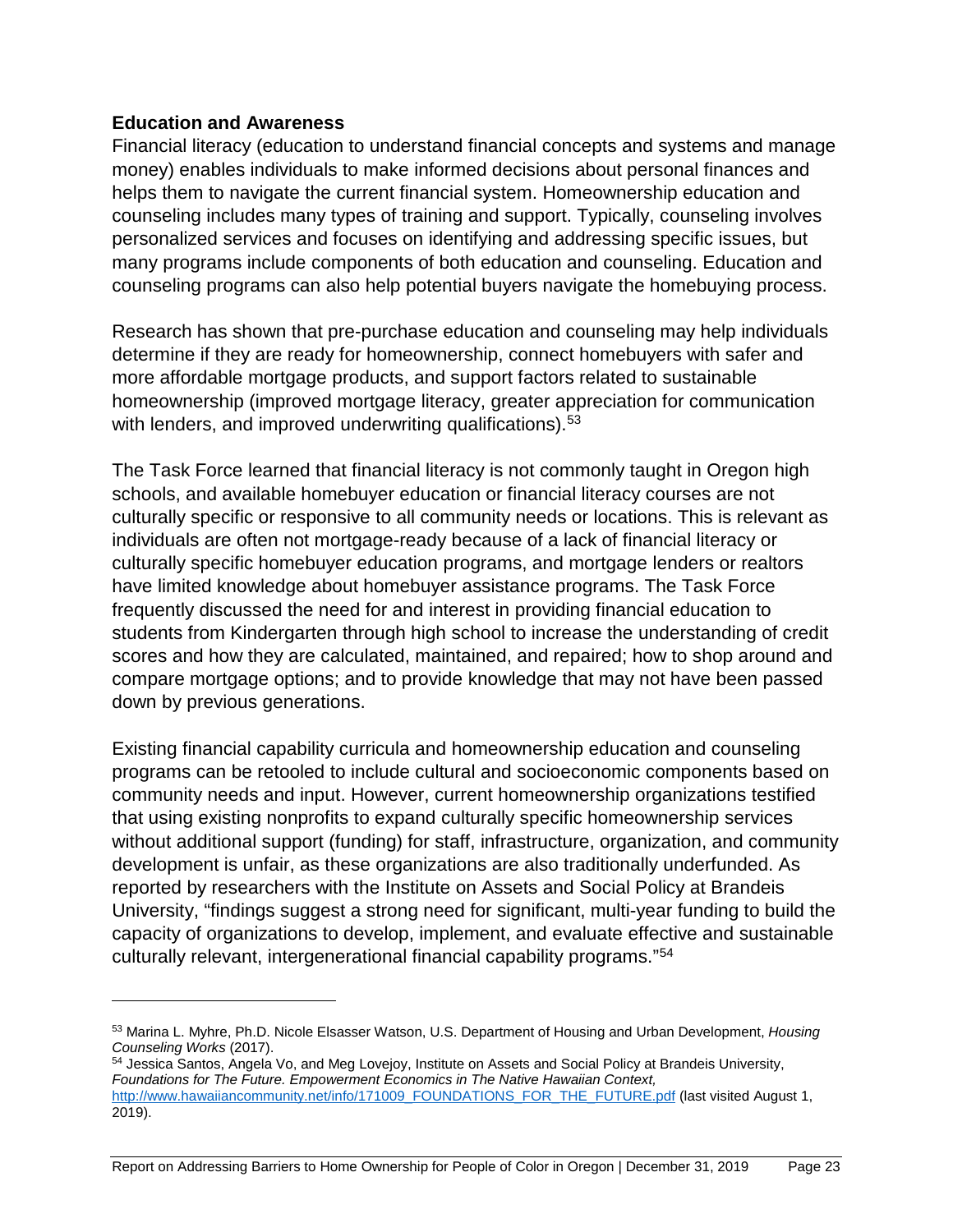#### <span id="page-28-0"></span>**Finances**

 $\overline{a}$ 

Finances have been identified as a barrier to homeownership for communities of color because of the disparities in income and wealth between communities of color and whites, the gap between wages and home costs, and the challenge of accumulating a down payment.

The average monthly earnings for Oregonians in 2017 was \$4,355 (per person). The average monthly earnings for most of Oregon's communities of color are lower than those of non-Hispanic Whites (Figure 6). Average monthly earnings data does not include the self-employed or jobs not covered by unemployment insurance.<sup>[55](#page-28-1)</sup>



**Figure 6: Average Monthly Earnings in Oregon by Race and Ethnicity (2017)**

*Source: Legislative Policy and Research Office Data: Oregon Employment Department and U.S. Census Bureau Quarterly Workforce Indicators*

Household income is the combined gross income of all household members, related or not, who are 15 years old and over. The estimated statewide average household income in Oregon for 2018 was \$60,655, or \$5,055 per month. The average monthly household income by race and ethnicity in Oregon is shown in Figure 7.

<span id="page-28-1"></span><sup>55</sup> Shawna Sykes, Oregon Employment Department, *African Americans in the Oregon Workforce*, <https://www.qualityinfo.org/-/african-americans-in-the-oregon-workforce> (last visited December 16, 2019).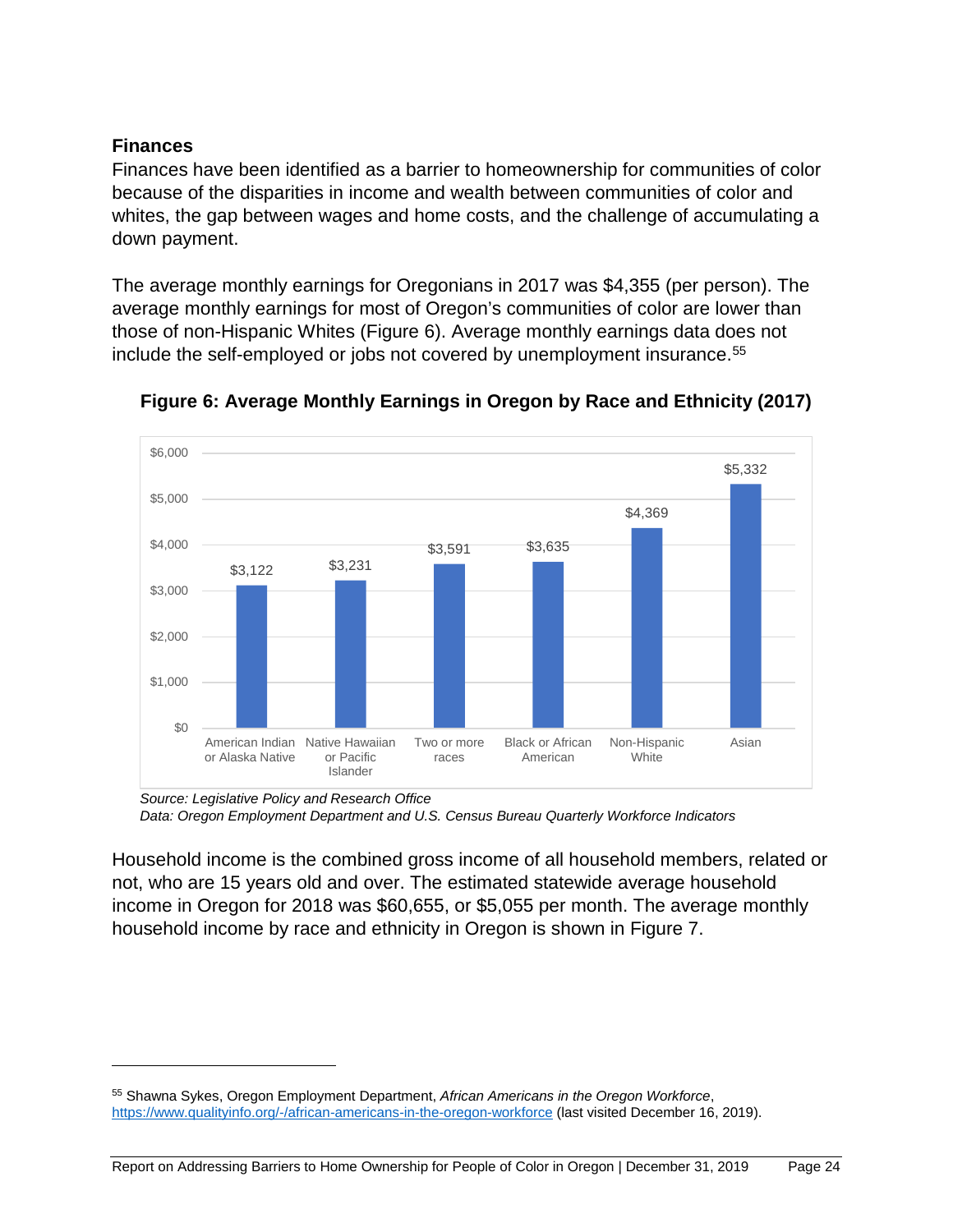

#### **Figure 7: Monthly Household Income by Race and Ethnicity in Oregon (2018)**

*Source: Legislative Policy and Research Office Data: 2018 American Community Survey 1-Year Survey Tables B19001A – B19001I*

The U.S. Department of Housing and Urban Development (HUD) defines households who pay more than 30 percent of their income for housing as "cost-burdened" and those who pay more than 50 percent of household income for housing as "severely costburdened." In the city of Portland, 40 percent of homeowner households with a mortgage paid more than 30 percent of their income toward housing costs between 2010 and 2012.[56](#page-29-0)

According to the 2018 Harvard State of the Nation's Housing report, the monthly payment for the median single-family home purchased in 2017 (\$247,200), assuming a 30-year loan with a 3.5 percent down payment at the average interest rate, would total \$1,620.<sup>[57](#page-29-1)</sup> This is more than 30 percent of the average monthly earnings for all Oregonians. It is also more than 30 percent of the average monthly household income for all race and ethnicity categories, except White and Asian. The 2016 median-priced home in Oregon, however, was higher than the 2017 national figure at \$292,000.<sup>[58](#page-29-2)</sup>

```
https://www.jchs.harvard.edu/state-nations-housing-2018 (last visited July 18, 2019).
```
 $\overline{a}$ 

```
58 Housing Finance Policy Center, Urban Institute. Barriers to Accessing Homeownership: Down Payment, Credit, 
and Affordability,
```
Report on Addressing Barriers to Home Ownership for People of Color in Oregon | December 31, 2019 Page 25

<span id="page-29-0"></span><sup>56</sup> Governing, *Housing Affordability Burden For U.S. Cities*, [http://www.governing.com/gov-data/economy](http://www.governing.com/gov-data/economy-finance/housing-affordability-by-city-income-rental-costs.html)finance/housing-affordability-by-city-income-rental-costs.html (last visited December 8, 2019). 57 Joint Center for Housing Studies Of Harvard University, *The State Of The Nation's Housing 2018*,

[https://www.urban.org/sites/default/files/publication/94801/barriers\\_to\\_accessing\\_homeownership\\_1.pdf](https://www.urban.org/sites/default/files/publication/94801/barriers_to_accessing_homeownership_1.pdf) (last visited December 2, 2019).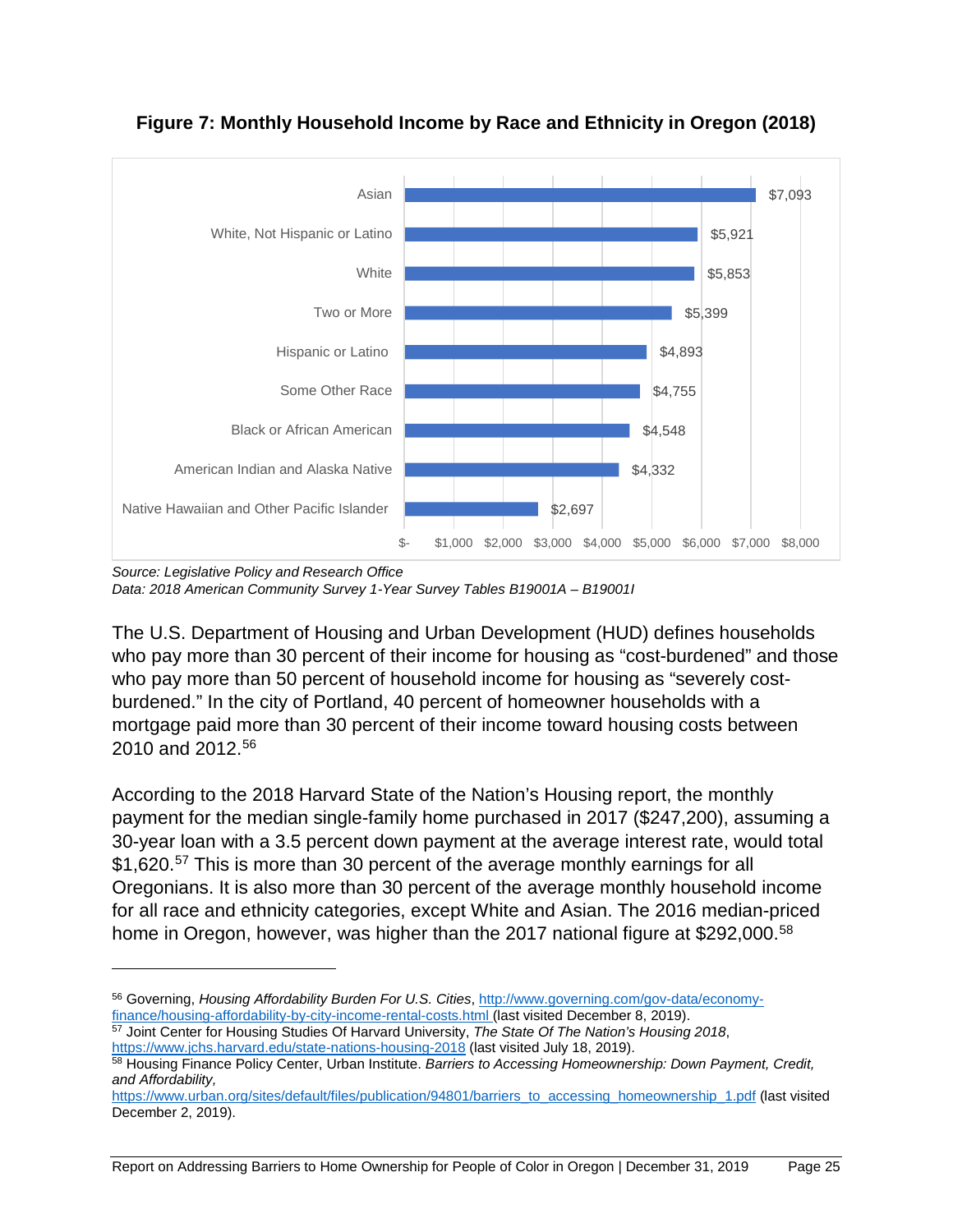The gap between wages and housing costs has increased in Oregon as the value of homes has appreciated at a faster rate than wages. Using data on median housing values from Zillow and median income from the American Community Survey, researchers concluded that in 2018, the median home in Portland costs 5.6 years of income. [59](#page-30-0) In 2013, the median Portland home was estimated to cost 4.7 years of income[.60](#page-30-1) The conventional wisdom based on historical nationwide averages is that a purchaser can afford a house if its price is equivalent to roughly 2.6 years of household income. [61](#page-30-2)

Saving for a down payment was a commonly identified barrier to homeownership. A down payment is the amount of cash a buyer uses to purchase a home and is often referenced as a percentage of the purchase price a buyer pays at closing. A down payment of 20 percent is often seen as optimal, but many programs and financial institutions allow down payments of as little as 0 to 3.5 percent. For the 2016 medianpriced home in Oregon (\$292,000), a 3.5 percent down payment is \$10,220 while a 20 percent down payment is \$58,400. [62](#page-30-3)

There are three statewide programs that assist certain borrowers in saving for a down payment. The Oregon Housing and Community Service's (OHCS) Down Payment Assistance for First Time Homebuyers program, funded through the state's document recording fee, provides homebuyers who have completed a homeownership education program up to \$15,000 for down payment and/or closing costs.[63](#page-30-4) Individual Development Accounts are matched savings accounts that can be used to accrue a down payment. Every dollar saved by a participant is matched by the program, typically three dollars for every one dollar saved in 12 months.<sup>[64](#page-30-5)</sup> Oregon's first-time homebuyer down payment savings account program, created in 2018, allows individuals to create a first-time home buyer savings account at a financial institution to pay or reimburse eligible costs to purchase a single-family residence and to deduct up to \$5,000 in

<span id="page-30-0"></span><sup>59</sup> Richard Florida, CityLab, *Where the House-Price-to-Income Ratio Is Most Out of Whack,* <https://www.citylab.com/equity/2018/05/where-the-house-price-to-income-ratio-is-most-out-of-whack/561404/> (last visited December 8, 2019).

<span id="page-30-1"></span><sup>60</sup> Richard Florida, CityLab, *The U.S. Cities Where It Takes the Longest to Be Able to Afford to Buy a Home,* [https://www.citylab.com/equity/2015/03/the-us-cities-where-it-takes-the-longest-to-be-able-to-afford-to-buy-a](https://www.citylab.com/equity/2015/03/the-us-cities-where-it-takes-the-longest-to-be-able-to-afford-to-buy-a-home/387766/)[home/387766/](https://www.citylab.com/equity/2015/03/the-us-cities-where-it-takes-the-longest-to-be-able-to-afford-to-buy-a-home/387766/) (last visited December 8, 2019).

<span id="page-30-2"></span> $\overline{61}$  *Id.* 

<span id="page-30-3"></span><sup>62</sup> Housing Finance Policy Center, Urban Institute. *Barriers to Accessing Homeownership: Down Payment, Credit, and Affordability,*

[https://www.urban.org/sites/default/files/publication/94801/barriers\\_to\\_accessing\\_homeownership\\_1.pdf](https://www.urban.org/sites/default/files/publication/94801/barriers_to_accessing_homeownership_1.pdf) (last visited December 2, 2019).

<span id="page-30-4"></span><sup>63</sup> Oregon Housing and Community Services. *Buy a Home – Residential Loan Program.*

<https://www.oregon.gov/ohcs/Pages/oregon-bond-program-low-interest-home-loans.aspx> (last visited October 18, 2018).

<span id="page-30-5"></span><sup>64</sup> Oregon IDA Initiative. *About the Oregon IDA Initiative*.<https://oregonidainitiative.org/overview/> (last visited October 16, 2018).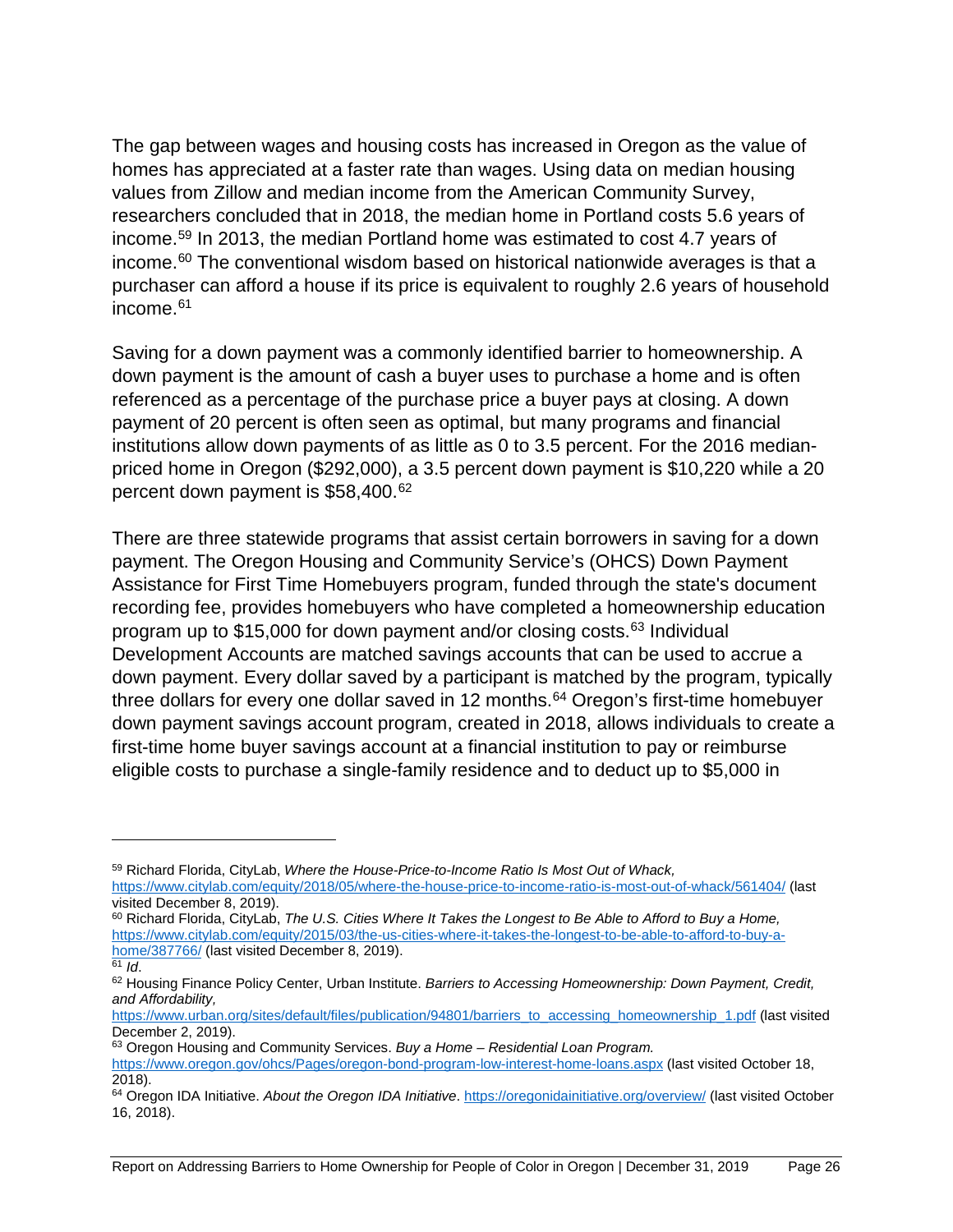contributions (\$10,000 for married couples filing joint tax returns) per year beginning in 2019. [65](#page-31-2)

The Task Force also heard that there are mortgage barriers related to the sources of personal or business income that may be more prevalent in communities of color. Most lenders want to see a two-year employment work history from borrowers in the same job and same field with a consistent income history.

#### <span id="page-31-0"></span>**Funding for Homeownership Programs**

The Task Force heard from several organizational representatives that available capital was a barrier to serving more Oregonians, including communities of color, and that additional investments in current programs are required to meet previously unmet eligibility and needs. The Task Force also heard testimony that delivering homeownership programs to communities of color in rural parts of the state is more expensive than in areas with larger numbers or more concentrated populations, making the costs per person higher and programs less attractive to funders.

OHCS awarded approximately \$1.8 million to Homeownership Centers in the 2017- 2019 biennium. [66](#page-31-3) Overall housing investments at OHCS have increased from \$90 million in the 2015-2017 biennium to \$331.9 million in the 2019-2021 biennium.<sup>67</sup>

#### <span id="page-31-1"></span>**Housing Programs and Policy Gap**

The Task Force reviewed gaps in existing programs, including limitations to down payment assistance, a lack of goals for serving communities of color, limited program capacity in rural areas, and limited availability of certain programs.

Eligibility for Oregon's affordable housing programs is based on a household's income relative to adjusted median income (AMI) for their community and household size. With the growth in home prices and the stagnation of wages, the term middle-income housing has begun to be used to describe housing that is affordable to households making between 80 percent of AMI and 120 (or 150) percent of AMI. [House Bill 2812](https://olis.leg.state.or.us/liz/2019R1/Measures/Overview/HB2812) (2019) now allows funds in the Home Ownership Assistance Account, which includes down payment assistance, to be used by OHCS to support households with below-area-median incomes (less than 100 percent AMI).<sup>[68](#page-31-5)</sup> However, an assistance gap remains for households making between 100 and 120 percent AMI.

<span id="page-31-2"></span><sup>65</sup> Oregon Department of Revenue, *First-time Home Buyer Savings Accounts*,

<span id="page-31-3"></span><https://www.oregon.gov/DOR/programs/individuals/Pages/first-homebuyers.aspx> (last visited December 5, 2019). 66 Email from Nicole Stoenner, Legislative and Communications Coordinator, Oregon Housing and Community Services, to Melissa Leoni, Analyst, Legislative Policy and Research Office (August 9, 2019 3:41 PM) (on file with recipient).

<span id="page-31-4"></span><sup>&</sup>lt;sup>67</sup> Email from Nicole Stoenner, Legislative and Communications Coordinator, Oregon Housing and Community Services, to Melissa Leoni, Analyst, Legislative Policy and Research Office (July 23, 2019 3:52 PM) (on file with recipient).

<span id="page-31-5"></span><sup>68</sup> Chapter 88, Oregon Laws 2019.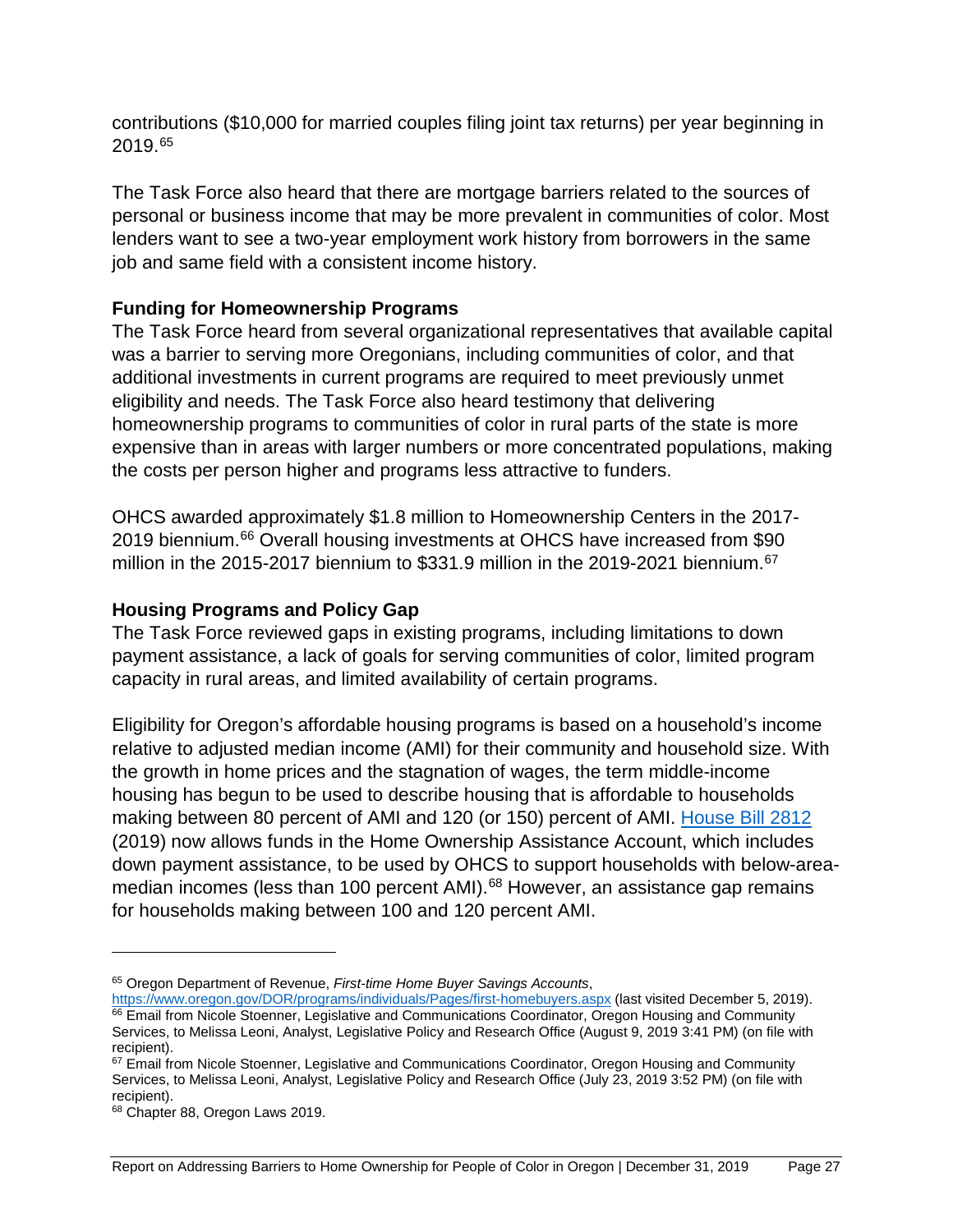In 2018, OHCS adopted a five-year Statewide Housing Plan to outline how the agency will pave the way for more Oregonians to have access to the stable housing opportunities necessary for self-sufficiency.[69](#page-32-1) The plan includes two priorities with measurable goals related to racial disparities in homeownership as shown in Table 5.

| Table 5: OHCS Statewide Housing Plan Priorities and Goals Related to Task Force |  |  |
|---------------------------------------------------------------------------------|--|--|
|---------------------------------------------------------------------------------|--|--|

| <b>Priorities</b>                                                              | <b>Goals</b>                            |
|--------------------------------------------------------------------------------|-----------------------------------------|
| Equity and Racial Justice: Advance equity                                      | Communities of color experience         |
| and racial justice by identifying and<br>addressing institutional and systemic | increased access to OHCS resources.     |
| barriers that have created and                                                 | Create a shared understanding of racial |
| perpetuated patterns of disparity in                                           | equity.                                 |
| housing and economic prosperity.                                               |                                         |
| Homeownership: Provide more low- and                                           | Assist 6,500 households in becoming     |
| moderate-income Oregonians with the<br>tools to successfully achieve and       | successful homeowners.                  |
| maintain homeownership, particularly in                                        | Double the number of homeowners of      |
| communities of color.                                                          | color in OHCS homeownership programs.   |
|                                                                                |                                         |

*Source: Legislative Policy and Research Office*

The Task Force also heard testimony that sustainable leadership and program capacity is a barrier to delivering homeownership programs in rural areas. In small communities, individuals involved in housing organizations are often involved in many other community organizations. Testimony suggested that capacity-building for community organizations should include improving volunteer recruitment and ensuring leadership succession, along with other organizational efforts to build the capacity of an organization to effectively deliver programs and services.

#### <span id="page-32-0"></span>**Legal Status**

 $\overline{a}$ 

Legal or immigrant status was also identified as an obstacle to homeownership for immigrants and refugees. Nationally, immigrants own homes at about a 20 percent lower rate than native-born individuals. The homeownership rate for immigrants who become citizens is twice as high as noncitizen residents and there are also correlations between English language skills and homeownership.<sup>[70](#page-32-2)</sup>

Report on Addressing Barriers to Home Ownership for People of Color in Oregon | December 31, 2019 Page 28

<span id="page-32-1"></span><sup>69</sup> Oregon Housing and Community Services, *Breaking New Ground: Oregon's Statewide Housing Plan Summary*, <https://www.oregon.gov/ohcs/DO/shp/SWHP-Executive-Summary.pdf> (last visited July 22, 2019).

<span id="page-32-2"></span><sup>70</sup> U.S. Dept. of Housing and Urban Development, *Homeownership Gaps Among Low-Income and Minority Borrowers and Neighborhood* (2005), available a[t https://www.huduser.gov/Publications/pdf/HomeownershipGapsAmongLow-](https://www.huduser.gov/Publications/pdf/HomeownershipGapsAmongLow-IncomeAndMinority.pdf)[IncomeAndMinority.pdf](https://www.huduser.gov/Publications/pdf/HomeownershipGapsAmongLow-IncomeAndMinority.pdf) (last visited December 2, 2019).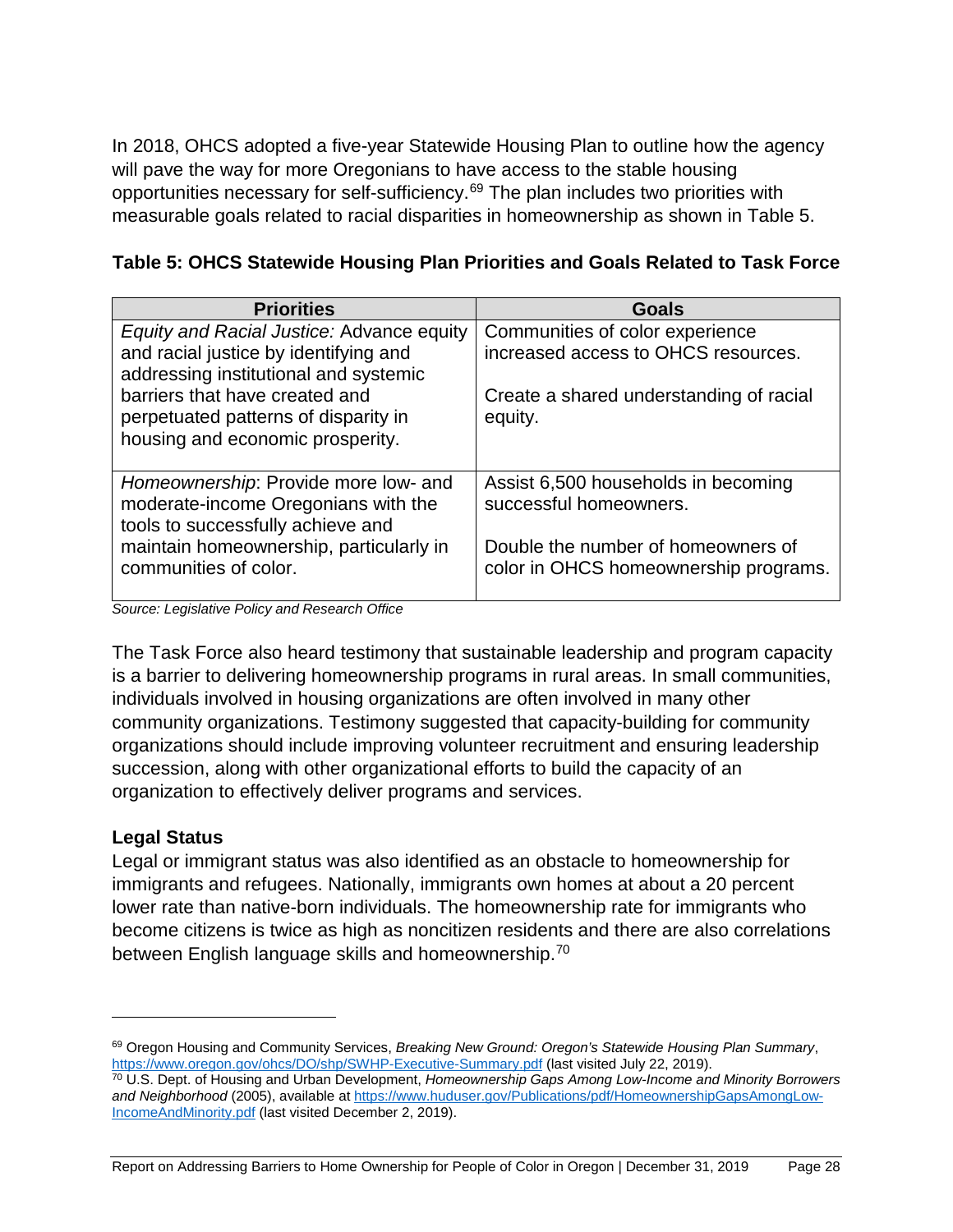The Task Force also learned that "brain waste," which is the situation where "college graduates cannot fully utilize their skills and education in the workplace despite their high professional qualifications," affects the ability of immigrants and refugees to save money and qualify to purchase a home.<sup>[71](#page-33-2)</sup> Oregon was home to 55,000 immigrants with at least a bachelor's degree from 2009 to 2013.[72](#page-33-3) Approximately one quarter of those individuals were unemployed or working in a low-skilled job, resulting in \$272.5 million in lost annual earnings and \$27.7 million in forgone annual state and local tax payments.[73](#page-33-4)

#### <span id="page-33-0"></span>**Location Based**

Geographical barriers to homeownership also exist for Oregon's communities of color, including service access in rural communities and access to affordable homes. Barriers for communities of color in rural areas include the ability to access services that are culturally specific or in the appropriate language. Similarly, population density and travel distances make it more difficult for local organizations to provide tailored services in rural areas.

Conversely, given trends in home costs, a growing barrier is the affordability of homes within a homebuyer's community. For example, the Task Force learned that potential homebuyers in Oregon's urban centers, even with significant down payment assistance, are not able to afford homes in their communities or within the geographic areas eligible for certain homeownership assistance programs.

#### <span id="page-33-1"></span>**Mortgage Lending**

Mortgage lending barriers identified by the Task Force include illegal discrimination and lack of federal enforcement, Private Mortgage Insurance (PMI) requirements and costs, inconsistent debt-to-income ratio guidelines, and language barriers. Lending discrimination and debt-to-income ratio are discussed in [Section 4 Lending](#page-14-5) [Discrimination.](#page-14-5)

PMI is a type of financial risk protection tool that helps guard mortgage lenders from losses should a borrower default on a loan, but it adds to the monthly costs for a homebuyer without a large enough down payment. In Oregon in 2016, 47.1 percent of home purchase loans had PMI.<sup>[74](#page-33-5)</sup> The cost of the average PMI premium ranges from 0.55 to 2.25 percent of the original loan amount per year. The PMI premium for the median Oregon home valued at \$346,400 is \$3,118 a year, or \$260 a month, assuming

<span id="page-33-2"></span><sup>71</sup> Ariel G. Ruiz Soto, Jeanne Batalova, and Michael Fix, *The Costs of Brain Waste Among Highly Skilled Immigrants in Oregon*[, https://www.migrationpolicy.org/research/costs-brain-waste-among-highly-skilled-immigrants-select-states](https://www.migrationpolicy.org/research/costs-brain-waste-among-highly-skilled-immigrants-select-states) (last visited November 27, 2019).

<span id="page-33-3"></span> $72$  *Id.* 

<span id="page-33-4"></span><sup>73</sup> *Id*.

<span id="page-33-5"></span><sup>74</sup>Urban Institute, *Mortgage insurance data at a glance* (2017),

[https://www.urban.org/sites/default/files/publication/92681/mortgage-insurance-data-at-a-glance\\_chartbook\\_0.pdf](https://www.urban.org/sites/default/files/publication/92681/mortgage-insurance-data-at-a-glance_chartbook_0.pdf) (last visited December 2, 2019).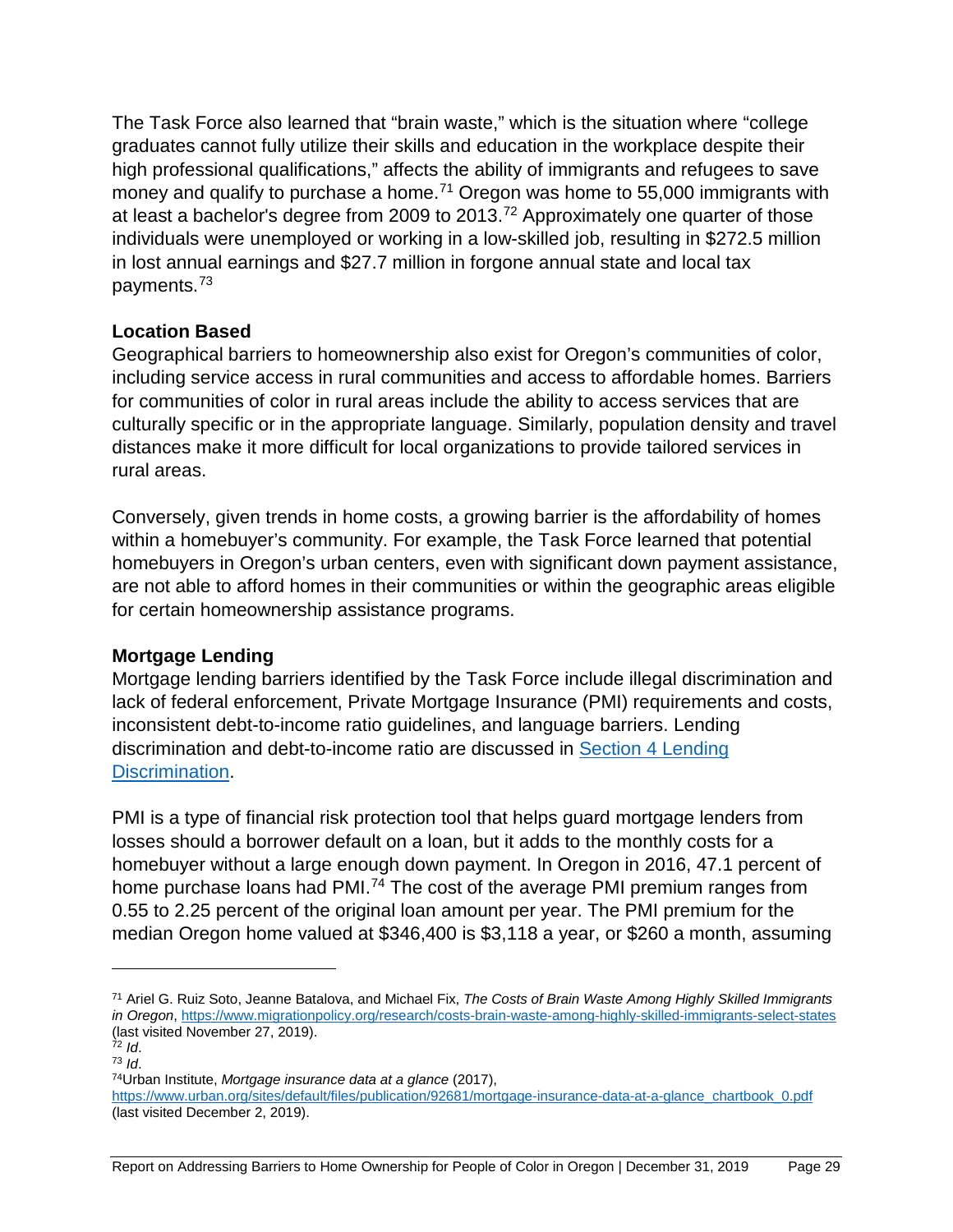the buyer puts 10 percent down, pays closing costs upfront, and has a PMI premium of one percent.[75](#page-34-1)

#### <span id="page-34-0"></span>**Racial Wealth Gap**

 $\overline{a}$ 

In addition to income disparities, the Task Force learned that the racial wealth gap is a barrier to homeownership for Oregon's households of color. Wealth is the net worth of a household and is often the longer-term or intergenerational accumulation of assets that allows households to purchase a home or contribute to a family member's down payment or closing costs.

While homeownership remains one of the greatest sources of Americans' wealth, and homeowners have more wealth than renters, the benefits of homeownership do not accrue equally. There is a 57 percent gap in the inflation-adjusted average housing wealth of black and white households at age 60 or 61 due to three factors: black homebuyers buy less expensive first homes with more debt, they buy homes later in life, and they are less likely to sustain homeownership.<sup>[76](#page-34-2)</sup>

White households have higher levels of equity in their homes with a mean net housing wealth (value minus any debts on the home) of \$215,800, compared to only \$94,400 for Black and \$129,800 for Hispanic households.<sup>[77](#page-34-3)</sup> Similarly, housing accounts for only 32 percent of total assets for white homeowners, compared with 37 to 39 percent for Black and Hispanic homeowners.[78](#page-34-4)

An analysis of national data that has been collected every three years since 1983 shows that the median household wealth for white households increased by \$64,800 from 1983 to 2016. For the median Latino household, it increased by only \$2,200. For the median Black household, however, median wealth decreased by \$3,600 over the same period (Figure 8).<sup>[79](#page-34-5)</sup>

[https://www.urban.org/sites/default/files/publication/100210/mccargo\\_alanna\\_](https://www.urban.org/sites/default/files/publication/100210/mccargo_alanna_-_barriers_to_minority_homeownership_testimony_0.pdf) barriers\_to\_minority\_homeownership\_testimony\_0.pdf (last visited June 21, 2019).

<span id="page-34-1"></span><sup>75</sup> Zillow, *Oregon Home Prices & Values*[, https://www.zillow.com/or/home-values/](https://www.zillow.com/or/home-values/) (last visited December 2, 2019).

<span id="page-34-2"></span><sup>76</sup> Alanna McCargo, Vice President for Housing Finance Policy, Urban Institute, *A Review of the State of and Barriers to Minority Homeownership. Testimony before the United States House of Representatives Housing, Community Development, and Insurance Subcommittee*, May 8, 2019,

<span id="page-34-3"></span><sup>77</sup> Lisa J. Dettling et al., FEDS Notes, *Recent Trends in Wealth-Holding by Race and Ethnicity: Evidence from the Survey of Consumer Finances* (2017)[, https://www.federalreserve.gov/econres/notes/feds-notes/recent-trends-in](https://www.federalreserve.gov/econres/notes/feds-notes/recent-trends-in-wealth-holding-by-race-and-ethnicity-evidence-from-the-survey-of-consumer-finances-20170927.htm)[wealth-holding-by-race-and-ethnicity-evidence-from-the-survey-of-consumer-finances-20170927.htm](https://www.federalreserve.gov/econres/notes/feds-notes/recent-trends-in-wealth-holding-by-race-and-ethnicity-evidence-from-the-survey-of-consumer-finances-20170927.htm) (last visited December 2, 2019). <sup>78</sup> *Id*.

<span id="page-34-5"></span><span id="page-34-4"></span><sup>79</sup> Prosperity Now, *Running in Place: Why the Racial Wealth Divide Keeps Black and Latino Families from Achieving Economic Security* (2018),

[https://prosperitynow.org/sites/default/files/resources/Running\\_in\\_Place\\_FINAL\\_3.2018.pdf](https://prosperitynow.org/sites/default/files/resources/Running_in_Place_FINAL_3.2018.pdf) (last visited December 2, 2019).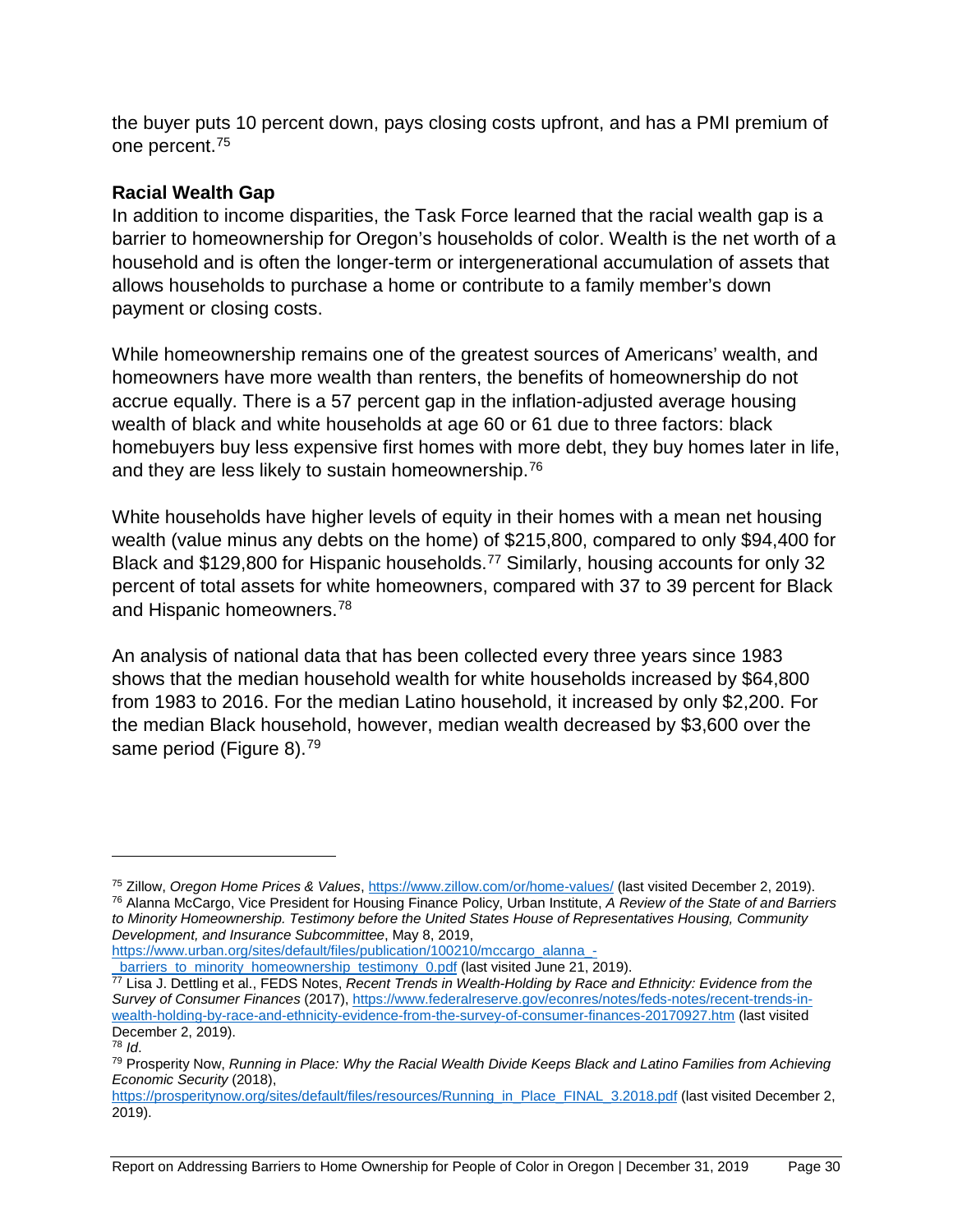

**Figure 8: Racial Wealth Gap in the U.S. by Race and Ethnicity (2016)**

*Source: Legislative Policy and Research Office Data: Federal Reserve 2016 Survey of Consumer Finances*

Factors contributing to the wealth gap include residential segregation, educational segregation, housing equity, income, occupational segregation, and employment benefits. Research into the sources of the wealth gap that control for differences in education, jobs, income, or family structure only account for half of the wealth gap.<sup>80</sup> Analysis of the racial wealth gap by Prosperity Now, the Center for Global Policy Solutions, the Institute for Policy Studies, and the Institute on Assets and Social Policy all conclude that the racial wealth gap is the result of policy choices that boosted the ability of white Americans to build long-term wealth while blocking the same ability in communities of color.

Unfortunately, there is no Oregon racial wealth gap data. There is also no national disaggregated data on Asian Americans, Pacific Islanders, American Indians, and certain other populations. Research does indicate wealth inequality among Asian Americans, in part because of different community experiences with immigration, colonization, assimilation, and acculturation.[81](#page-35-2)

#### <span id="page-35-0"></span>**Other Policies and Regulations**

 $\overline{a}$ 

This category contains the barriers to homeownership that did not thematically fit into the other categories considered by the Task Force, including the mortgage interest

<span id="page-35-1"></span><sup>80</sup> Amy Traub, Dēmos, and Laura Sullivan et al., Institute on Assets and Social Policy (IASP), Brandeis University, *The Asset Value of Whiteness: Understanding the Racial Wealth Gap*[, https://heller.brandeis.edu/iasp/pdfs/racial](https://heller.brandeis.edu/iasp/pdfs/racial-wealth-equity/racial-wealth-gap/asset-value-whiteness.pdf)[wealth-equity/racial-wealth-gap/asset-value-whiteness.pdf](https://heller.brandeis.edu/iasp/pdfs/racial-wealth-equity/racial-wealth-gap/asset-value-whiteness.pdf) (last visited December 2, 2019).

<span id="page-35-2"></span><sup>81</sup> Christian E. Weller and Jeffrey P. Thompson. *Wealth Inequality Among Asian Americans Greater Than Among Whites.* December 2016*,* 

<https://cdn.americanprogress.org/content/uploads/2016/12/20111150/AsianWealthIneqaulity-report-11.pdf> (last visited December 2, 2019).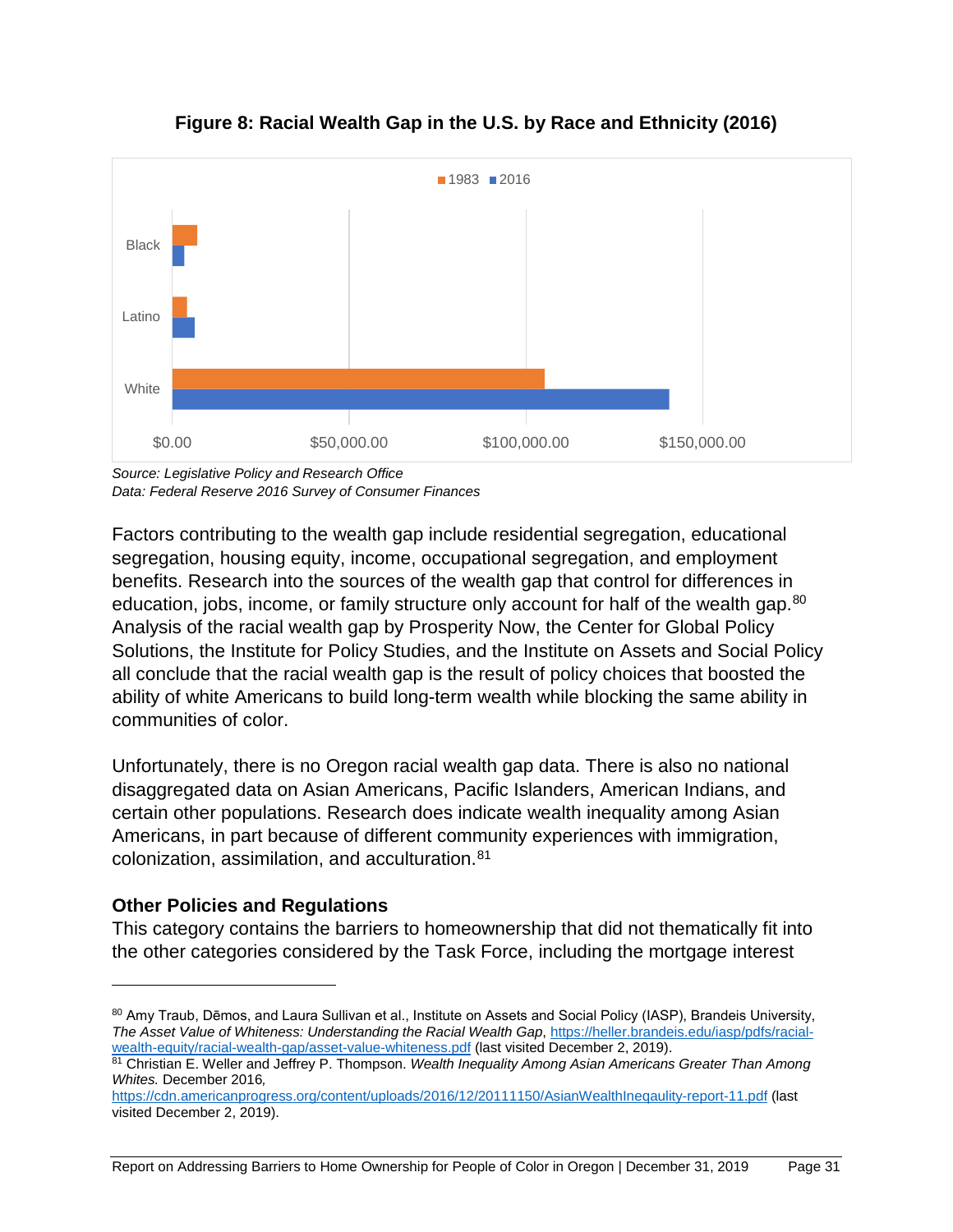deduction, the current bias for rental assistance over homeownership, and incentivizing brokers, real estate agents, and financial institutions to better serve communities of color.

The mortgage interest deduction (MID) is a federal and Oregon tax deduction that applies to the mortgage interest paid on the loan to secure a primary or second home. The MID is the state's largest housing subsidy at nearly \$1 billion per biennium and 60 percent of that amount is received by the top 20 percent income bracket (\$91,000 and above).<sup>[82](#page-36-0)</sup> The MID does not provide up-front assistance to first-time homebuyers like down payment assistance. The state MID provides a tax credit to existing homeowners who itemize.

The Task Force heard, and research suggests, that low-income housing assistance is biased against homeownership because: (1) the poorest homeowners are less likely than renters with similar incomes to obtain subsidies, and (2) homeownership rates are higher for unsubsidized households with the lowest incomes, while the bulk of homeownership subsidies are provided to middle- and upper-income households through homeownership tax provisions like the MID.<sup>[83](#page-36-1)</sup>

Over several meetings, the Task Force discussed ways to improve training on implicit bias and language barriers to help real estate and lending professionals be more aware of evolving forms of bias. The Task Force also identified the potential for experience ratings or other efforts to change the incentives for these professionals to provide exceptional service to all potential homebuyers. Lastly, the Task Force discussed how the current homeownership system does not financially reward these professionals for completing more complicated purchase transactions or specializing in certain homeownership assistance programs.

<span id="page-36-0"></span><sup>82</sup> Oregon Department of Revenue Research Section, *State of Oregon Tax Expenditure Report: 2019-21 Biennium,* <https://www.oregon.gov/DOR/programs/gov-research/Pages/research-tax-expenditure.aspx> (last visited December 8, 2019).

<span id="page-36-1"></span><sup>83</sup> Edgar O. Olsen. The Urban Institute, *Promoting Homeownership among Low-Income Households*, [https://www.urban.org/sites/default/files/publication/46626/411523-Promoting-Homeownership-among-Low-Income-](https://www.urban.org/sites/default/files/publication/46626/411523-Promoting-Homeownership-among-Low-Income-Households.PDF)[Households.PDF](https://www.urban.org/sites/default/files/publication/46626/411523-Promoting-Homeownership-among-Low-Income-Households.PDF) (last visited June 20, 2019).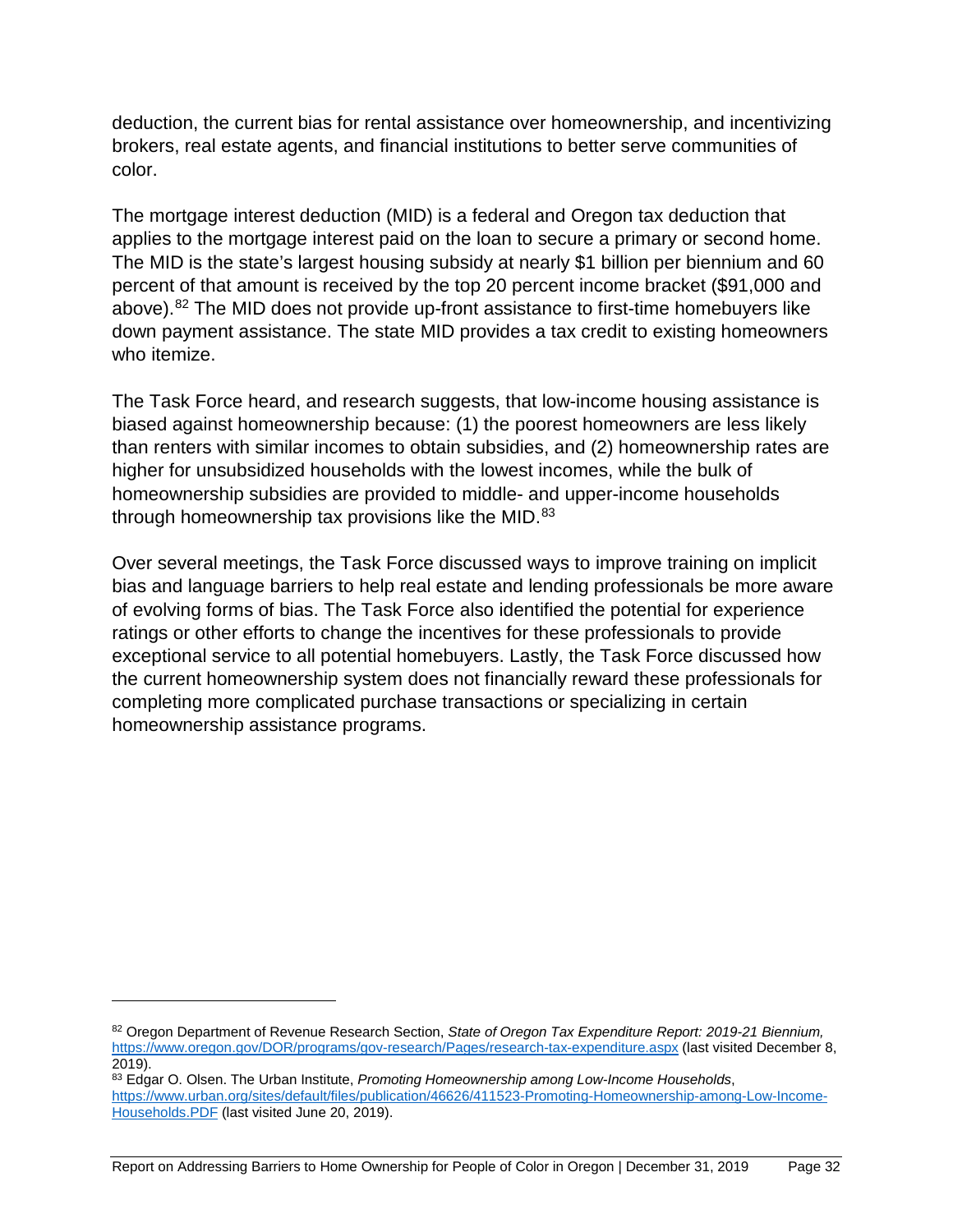# <span id="page-37-0"></span>**SECTION 6: TASK FORCE POLICY RECOMMENDATIONS**

The Task Force adopted two sets of recommendations. In September 2019, it adopted preliminary recommendations (Phase I) intended for early actions to help close the disparities in homeownership rates. In November 2019, the Task Force adopted a set of additional recommendations (Phase II) identifying areas of future work for the Task Force and other groups. The barriers addressed, as described in the previous section, are noted for each recommendation.

#### <span id="page-37-1"></span>**Phase I Recommendations**

The Task Force recommends that its work be extended through September 2020 to allow it to continue developing recommended solutions to address the barriers that reduce or prevent homeownership among people of color in Oregon. In addition, it adopted six recommendations to address racial disparities in the 2020 short legislative session:

- 1. **Increase Homeownership Outreach by Culturally Specific Organizations.** Provide funding to culturally specific organizations for outreach to increase the visibility of and access to homeownership assistance programs by communities of color, including increasing access to culturally specific homebuyer education and counseling, down payment assistance, down payment savings credits, and individual development accounts. This recommendation addresses the Education and Awareness, Finances, and Mortgage Lending barriers.
- 2. **Education and Training for Mortgage and Real Estate Professionals.**  Improve education and training required of and provided to mortgage and real estate professionals to cover homebuyer assistance programs and incorporate racial bias training. Explore changing licensure requirements or specifying continuing education content requirements for real estate and mortgage lending professionals in statute or administrative rule through the Oregon Real Estate Agency and Department of Consumer and Business Services. This recommendation addresses the Education and Awareness, Mortgage Lending, and Other Policies and Regulations barriers.
- 3. **Financial Support and Technical Assistance for Culturally Specific Homeownership Assistance.** Have Oregon Housing and Community Services (OHCS) provide additional financial support and technical assistance to nonprofits and culturally specific organizations to conduct outreach, tailor programs, and deliver community-specific financial literacy courses and homebuyer assistance, education, and counseling programs. This recommendation addresses the Credit, Education and Awareness, Finances, Funding for Homeownership Programs, Historical, Housing Programs and Policy Gap, Legal Status, Location Based, and Mortgage Lending barriers.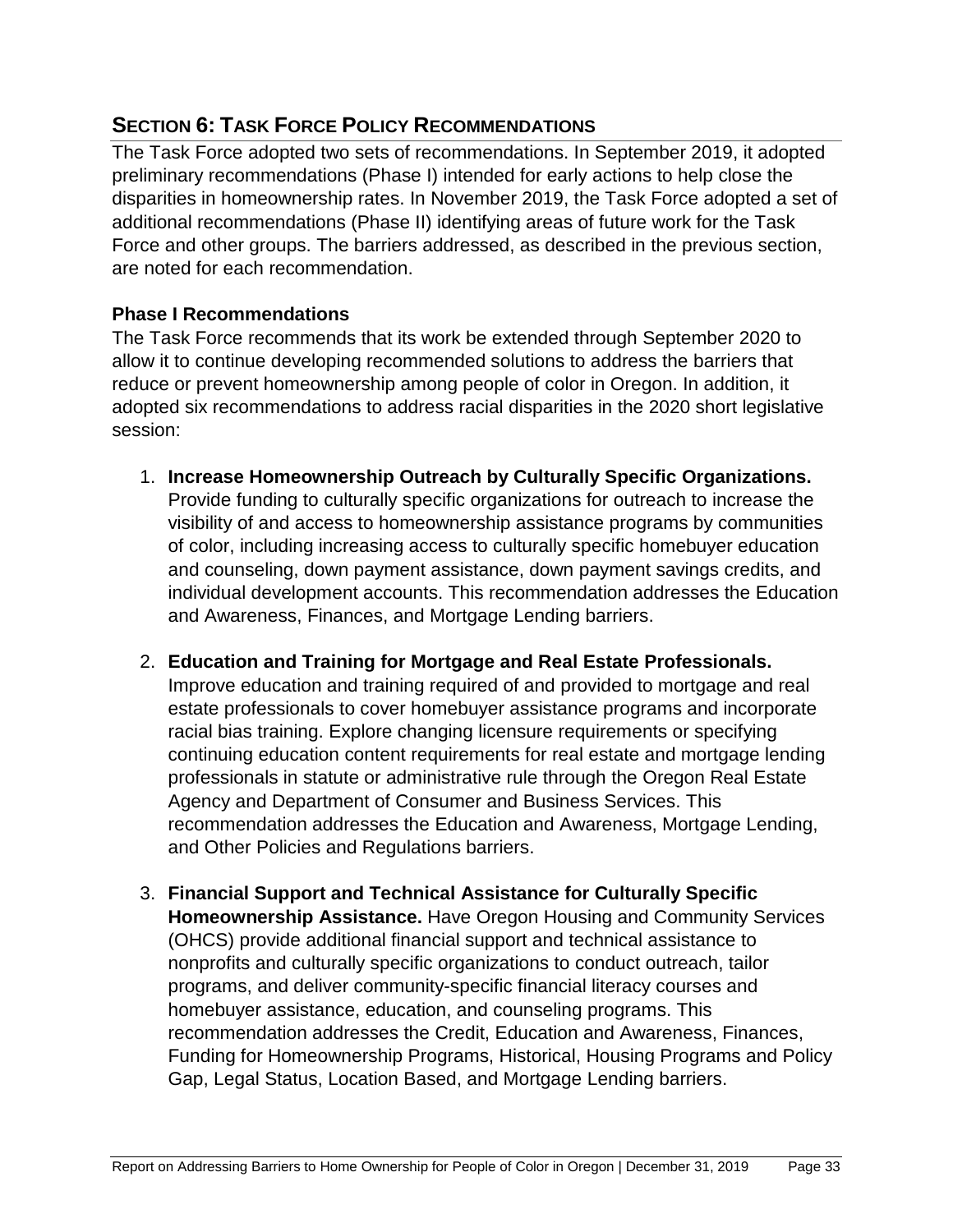- 4. **Down Payment Assistance.** Increase funding for down payment assistance and individual development accounts to support homeownership by people of color. This recommendation addresses the Finances, Mortgage Lending, and Racial Wealth Gap barriers.
- 5. **State Program Goals and Standards.** Set goals, reporting requirements, and program standards for OHCS specific to homeownership by people of color. This recommendation addresses the Funding for Homeownership Programs, Historical, Housing Programs and Policy Gap, and Location Based barriers.
- 6. **Tribal Homeownership Needs.** Convene a work group with Oregon's nine federally recognized Tribes to identify homeownership needs and develop recommendations for state programs and investments to increase homeownership rates for tribal members. This recommendation addresses the Historical as well as Housing Programs and Policy Gap barriers.

#### <span id="page-38-0"></span>**Phase II Recommendations**

On November 21, 2019, the Task Force met to consider and adopt Phase II recommendations for future work groups or policy conversations for the extended Joint Task Force on Addressing Racial Disparities in Home Ownership, and recommendations to other legislative committees, boards, commissions, task forces, or work groups.

The Task Force recommends the following five areas for additional work in 2020:

- 1. **Housing Lending and Finance Disparities.** The Task Force will convene a work group of Task Force members, banking and credit union representatives, housing organizations, and relevant state agencies to develop recommendations related to reducing racial disparities in lending access and outcomes for homeownership. This work group is to discuss the following policy options:
	- offering a state option for private mortgage insurance with lower rates than currently available from private mortgage insurance;
	- ways to address lender and broker education and incentives;
	- ways to help communities of color build credit, including reporting of rental payments to the credit bureaus by landlords or tenants;
	- Ways to offer small zero-interest loans (between \$250 and \$2,500) or micromortgage lending products for housing repair or renovation through regulated and nonregulated financial institutions;
	- lender and broker standards, affirmative fiduciary requirements, or incentives to ensure loans are well-suited and advantageous for the borrower; and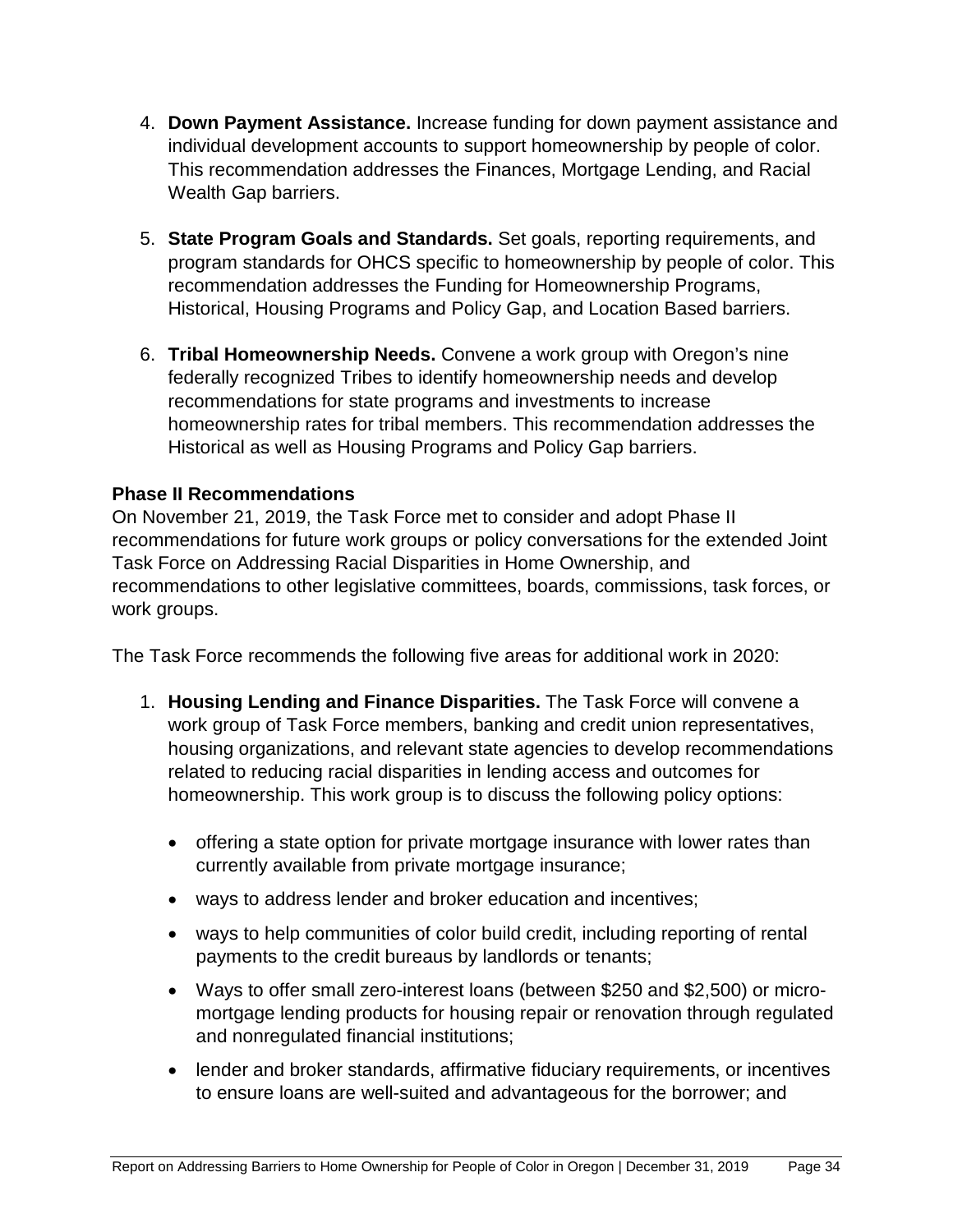• requiring banks and credit unions to make their general requirements available online in a centralized location managed by the state in order to improve the ability of a consumer searching for a loan to be matched with the best available loan.

This recommendation addresses the Credit, Education and Awareness, Mortgage Lending, and Other Policies and Regulations barriers.

- 2. **Communities of Color Homeownership Pilot Program.** The Task Force will convene a work group of Task Force members, homeownership organizations, Oregon Housing and Community Services (OHCS), and culturally specific organizations to identify options and develop recommended pilot programs to address racial disparities in homeownership. This recommendation addresses the Finances, Historical, and Racial Wealth Gap barriers.
- 3. **State Compliance with Fair Housing and Lending Laws.** The Task Force will convene a work group of Task Force members, OHCS, Department of Business and Consumer Services (DCBS), Bureau of Labor and Industries (BOLI), and housing program representatives or advocates to consider ways for the state to play a role in enforcing equal access to and outcomes associated with lending and homeownership, including:
	- additional support for legal advocates or housing counselors (legal services, foreclosure prevention counselors, fair housing programs) to ensure the existing laws are being enforced and used to hold lenders accountable;
	- wage reporting and employee compensation education; and
	- state regulations or consumer protections related to lending outcomes, fees, and costs.

This recommendation addresses the Cultural Differences and Mortgage Lending barriers.

- 4. **Homeownership Language Accessibility Work Group.** The Task Force will convene a work group of Task Force members, various agency representatives (OHCS, DCBS, BOLI, and others), Oregon Homeownership Centers, and housing and culturally specific organizations to explore ways to improve language accessibility, including:
	- reviewing language accessibility requirements for the financial sector and for state and community homeownership programs and identify ways to improve accessibility;
	- exploring ways to systematically deliver language services, especially in rural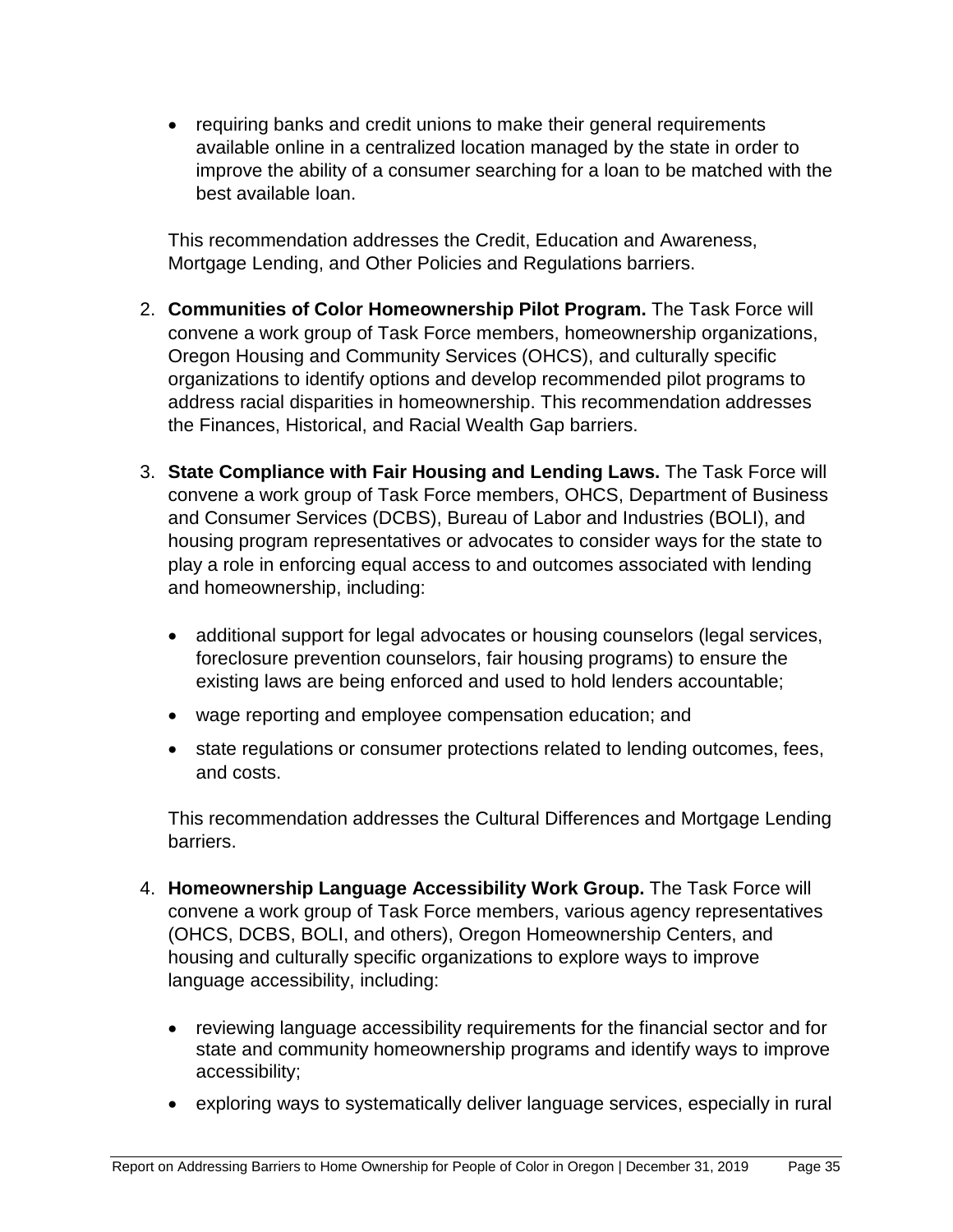areas, including developing statewide resources or consumer tools;

- identifying ways to provide housing counselors who speak other languages where needed across the state; and
- exploring ways to have written translations or verbal interpretations of closing or servicing documents provided in the preferred language of the borrower, and have banks accept certain documents in languages other than English.

This recommendation addresses the Historical and Mortgage Lending barriers.

5. **Federal Housing Laws and Regulations.** The Task Force identified several policy options for addressing racial disparities in homeownership as being under federal purview and will prepare a draft resolution or letter to be discussed and adopted by the Task Force and conveyed to Oregon's Congressional Delegation or the appropriate federal entity. This recommendation addresses the Credit, Housing Programs and Policy Gap, and Mortgage Lending barriers.

The Task Force also recommends that certain policy options related to identified barriers to homeownership be addressed by other legislative committees, work groups, boards, commissions, or task forces. Specifically, the Task Force recommends:

- 1. Educational and occupational policy options that impact the ability of people of color to afford homeownership should be taken up by workforce development and educational boards and commissions, including the Oregon Workforce and Talent Development Board and Board of Education, including:
	- connecting workforce development boards, culturally specific community organizations, homeownership education programs, and mortgage readiness programs to address training and wage inequities;
	- requiring Oregon high school graduates be financially literate by adding a new diploma requirement, or adjusting an existing diploma requirement, to include financial literacy, including budgeting, credit scores, and mortgage lending;
	- reducing student debt through increased state investment in higher education, tuition assistance for Compact of Free Association citizens, or student loan forgiveness; and
	- allowing the acceptance of foreign credentials; requiring more transparent licensing requirements; and increasing access to courses in professional English.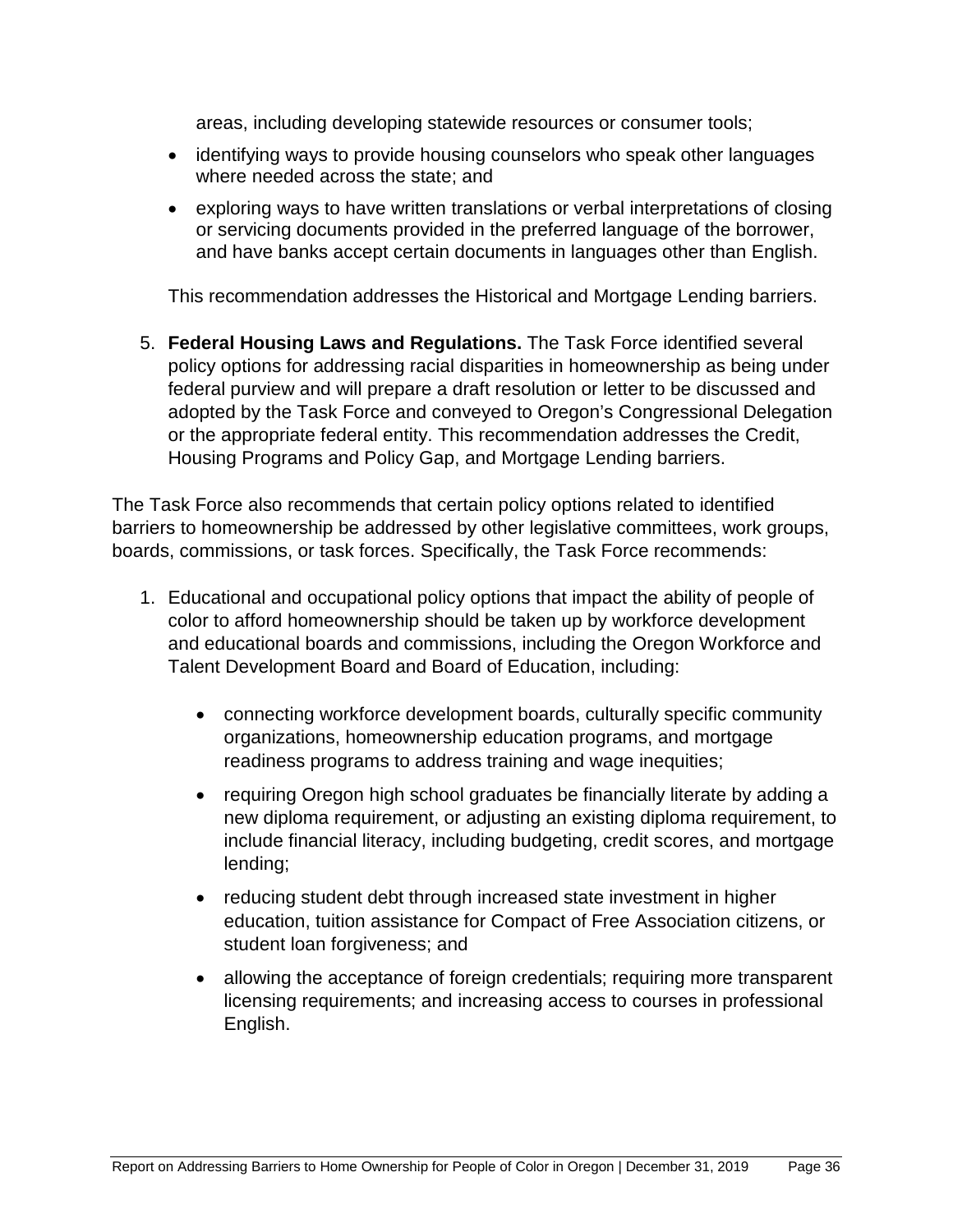- 2. A task force or legislative committee should be convened to consider tax and wealth policy options related to building personal or community wealth for communities of color, including:
	- how to invest in community and neighborhood wealth-building to support individual wealth accumulation, maintenance, and protection, including increasing access to capital for small businesses, supporting community organizations, or making infrastructure investments (including high speed internet) in historically and currently disadvantaged communities;
	- implementation of a state savers tax credit:
	- modification of Oregon's income tax structure so that the lowest income taxpayers are not paying a higher percentage of their incomes than the wealthiest taxpayers;
	- addressing property tax limitation and the disparate impacts to communities of color accessing government services; and
	- implementation of a state universal base income.
- 3. A task force should be formed to consider housing supply policy options related to the ability of all Oregonians to afford and have access to homeownership opportunities. The new task force should include the representation of local government, Department of Land Conservation and Development (DLCD), OHCS, land use groups, housing groups, developers, and homebuilders, and consider the following policy options:
	- incentivizing manufactured and modular housing;
	- expanding the urban growth boundary;
	- taxing vacant land and properties to encourage development and to place vacant properties on the market;
	- requiring all levels of government to take inventory of vacant land and encouraging land to be sold to developers for building homes for low- to middle-income level households;
	- subsidizing or changing system development charges to lower/limit costs;
	- reviewing fee structures and allowing local governments to set impact and development fees on a per-acre, gross land, or square-foot basis rather than a per-unit basis to more accurately reflect true infrastructure costs for residential projects;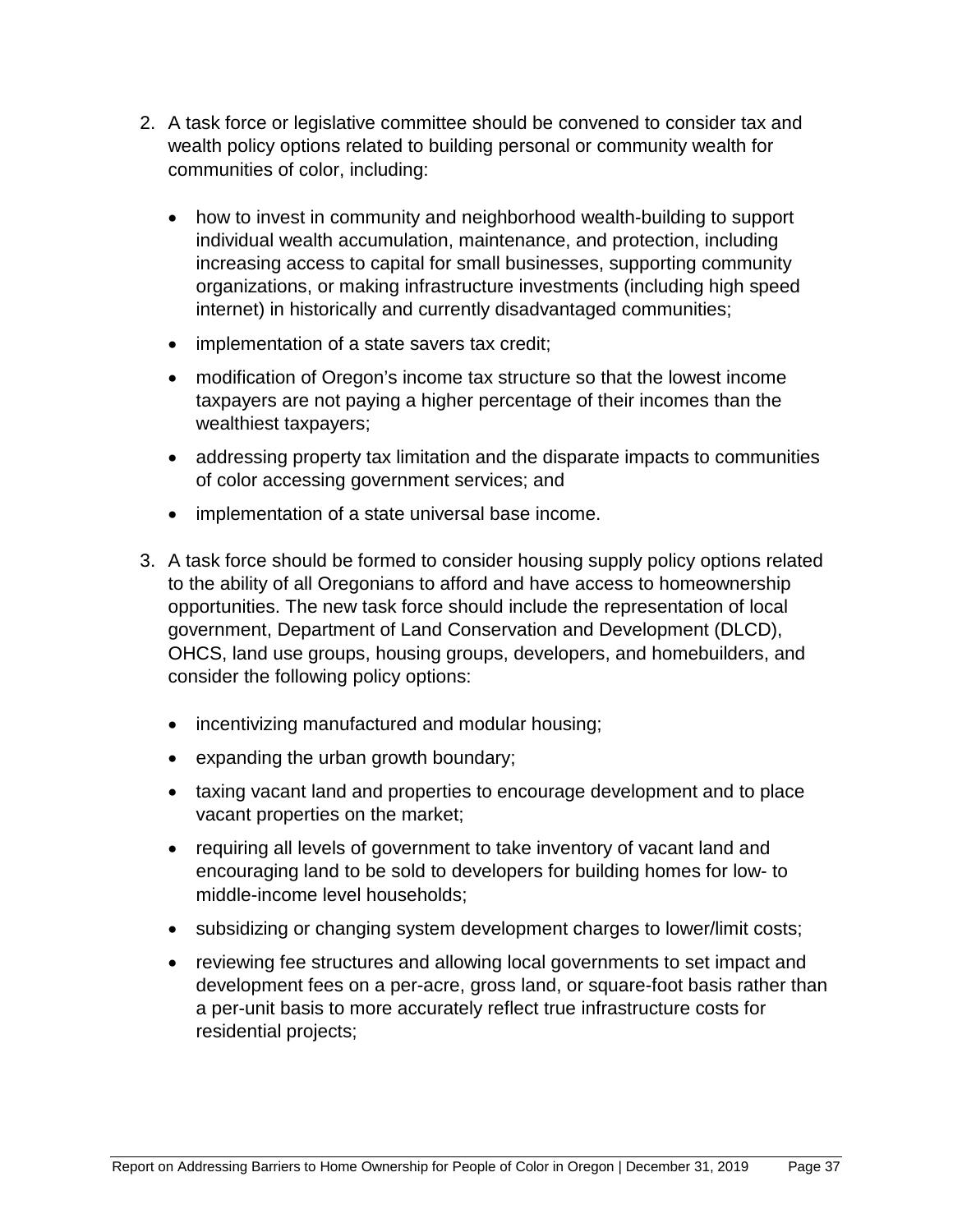- shortening lengthy building review and permitting processes that add cost and allow for delays. Utilizing updated technology to decrease costs and uncertainty;
- establishing zoning that allows high-density residential development in a halfmile radius around high-capacity transit station areas and within a quartermile of frequent-service/rapid-service transit lines to build up to the allowed height without additional review or approvals;
- empowering the DLCD to audit Oregon cities for adherence to statewide laws on housing approval standards and permitting timelines;
- incentivizing taller homes with smaller footprints by using a floor area ratio model;
- reviewing inclusionary zoning laws;
- establishing density bonuses to incentivize the building of a certain number of units;
- eliminating restrictions where some zones only allow for one kitchen per lot, which would make multi-generational homes or homes shared by extended families more feasible; and
- offering cash rebates on new home construction in desired locations.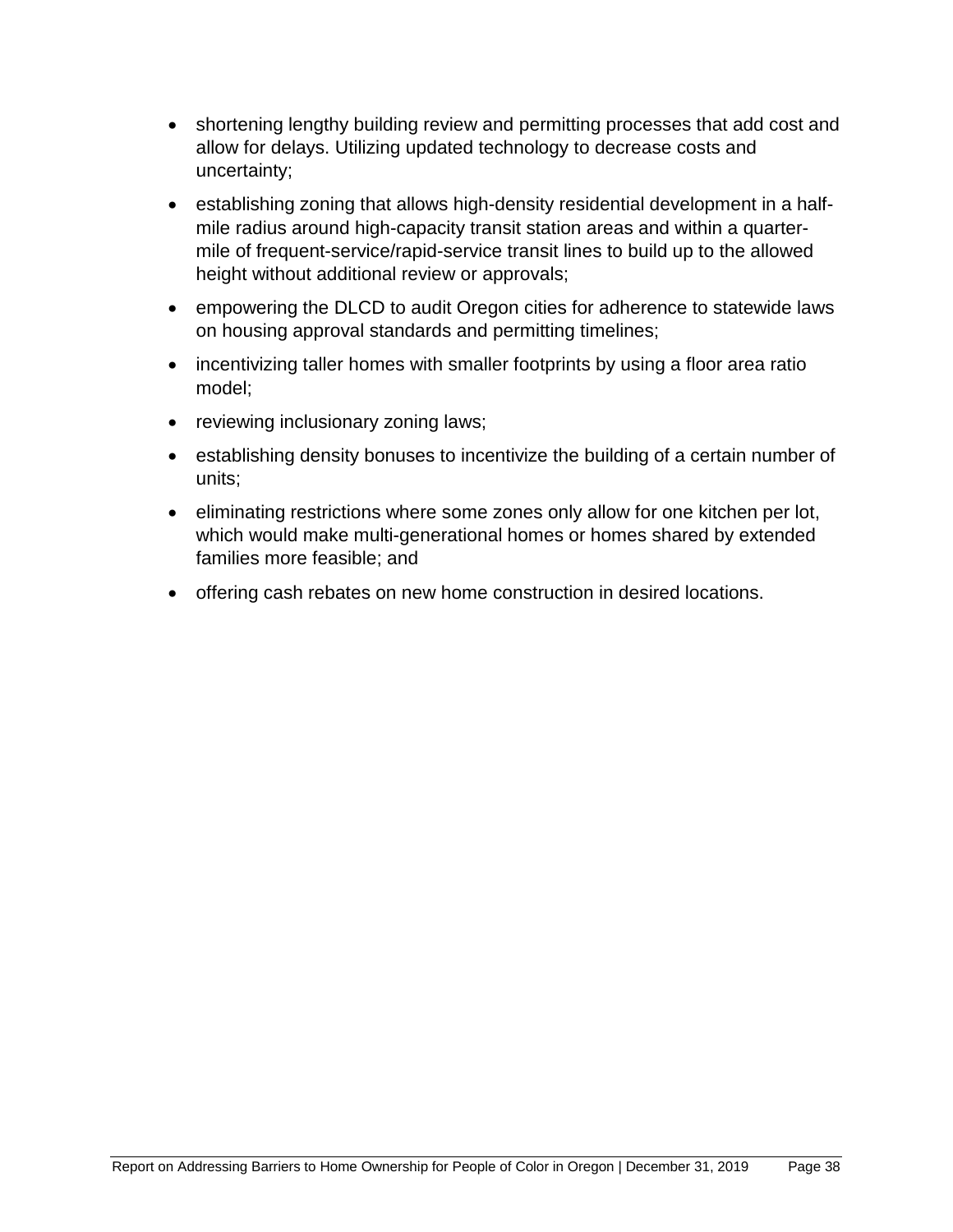# <span id="page-43-0"></span>**SECTION 7: APPENDICES**

Appendix A: Task Force Presentations and Materials

Appendix B: Adopted Common Language

- Appendix C: Identified Barriers, Challenges, and Issues Matrix
- Appendix D: History of Segregation and Discrimination in Oregon

Appendix E: Acronyms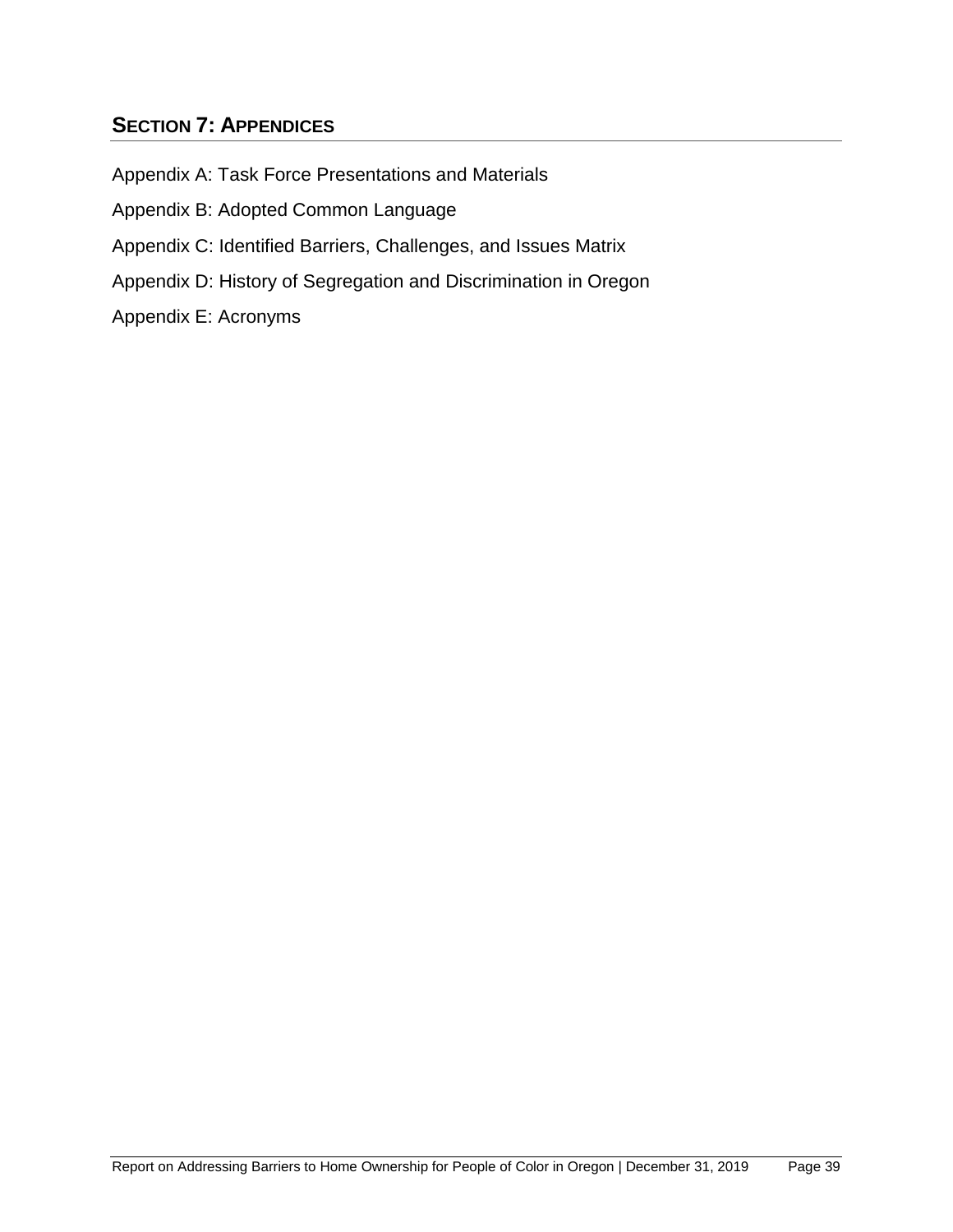# **Appendix A: Task Force Presentations and Materials**

<span id="page-44-0"></span>

| <b>Meeting Date</b> | <b>Meeting Materials</b>                                                                                                                                                                                                                                                                                                                                                                                                                            |
|---------------------|-----------------------------------------------------------------------------------------------------------------------------------------------------------------------------------------------------------------------------------------------------------------------------------------------------------------------------------------------------------------------------------------------------------------------------------------------------|
| September 27, 2018  | House Bill 4010 (2017)<br>Overview, History, and Current Conditions<br>Fair Housing Council of Oregon presentation<br>Oregon Housing and Community Services presentation                                                                                                                                                                                                                                                                            |
| October 22, 2018    | Common Language memorandum and attached example<br>Mortgage Loan Overview, Practices, and Procedures<br>The 4'Cs of Mortgage Lending presentation<br><b>Regulations presentation</b><br>Fannie Mae Form 1003 - Uniform Residential Loan Application<br>Freddie Mac Form 65 - Universal Residential Loan Application<br>Department of Consumer and Business Services presentation<br>Homeownership Programs memo                                     |
| November 28, 2018   | <b>Proposed Common Language</b><br><b>Barriers to Home Ownership</b><br><b>National Community Reinvestment Coalition - Oregon Lending</b><br>Patterns 2018 presentation<br><b>Neighborhood Economic Development Corporation handout</b><br>Community Action Program of East Central Oregon testimony                                                                                                                                                |
| December 11, 2018   | <b>Adopted Common Language</b><br><b>Barriers to Home Ownership</b><br><b>Northwest Credit Union Association testimony</b><br><b>Oregon Commission on Black Affairs testimony</b><br><b>Oregon Commission on Hispanic Affairs testimony</b><br>Portland Community Reinvestment Initiative's Pathway 1000<br><b>Program presentation</b><br>Moorish Science Temple of America - Federal Directive 15/ Form<br>181: Ethnicity and Race Identification |
| January 10, 2019    | <b>Barriers to Home Ownership</b><br><b>Portland Housing Center presentation</b><br>Oregon Commission on Asian and Pacific Islander Affairs testimony<br>Moorish Science Temple of America position statement, presentation<br><b>Draft Barrier Categories handout</b>                                                                                                                                                                              |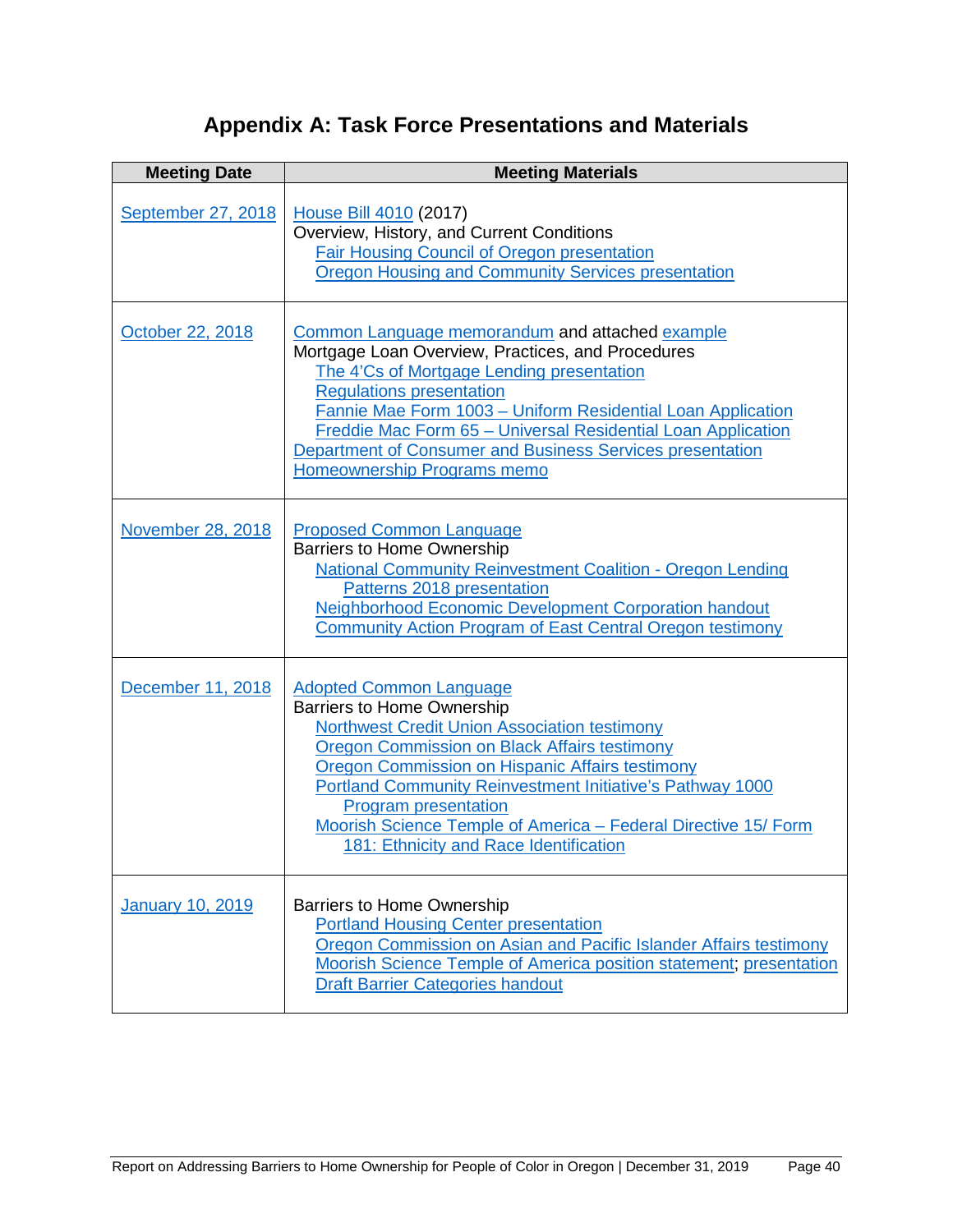| <b>Meeting Date</b>    | <b>Meeting Materials</b>                                                                                                                                                                                                                                    |
|------------------------|-------------------------------------------------------------------------------------------------------------------------------------------------------------------------------------------------------------------------------------------------------------|
| June 14, 2019          | <b>Task Force Review</b><br><b>Staff presentation</b><br>Staff background packet<br>Staff meeting summary packet<br><b>Problem Statement Discussion</b><br><b>Staff presentation, page 19</b><br><b>Identified Barriers, Challenges, and Issues handout</b> |
| July 29, 2019          | <b>Homeownership Update</b><br><b>Statewide Housing Plan Executive Summary</b><br>Oregon Housing and Community Services presentation<br><b>Barriers and Policy Options preliminary research</b><br><b>Updated Homeownership Program memo</b>                |
| <b>August 14, 2019</b> | <b>Policy Alternatives Discussion</b><br><b>Homeownership Data presentation</b><br>Barriers and Policy Options - Preliminary Research Vol. 2                                                                                                                |
| September 19, 2019     | <b>Preliminary Recommendations</b><br><b>Phase II Recommendations</b><br>List of Policy Options Discussed on July 29 and August 14                                                                                                                          |
| November 21, 2019      | <b>Preliminary Report (September 2019)</b><br><b>Task Force Outcome Goal Recommendation</b><br><b>Phase II Recommendation</b>                                                                                                                               |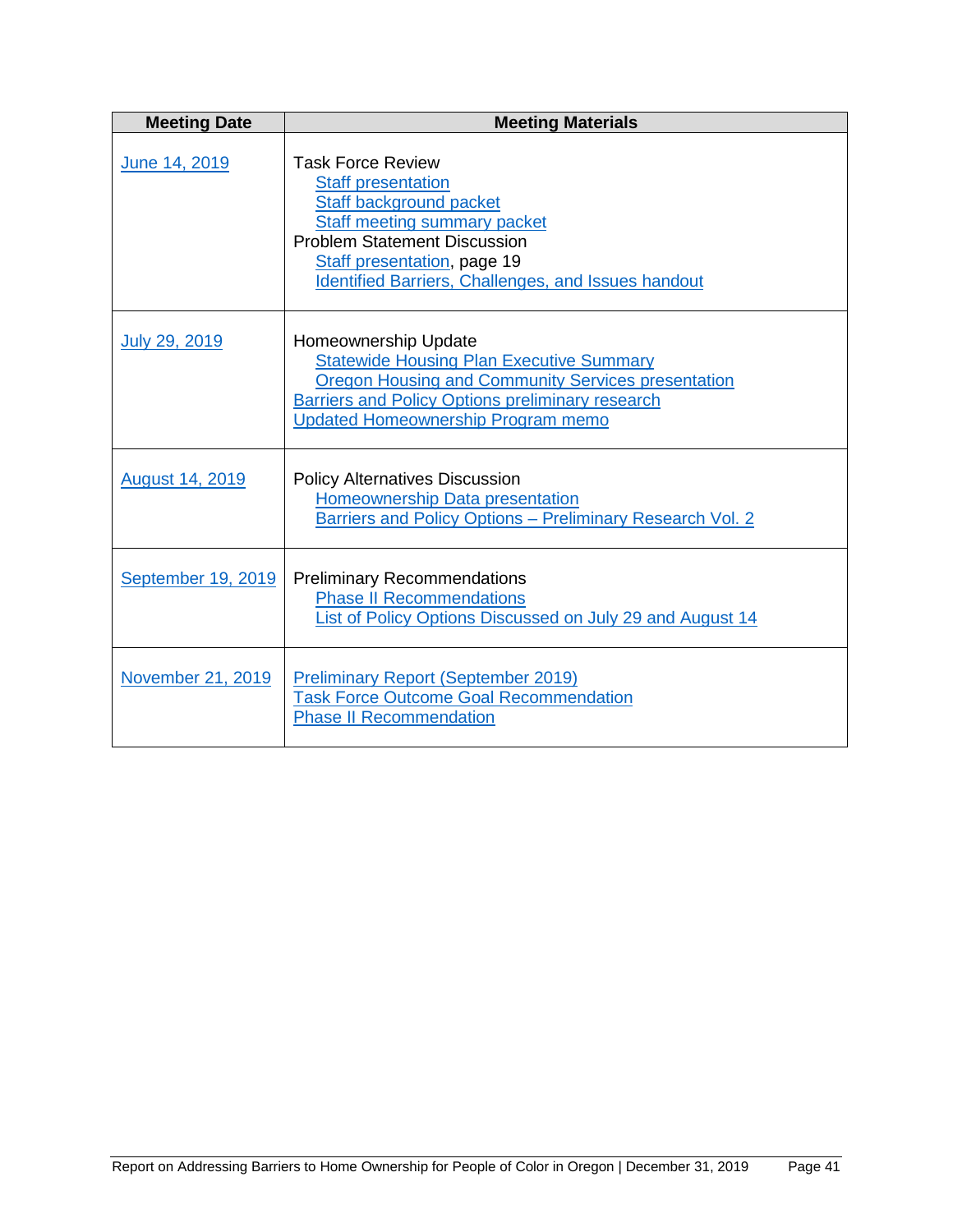# **Appendix B: Adopted Common Language**

*Note: This document may contain some internal inconsistencies. The purpose is to create a shared vocabulary to avoid misunderstandings and to assist in task force communication.*

<span id="page-46-0"></span>

| <b>Term</b>           | <b>Definition</b>                                                                    | <b>Source</b>                       |
|-----------------------|--------------------------------------------------------------------------------------|-------------------------------------|
| Adverse impact/       | Refers to practices or policies that appear neutral but have a discriminatory        | City of Portland Office of Equity   |
| Disparate impact      | effect on a protected group.                                                         | and Human Rights (OEHR)             |
| Awareness             | Knowledge and understanding that something is happening or exists. Aware of          | Webster's                           |
|                       | and actively attentive to important facts and issues, especially issues of racial    |                                     |
|                       | and social justice (also known as woke).                                             |                                     |
| Civil Rights Title    | Refers to Federal law. No person in the United States, on the grounds of Race,       |                                     |
| VI                    | Color, or National Origin, shall be excluded from participation in, denied the       |                                     |
|                       | benefits of, or be subjected to discrimination under any program, service, or        |                                     |
|                       | activity of a public entity, that receives federal assistance.                       |                                     |
| Communities of        | Term used primarily in the United States to describe communities of people who       | <b>OEHR</b>                         |
| Color                 | are not identified as White, emphasizing common experiences of racism.               |                                     |
| <b>Discrimination</b> | Refers to practices or policies that may be considered discriminatory and illegal    | <b>OEHR</b>                         |
|                       | if they have a disproportionate "adverse impact" on persons in a protected<br>class. |                                     |
| <b>Disparate</b>      | Refers to practices or policies that may be considered discriminatory and illegal    | <b>OEHR</b>                         |
| Impacts               | if they have a disproportionate "adverse impact" on persons in a protected           |                                     |
|                       | class.                                                                               |                                     |
| <b>Diversity</b>      | Includes all the ways in which people differ; encompasses all the different          | UC Berkeley Center for Equity,      |
|                       | characteristics that make one individual or group different from one another.        | Inclusion and Diversity             |
| Equity                | When one's identity cannot predict the outcome.                                      | <b>OEHR</b>                         |
| <b>Equity Lens</b>    | A critical thinking approach to undoing institutional and structural racism, which   | <b>OEHR</b>                         |
|                       | evaluates burdens, benefits, and outcomes to underserved communities.                |                                     |
| Ethnicity             | An entirely social-political construct, referring to the sharing of a common         | Oxford English Dictionary Ford      |
|                       | culture, including shared origin, shared psychological characteristics and           | & Kelly, Conceptualizing and        |
|                       | attitudes, shared language, religion, and cultural traditions; a cultural            | Categorizing Race and               |
|                       | identification, which is fluid and may change over time.                             | <b>Ethnicity in Health Services</b> |
|                       |                                                                                      | Research, 40 (5 Pt 2), Health       |
|                       |                                                                                      | Serv Res (2005)                     |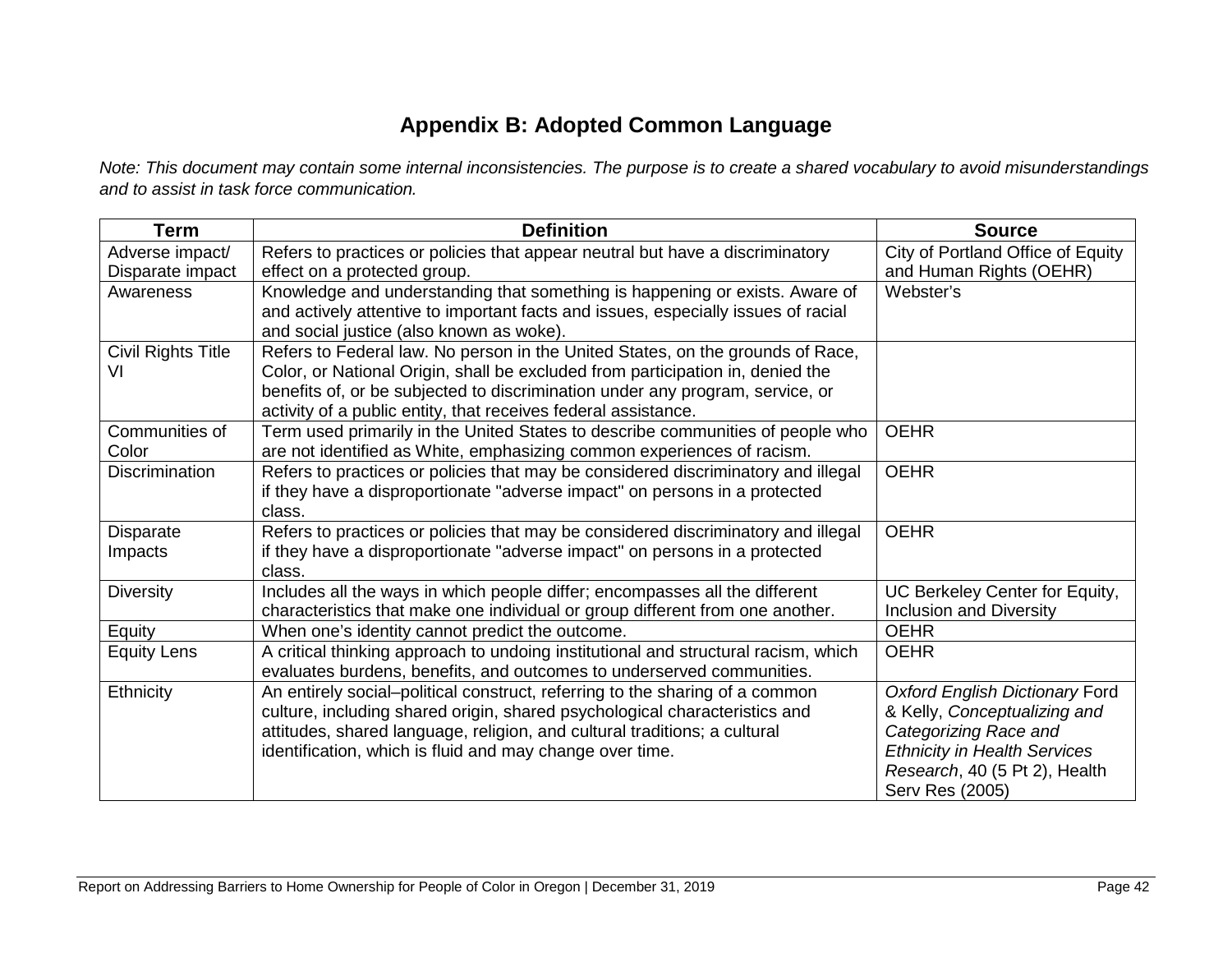| <b>Term</b>                | <b>Definition</b>                                                                                                                                                                                                                                                                                                                                                                                                                                                                                                                                                                                                            | <b>Source</b>                                                                                                                                                              |
|----------------------------|------------------------------------------------------------------------------------------------------------------------------------------------------------------------------------------------------------------------------------------------------------------------------------------------------------------------------------------------------------------------------------------------------------------------------------------------------------------------------------------------------------------------------------------------------------------------------------------------------------------------------|----------------------------------------------------------------------------------------------------------------------------------------------------------------------------|
| <b>Explicit Bias</b>       | The evaluation of one group and its members relative to one another,<br>expressed directly, with full awareness.                                                                                                                                                                                                                                                                                                                                                                                                                                                                                                             | <b>OEHR</b>                                                                                                                                                                |
| <b>Implicit Bias</b>       | The evaluation of one group and its members relative to one another,<br>expressed indirectly, usually without awareness. This operates in one's<br>subconscious.                                                                                                                                                                                                                                                                                                                                                                                                                                                             | <b>OEHR</b>                                                                                                                                                                |
| Institutional<br>Racism    | Occurs within institutions and systems of power. It is the unfair policies and<br>discriminatory practices of particular institutions (schools, workplaces, etc.)                                                                                                                                                                                                                                                                                                                                                                                                                                                            | Race Forward, Moving the<br><b>Race Conversation Forward</b>                                                                                                               |
| Internalized<br>Racism     | Lies within individuals. These are our private beliefs, biases, and prejudices on<br>race and ethnicity, influenced by identity, culture, and experience. Internalized<br>racism has negative consequences for people of color as it supports the ideas,<br>beliefs, actions, and behaviors that support racism.                                                                                                                                                                                                                                                                                                             | Race Forward, Moving the<br>Race Conversation Forward,<br>and Potapchuk and Leiderman,<br><b>Flipping the Script: White</b><br><b>Privilege and Community</b><br>Building. |
| Interpersonal<br>Racism    | Occurs between individuals. These are biases that occur when individuals<br>interact with others and their private racial beliefs affect their public interactions.                                                                                                                                                                                                                                                                                                                                                                                                                                                          | Race Forward, Moving the<br><b>Race Conversation Forward</b>                                                                                                               |
| Intersectionality          | The complex and cumulative way that the effects of different forms of<br>discrimination (such as racism, sexism, and classism) combine, overlap, and<br>intersect—especially in the experiences of marginalized people or groups.                                                                                                                                                                                                                                                                                                                                                                                            | Webster's                                                                                                                                                                  |
| Prejudice<br>(Prejudgment) | A prejudgment or unjustifiable, and usually negative, attitude of one type of<br>individual or group toward another group and its members. Such negative<br>attitudes are typically based on unsupported generalizations (or stereotypes)<br>that deny the right of individual members of certain groups to be recognized and<br>treated as individuals with individual characteristics.                                                                                                                                                                                                                                     | Institute for Democratic<br><b>Renewal and Project Change</b><br>Anti-Racism Initiative. A<br><b>Community Builder's Tool Kit.</b><br>Claremont Graduate University.       |
| Privilege                  | Refers to the <i>unearned</i> set of advantages, entitlements, opportunities, and<br>benefits bestowed by the formal and informal institutions of society to all<br>members of a dominant group (e.g., White privilege, male privilege, etc.) at the<br>expense of members of target groups. Privilege is invisible to those who have it<br>and is often believed to be earned by those who have it. Privilege is different<br>than the specific entitlements or advantages that can be earned by anyone<br>regardless of affiliation, for example, by study or work or as a result of certain<br>positions or achievements. | <b>OEHR</b><br>Peggy McIntosh, "White<br>Privilege and Male Privilege: A<br>Personal Account of Coming to<br>See Correspondences Through<br><b>Work in Women Studies."</b> |
| Race                       | A nonscientific classification of human beings created by Europeans (Whites)<br>which assigns human worth and social status for the purpose of establishing<br>and maintaining privilege and power.                                                                                                                                                                                                                                                                                                                                                                                                                          | Adapted from Chisom and<br>Washington, Undoing Racism:<br>A Philosophy of International<br>Social Change.                                                                  |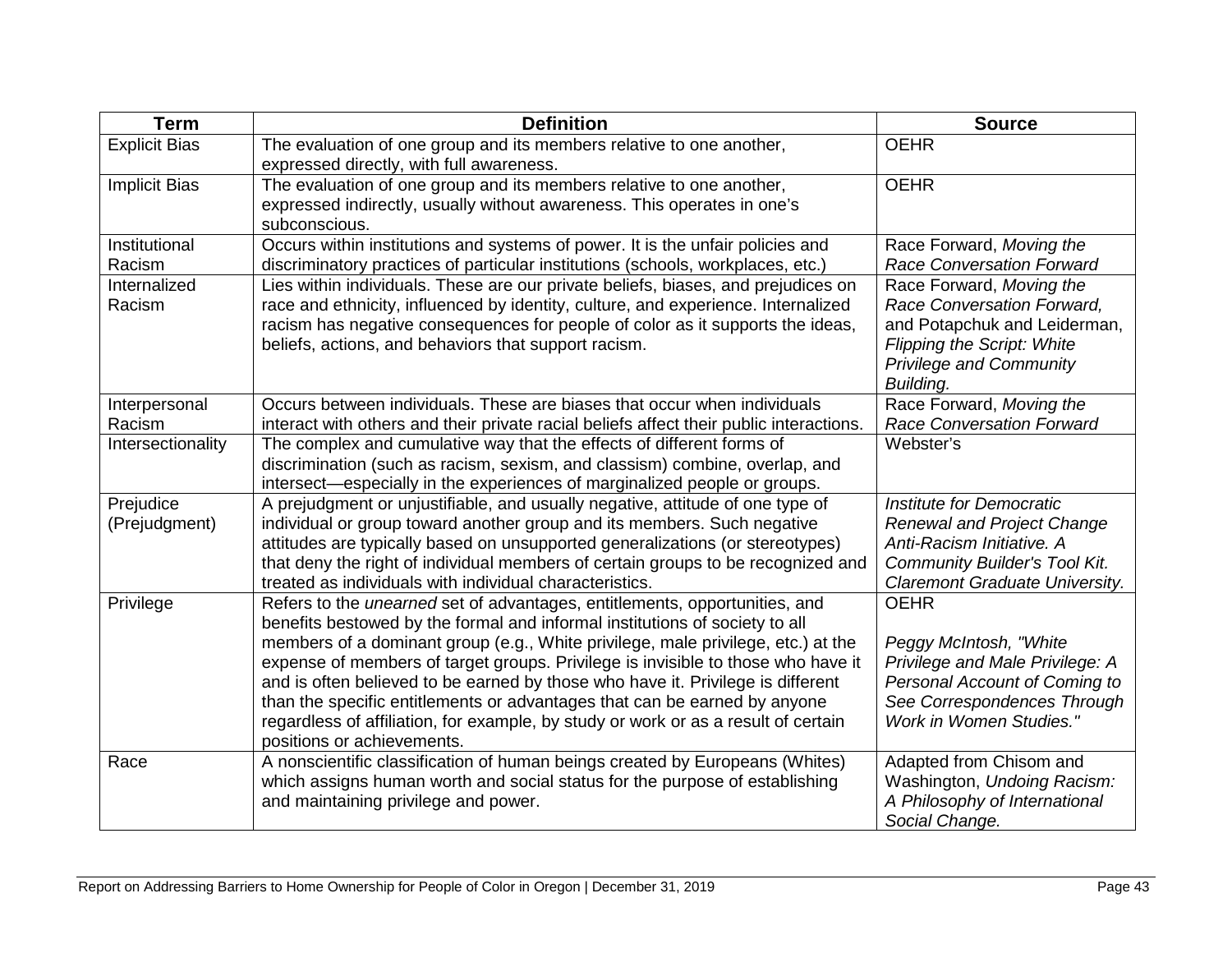| <b>Term</b>                                             | <b>Definition</b>                                                                                                                                                                                                                                                                                                                                                                                                                                                                                                                                                                                                                                                                                          | <b>Source</b>                                                                                                           |
|---------------------------------------------------------|------------------------------------------------------------------------------------------------------------------------------------------------------------------------------------------------------------------------------------------------------------------------------------------------------------------------------------------------------------------------------------------------------------------------------------------------------------------------------------------------------------------------------------------------------------------------------------------------------------------------------------------------------------------------------------------------------------|-------------------------------------------------------------------------------------------------------------------------|
| Race and<br>Ethnicity<br>Category<br><b>Definitions</b> | American Indian or Alaska Native - any individual who is: (1) an<br>enrolled member (as defined by the Indian tribe or band) of an Indian<br>tribe or band, including those Indian tribes or bands terminated since<br>1940, and those recognized by the State in which the tribe or band<br>reside; (2) a descendent in the first or second degree (parent or<br>grandparent) as described in (1); (3) considered by the Secretary of the<br>Interior to be an Indian for any purpose; (4) an Eskimo or Aleut or other<br>Alaska Native; or (5) an enrolled citizen of an organized Indian group<br>that received a grant under the Indian Education Act of 1988 as it was in<br>effect October 19, 1994. | <b>U.S. Census Bureau</b><br>Oregon Department of<br><b>Education American</b><br>Indian/Alaska Native Working<br>Group |
|                                                         | <b>Asian</b> – A person having origins in any of the original peoples of the Far East,<br>Southeast Asia, or the Indian subcontinent including, for example, Cambodia,<br>China, India, Japan, Korea, Malaysia, Pakistan, the Philippine Islands, Thailand,<br>and Vietnam.                                                                                                                                                                                                                                                                                                                                                                                                                                |                                                                                                                         |
|                                                         | <b>Black or African American</b> $-$ A person having origins in any of the Black racial<br>groups of Africa.                                                                                                                                                                                                                                                                                                                                                                                                                                                                                                                                                                                               |                                                                                                                         |
|                                                         | Hispanic or Latino - A person of Cuban, Mexican, Puerto Rican, South or<br>Central American, or any Spanish culture or origin regardless of race.                                                                                                                                                                                                                                                                                                                                                                                                                                                                                                                                                          |                                                                                                                         |
|                                                         | Native Hawaiian or Pacific Islander $-$ A person having origins in any of the<br>original peoples of Hawaii, Guam, Samoa, or Micronesia, Polynesia and<br>Melanesia.                                                                                                                                                                                                                                                                                                                                                                                                                                                                                                                                       |                                                                                                                         |
|                                                         | White – A person having origins in any of the original peoples of Europe, the<br>Middle East, or North Africa.                                                                                                                                                                                                                                                                                                                                                                                                                                                                                                                                                                                             |                                                                                                                         |
| <b>Racial Disparity</b>                                 | A significant difference in conditions between a racial group and the White<br>population that is avoidable and unjust.                                                                                                                                                                                                                                                                                                                                                                                                                                                                                                                                                                                    | <b>OEHR</b>                                                                                                             |
| <b>Racial Equity</b>                                    | Race cannot be used to predict life outcomes and the outcomes for all groups<br>are improved.                                                                                                                                                                                                                                                                                                                                                                                                                                                                                                                                                                                                              | <b>OEHR</b>                                                                                                             |
| <b>Racial Equity</b><br>Framework                       | An understanding of the root causes of racial disparities, an analysis of the<br>structures that perpetuate these disparities, and the ability to deploy critical<br>strategies to undoing those structures (i.e., community self-determination,<br>shifting power, etc.) to replace them with structures that produce equitable<br>outcomes.                                                                                                                                                                                                                                                                                                                                                              | <b>OEHR</b>                                                                                                             |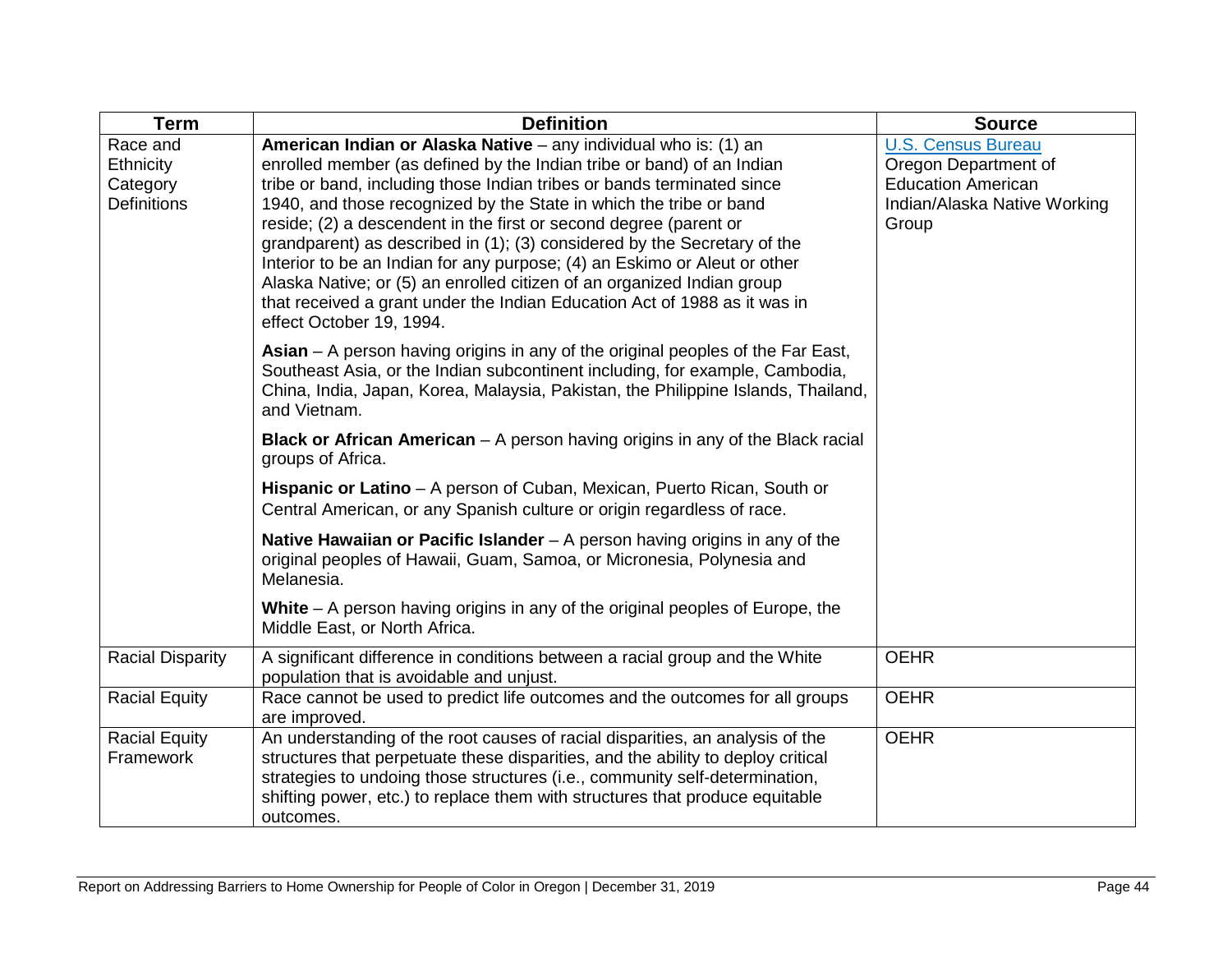| Term                         | <b>Definition</b>                                                                                                                                                                                                                                                                    | <b>Source</b>                                                                                                                       |
|------------------------------|--------------------------------------------------------------------------------------------------------------------------------------------------------------------------------------------------------------------------------------------------------------------------------------|-------------------------------------------------------------------------------------------------------------------------------------|
| <b>Racial Equity</b><br>Tool | A set of strategies, procedures, and resources designed to integrate explicit<br>consideration of racial equity and that can be implemented and applied<br>throughout organizational policy, procedures, and operations to ensure/drive<br>equitable process, impacts, and outcomes. | <b>OEHR</b>                                                                                                                         |
| Racial<br>Microaggression    | Racial microaggressions are brief and commonplace daily verbal, behavioral, or<br>environmental indignities, whether intentional or unintentional, that<br>communicate hostile, derogatory, or negative racial slights and insults toward<br>people of color.                        | Sue et al., Racial<br>Microaggressions in Everyday<br>Life, Implications for Clinical<br>Practice, 62(4) Amer. Psych.<br>271 (2007) |
| <b>Structural Racism</b>     | Racial bias among institutions and across society                                                                                                                                                                                                                                    | Race Forward, Moving the<br><b>Race Conversation Forward</b>                                                                        |
| Under-served                 | Refers to people and places that historically and currently have not had<br>equitable resources or access to infrastructure, healthy environments, housing<br>choice, etc. Disparities may be recognized in both services and in outcomes.                                           | <b>OEHR</b>                                                                                                                         |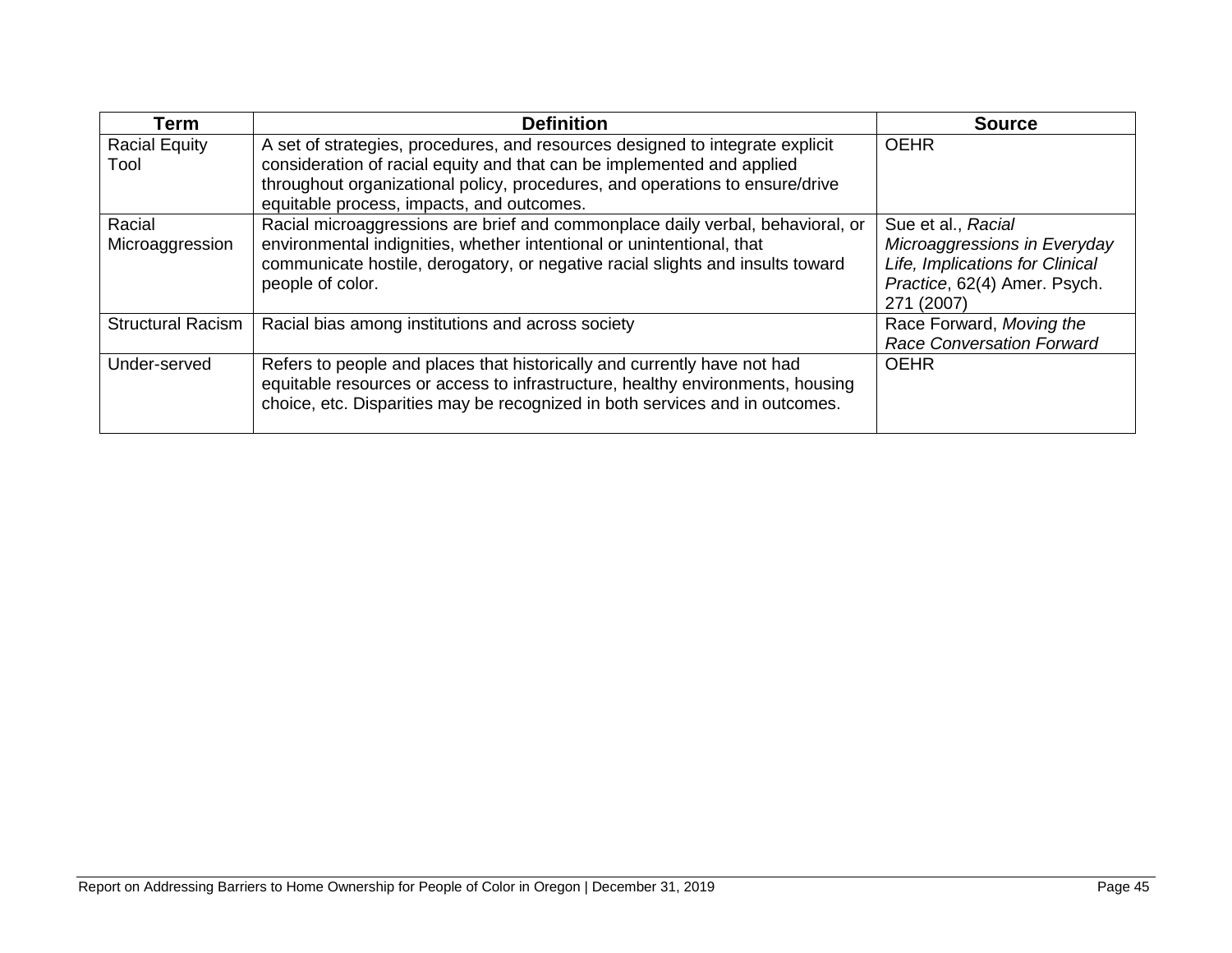# <span id="page-50-0"></span>**Appendix C: Identified Barriers, Challenges, and Issues Matrix**

| <b>Barrier</b><br>Category            | <b>Challenge / Issue</b>                                                                                        | <b>Notes</b> |
|---------------------------------------|-----------------------------------------------------------------------------------------------------------------|--------------|
| <b>Building costs</b><br>/ purchasing | Available housing stock (quantity / quality)<br>across state is low                                             |              |
| costs / supply<br>/ land              | Land costs are high                                                                                             |              |
|                                       | Insufficient new construction in rural areas                                                                    |              |
|                                       | High cost of developing a single-family parcel<br>in rural communities (materials, labor, willing<br>investors) |              |
|                                       | Land use policies (such as zoning)                                                                              |              |
| Credit                                | Poor credit score / lack of alternatives to<br>traditional credit check                                         |              |
|                                       | Credit histories impacted by defaulting on<br>predatory loans from the Great Recession                          |              |
|                                       | Mortgage interest rates / rates can be biased<br>based on existing models of credit                             |              |
| Education /<br>awareness              | Teaching financial literacy in schools is not<br>common (high school)                                           |              |
|                                       | Homebuyer education (pre and post<br>purchase) is not culturally responsive                                     |              |
|                                       | Few individuals from communities of color<br>are mortgage-ready                                                 |              |
|                                       | Mortgage lender training / program<br>knowledge can be limited                                                  |              |
|                                       | Lack of culturally sensitive / knowledgeable<br>programs                                                        |              |
|                                       | Knowledge gaps for borrowers and lenders,<br>including cultural sensitivity training /<br>education             |              |
|                                       | Language barriers (such as availability of<br>forms in various languages)                                       |              |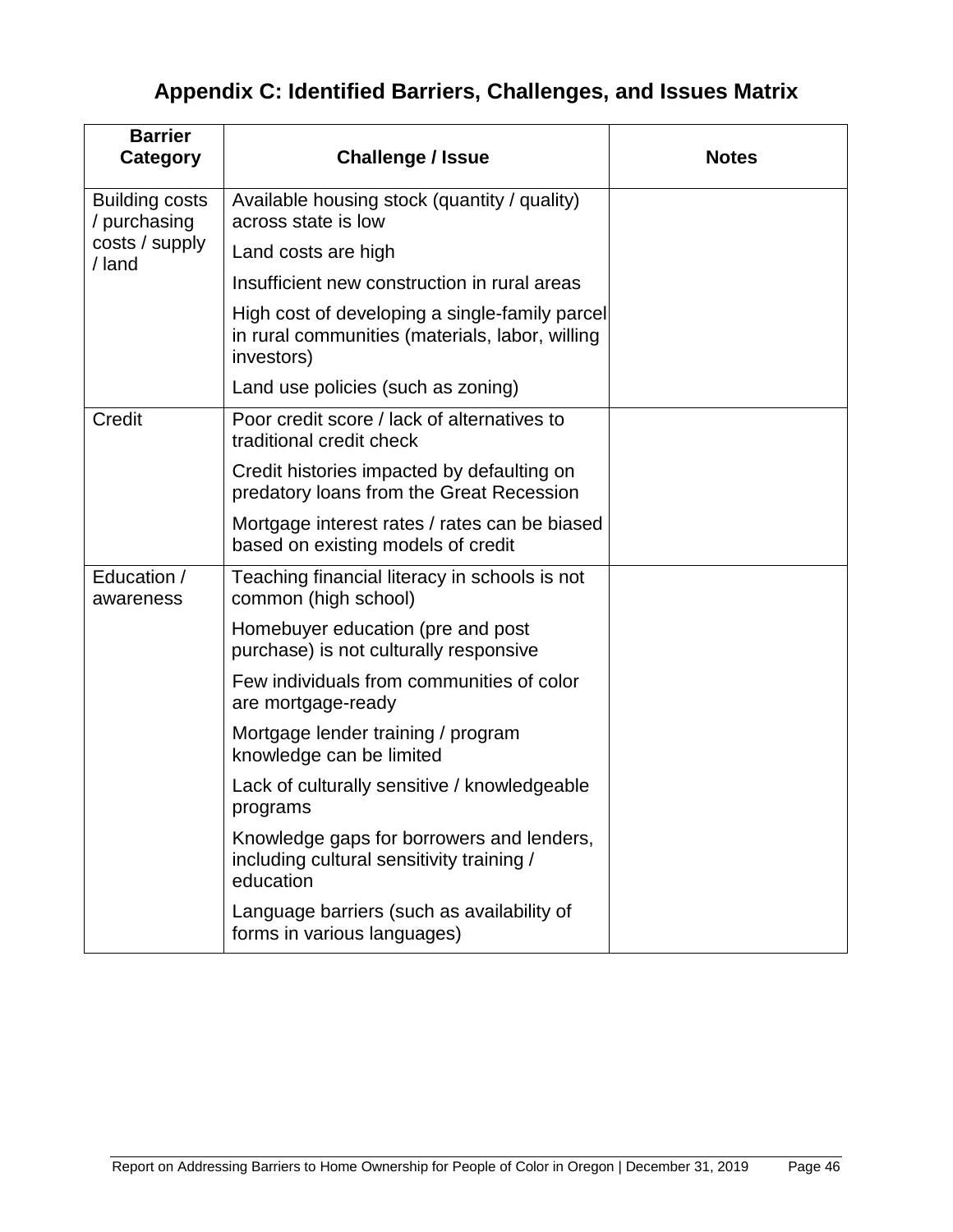| <b>Barrier</b><br>Category | <b>Challenge / Issue</b>                                                                                                                                                      | <b>Notes</b> |
|----------------------------|-------------------------------------------------------------------------------------------------------------------------------------------------------------------------------|--------------|
| <b>Finances</b>            | Inability to accumulate a down payment                                                                                                                                        |              |
|                            | Disconnect between incomes and market<br>prices / the cost to build a home                                                                                                    |              |
|                            | Inconsistent job history / employment gaps                                                                                                                                    |              |
|                            | Mortgage readiness / prospective<br>homebuyers need assistance early in the<br>process                                                                                        |              |
|                            | Limited number of individual development<br>accounts (IDAs)                                                                                                                   |              |
| Funding                    | Source of down payment funding /<br>unconventional funding layers add<br>complexity to transactions and can create<br>disadvantages for the borrower (potential<br>homebuyer) |              |
|                            | Available capital / investments in programs<br>that exist                                                                                                                     |              |
|                            | Attractiveness of certain loans or programs to<br>funders (costs per person can be high)                                                                                      |              |
|                            | Language barriers between the potential<br>homebuyer and lenders / brokers                                                                                                    |              |
| <b>Historical</b>          | History of discrimination and segregation                                                                                                                                     |              |
|                            | Intersectionality; barriers to homeownership<br>include gender, race, income                                                                                                  |              |
|                            | Indians may own land, but the ability to<br>access capital to build on that land may not<br>be there                                                                          |              |
|                            | Partnerships with Tribes and serving<br>American Indians and Alaska Natives                                                                                                   |              |
|                            | Lack of generational benefits of<br>homeownership                                                                                                                             |              |
|                            | Support for access and language services                                                                                                                                      |              |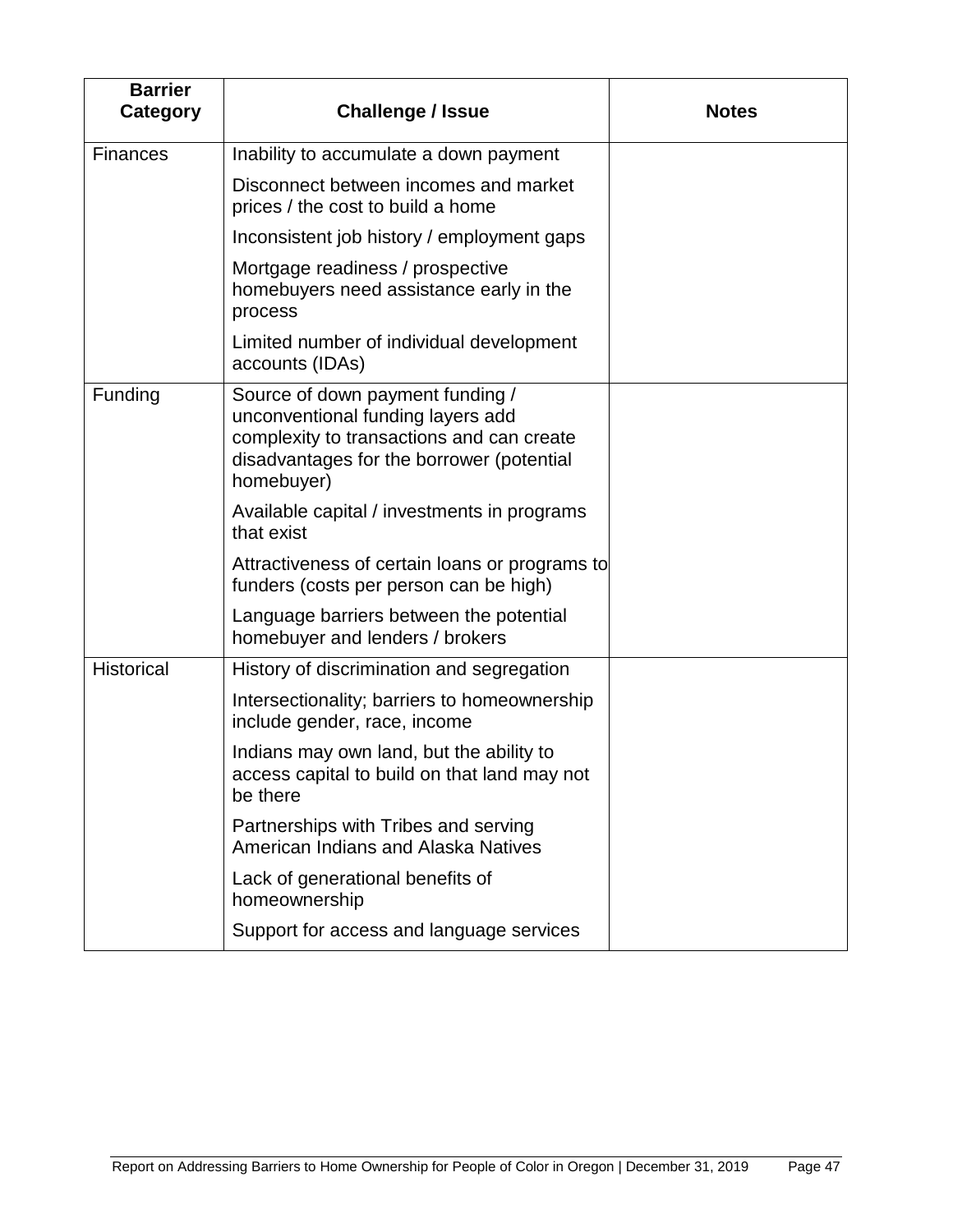| <b>Barrier</b><br>Category                           | <b>Challenge / Issue</b>                                                                                                                                       | <b>Notes</b> |
|------------------------------------------------------|----------------------------------------------------------------------------------------------------------------------------------------------------------------|--------------|
| Housing<br>programs /<br>policy gaps                 | Down payment assistance limitations such as<br>gaps in assistance for households who earn<br>between 80-100 percent of the adjusted<br>median income (AMI)     |              |
|                                                      | Sellers with down payment assistance are<br>being disadvantaged in competitive markets                                                                         |              |
|                                                      | A need for goals for serving communities of<br>color                                                                                                           |              |
|                                                      | Lack of consistent, sustainable leadership<br>and program capacity in rural areas.                                                                             |              |
|                                                      | Federal 184 Ioan program (Indian Country<br>and native Hawaiian loans, guaranteed by<br>HUD) not widely available / issues with trust<br>land / longer process |              |
| Location based                                       | Diverse communities in the rural areas /<br>access to services                                                                                                 |              |
|                                                      | Long distances or geographic barriers make<br>it more difficult and less appealing to provide<br>services to rural residences                                  |              |
|                                                      | Access to affordable homes within a<br>homebuyer's community                                                                                                   |              |
| Mindset /<br>cultural<br>differences /<br>traditions | Cultural beliefs about banks or credit that<br>may discourage trusting lending institutions                                                                    |              |
|                                                      | Cultural preferences for single-family housing<br>as opposed to multi-family units                                                                             |              |
|                                                      | Utilization of lending circles / lending circles<br>not part of traditional credit score                                                                       |              |
|                                                      | Personal or business income sources<br>(documentation)                                                                                                         |              |
|                                                      | Low availability of multi-generational housing                                                                                                                 |              |
|                                                      | Lack of resources for financial literacy and<br>learning                                                                                                       |              |
|                                                      | Learning from cultural differences (tailoring<br>programs to different communities)                                                                            |              |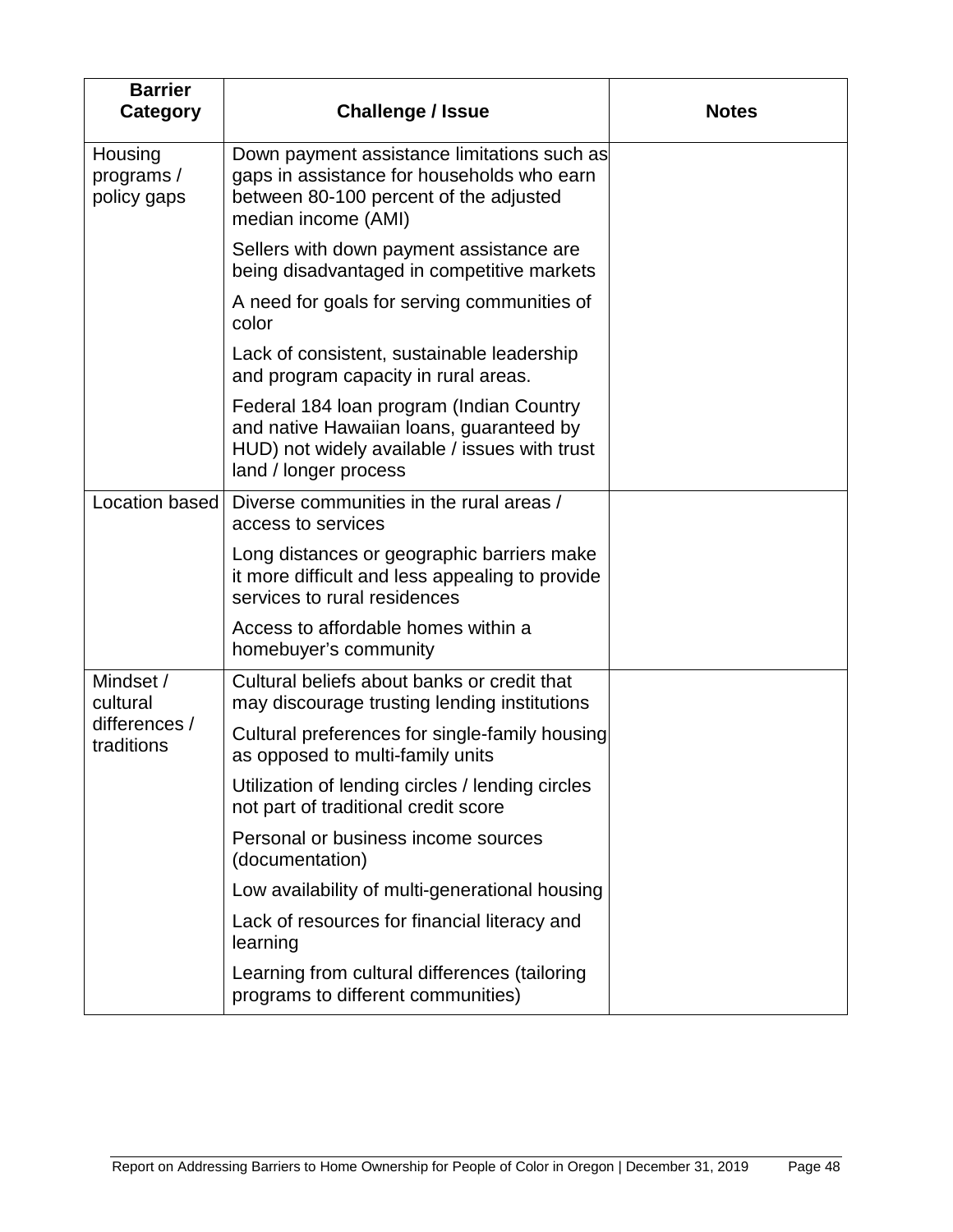| <b>Barrier</b><br>Category     | <b>Challenge / Issue</b>                                                                                                                                                                                                      | <b>Notes</b> |
|--------------------------------|-------------------------------------------------------------------------------------------------------------------------------------------------------------------------------------------------------------------------------|--------------|
| Mortgage                       | Illegal discrimination and lack of enforcement                                                                                                                                                                                |              |
| lending                        | Lenders / brokers are not incentivized to<br>serve populations with more complex<br>transactions and to offer certain lending<br>programs                                                                                     |              |
|                                | The requirement for Private Mortgage<br>Insurance (PMI) can be cost prohibitive                                                                                                                                               |              |
|                                | Tracking discrimination through Home<br>Mortgage Disclosure Act of 1975 (HMDA)<br>data / recent decline in self-reporting                                                                                                     |              |
|                                | Closing timeline is longer for program<br>participants                                                                                                                                                                        |              |
|                                | Inconsistent debt-to-income ratio guidelines<br>for different companies / affordability                                                                                                                                       |              |
|                                | Lack of continuing education for lenders<br>regarding available programs                                                                                                                                                      |              |
|                                | Language barriers / access                                                                                                                                                                                                    |              |
| <b>Status</b>                  | Legal status as an obstacle to<br>homeownership                                                                                                                                                                               |              |
|                                | Brain waste / credentialing for immigrant /<br>refugee communities / lack of professional<br>reciprocity [possibly addressed by SB 855<br>(2019)                                                                              |              |
| Wealth gap                     | Community of color wealth gaps / lack of<br>generational wealth                                                                                                                                                               |              |
|                                | Gap between incomes and the cost to buy or<br>build a home is greater for communities of<br>color                                                                                                                             |              |
| Other policies/<br>regulations | Mortgage interest deduction (as a subsidy)                                                                                                                                                                                    |              |
|                                | Housing programs and systems favor rental<br>assistance over homeownership                                                                                                                                                    |              |
|                                | Review professional licensure requirements<br>for brokers, real estate agents, etc. (implicit<br>bias awareness, language barriers,<br>experience rating, designation for those that<br>specialize in homeownership programs) |              |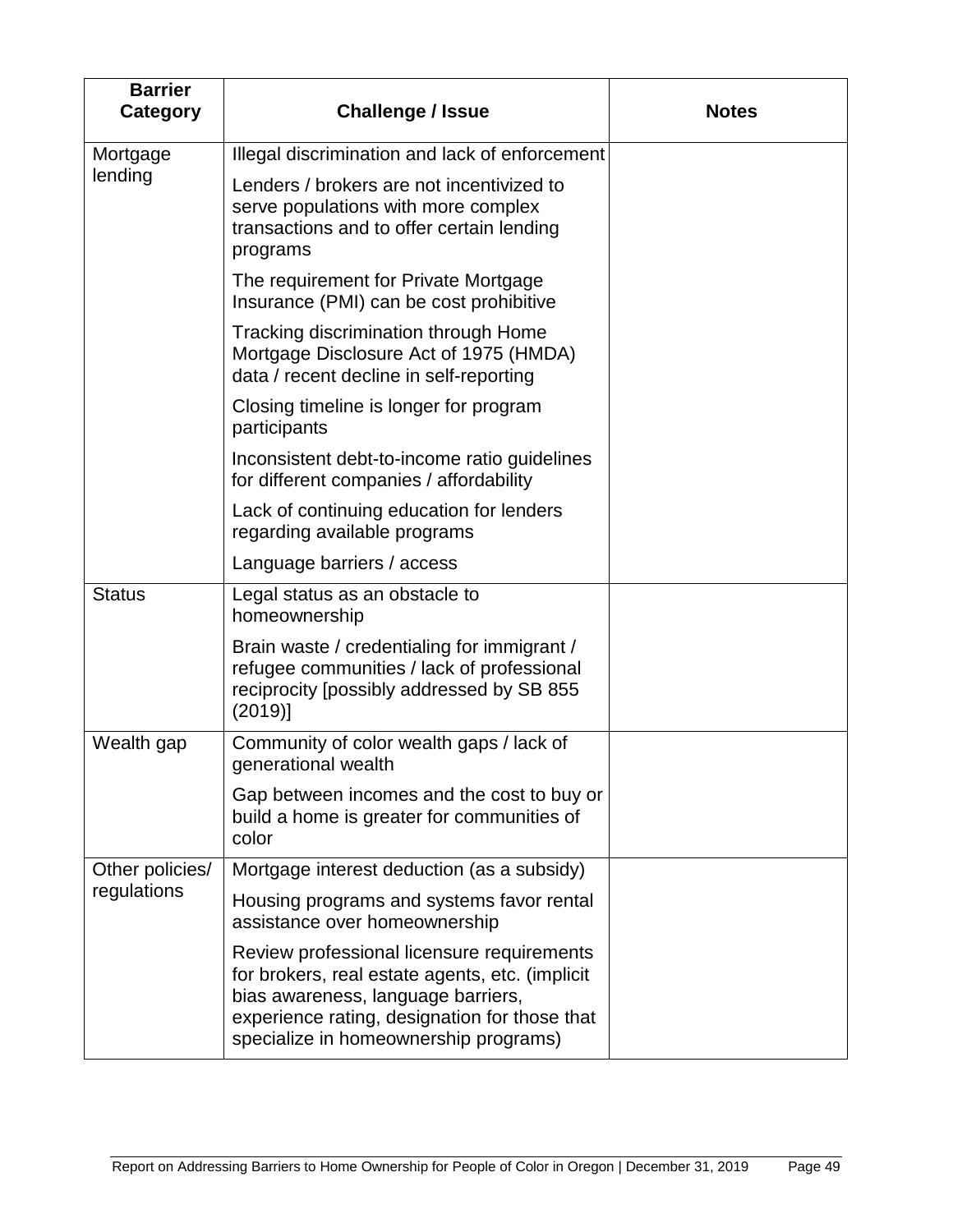# <span id="page-54-0"></span>**Appendix D: History of Segregation and Discrimination in Oregon**

This section contains a brief timeline of significant racially discriminatory events and policies affecting homeownership for Oregonians of color.

- *1823* The Supreme Court of the United States finds that Native Americans are wanderers. As a result, their ownership is deemed subordinate to the "discovery rights" of the British. Indian Tribes were permitted to have occupancy rights, but not valid title to their land.
- *1830* Congress passes the Indian Removal Act, which was the first major federal legislation allowing the removal of Indians from desirable land.
- *1844* Oregon's provisional government bans slavery while simultaneously requiring all African Americans to leave the territory. African Americans who try to settle in Oregon are forced to do public labor until they leave.<sup>[84](#page-54-1)</sup>
- *1849* Oregon's provisional government passes a law to keep African Americans and Mulattoes from entering Oregon.
- *1850s* Congress passes the Donation Land Claim Act allowing certain white settlers and mixed-race Indians to receive free land and accelerating settlement by European Americans in the Oregon territory.<sup>[85](#page-54-2)</sup> The United States government sanctions wars of removal against the Indians and dispatches commissioners to force treaties upon the Tribes that strip them of their land.<sup>86</sup>
- *1857* Oregon adopts its constitution, which contains a provision forbidding African Americans from entering the state, residing in the state, voting, owning property in the state, or utilizing the legal system. The constitution also forbids Chinese immigrants from owning property. Single white males are entitled to 650 acres of free property and married white males to 1,300 acres of property.[87](#page-54-4)
- 1859 Oregon becomes the 33<sup>rd</sup> state and is the only state in the union to forbid black people from working, living, or owning property within its borders.<sup>[88](#page-54-5)</sup>

<span id="page-54-4"></span><sup>87</sup> Oregon State Archives, *Transcribed 1857 Oregon Constitution*,

<span id="page-54-1"></span><sup>84</sup> Oregon Secretary of State, *Black in Oregon, National and Oregon Chronology of Events*, <https://sos.oregon.gov/archives/exhibits/black-history/Pages/context/chronology.aspx> (last visited December 9, 2019).

<span id="page-54-3"></span><span id="page-54-2"></span><sup>85</sup> Oregon Secretary of State, *Land Records – Federal Government*,<br>https://sos.oregon.gov/archives/Pages/records/aids-land federal.aspx (last visited November 27, 2019). <sup>86</sup> Oregon Historical Society, How the Donation Land Act Created the State of Oregon and Influenced its History, <https://www.ohs.org/events/how-the-donation-land-act-created-the-state-of-oregon.cfm> (last visited December 2, 2019).

<https://sos.oregon.gov/archives/exhibits/constitution/Documents/transcribed-1857-oregon-constitution.pdf> (last visited December 9, 2019).

<span id="page-54-5"></span><sup>88</sup> Oregon Secretary of State, *Black in Oregon, National and Oregon Chronology of Events*, <https://sos.oregon.gov/archives/exhibits/black-history/Pages/context/chronology.aspx> (last visited December 9, 2019).

Report on Addressing Barriers to Home Ownership for People of Color in Oregon | December 31, 2019 Page 50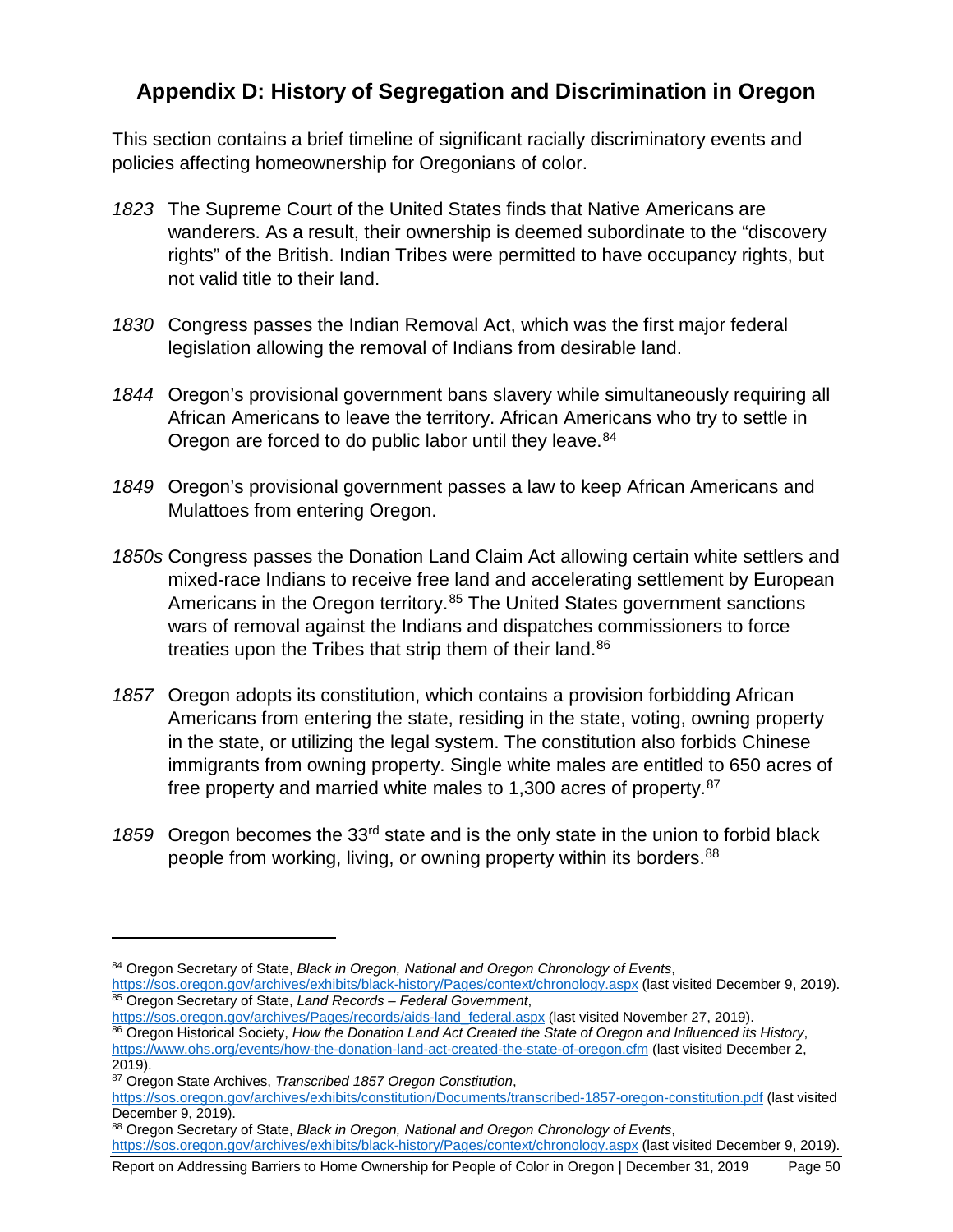- *1862* The Homestead Act of 1862 awards up to 160 acres of land to settlers who pay a filing fee and agree to live on and cultivate land in the west for five years. In Oregon, 17 percent of the state was homesteaded by 62,926 homesteads, comprising 10,513,945 acres.<sup>[89](#page-55-0)</sup> Oregon's restrictions on land ownership largely prevented minorities from taking advantage of the program.[90](#page-55-1)
- *1920s* Housing developers begin to use racially restrictive covenants to create neighborhoods that were ethnically and religiously exclusive.<sup>[91](#page-55-2)</sup>
- *1923* Oregon passes the Alien Land Law banning Japanese nationals from owning or leasing land in Oregon. [92](#page-55-3)
- *1924* Portland approves the city's first zoning plan, which formally separated industrial and residential development and introduces single-family zoning, which requires minimum land area and bans attached homes.<sup>[93](#page-55-4)</sup>

The National Association of Real Estate Boards publishes its first ethics code. Article 34 states that a "Realtor should never be instrumental in introducing into a neighborhood a character of property or occupancy, members of any race or nationality, or any individuals whose presence will clearly be detrimental to property values in that neighborhood."[94](#page-55-5)

*1938* The Home Owner's Loan Corporation (HOLC), a New Deal federal agency created to refinance home mortgages that were in default, begins the practice of identifying neighborhoods by housing age, quality, occupancy, prices, race, ethnicity, and immigration status, which resulted in minority borrowers being denied credit based on the demographic composition of their neighborhood. <sup>[95](#page-55-6)</sup> Research shows that redlining led to neighborhood disinvestment and prevented households of color from gaining home equity or making home improvements at a time when homeownership was rapidly expanding in postwar America. [96](#page-55-7)

<span id="page-55-0"></span><sup>89</sup> Bureau of Land Management, *Shaping American's History, The Homestead Act, Commemorating 150 Years (1862-2012)* [https://www.blm.gov/or/landsrealty/homestead150/files/HomesteadingFactSheet\\_2012.pdf](https://www.blm.gov/or/landsrealty/homestead150/files/HomesteadingFactSheet_2012.pdf) (last visited November 27, 2019).

<span id="page-55-1"></span><sup>90</sup> Oregon Secretary of State, *Black in Oregon 1840-1870, Letitia Carson,*

<https://sos.oregon.gov/archives/exhibits/black-history/Pages/families/carson-letitia.aspx> (last visited December 2, 2019).

<span id="page-55-2"></span><sup>91</sup> Oregon Public Radio, *Signs of Oregon's Racist Past Might be in the Documents of Your Home,*

<https://www.opb.org/news/article/oregon-racist-history-deed-restrictive-covenant/> (last visited December 2, 2019). <sup>92</sup> Oregon Secretary of State, *Oregon History: Chronology – 1902 to 1950*, [https://sos.oregon.gov/blue-](https://sos.oregon.gov/blue-book/Pages/facts/history/chronology-1902-1950.aspx)

<span id="page-55-3"></span>[book/Pages/facts/history/chronology-1902-1950.aspx](https://sos.oregon.gov/blue-book/Pages/facts/history/chronology-1902-1950.aspx) (last visited December 9, 2019). Densho Encyclopedia, *Alien Land Laws*[, http://encyclopedia.densho.org/Alien\\_land\\_laws/](http://encyclopedia.densho.org/Alien_land_laws/) (last visited December 9, 2019).

<span id="page-55-4"></span><sup>93</sup> Michael Anderson, *Maps: Portland's 1924 Rezone Legacy Is 'A Century of Exclusion',*

<https://www.sightline.org/2018/05/25/a-century-of-exclusion-portlands-1924-rezone-is-still-coded-on-its-streets/> (last visited December 9, 2019).

<span id="page-55-5"></span><sup>94</sup> National Association of Real Estate Boards, *Code of Ethics* (1924),

<http://archive.realtor.org/sites/default/files/1924Ethics.pdf> (last visited December 16, 2019).

<span id="page-55-6"></span><sup>95</sup> Daniel Aaronson, Daniel Hartley, and Bhashkar Mazumder, Federal Reserve Bank of Chicago, *The Effects of the 1930s HOLC "Redlining" Maps*[, https://www.chicagofed.org/publications/working-papers/2017/wp2017-12](https://www.chicagofed.org/publications/working-papers/2017/wp2017-12) (last visited December 8, 2019)

<span id="page-55-7"></span><sup>96</sup> *Id*. Andre M. Perry and David Harshbarger, Brookings, *America's formerly redlined neighborhoods have changed, and so must solutions to rectify them*, [https://www.brookings.edu/research/americas-formerly-redlines-areas-](https://www.brookings.edu/research/americas-formerly-redlines-areas-changed-so-must-solutions/)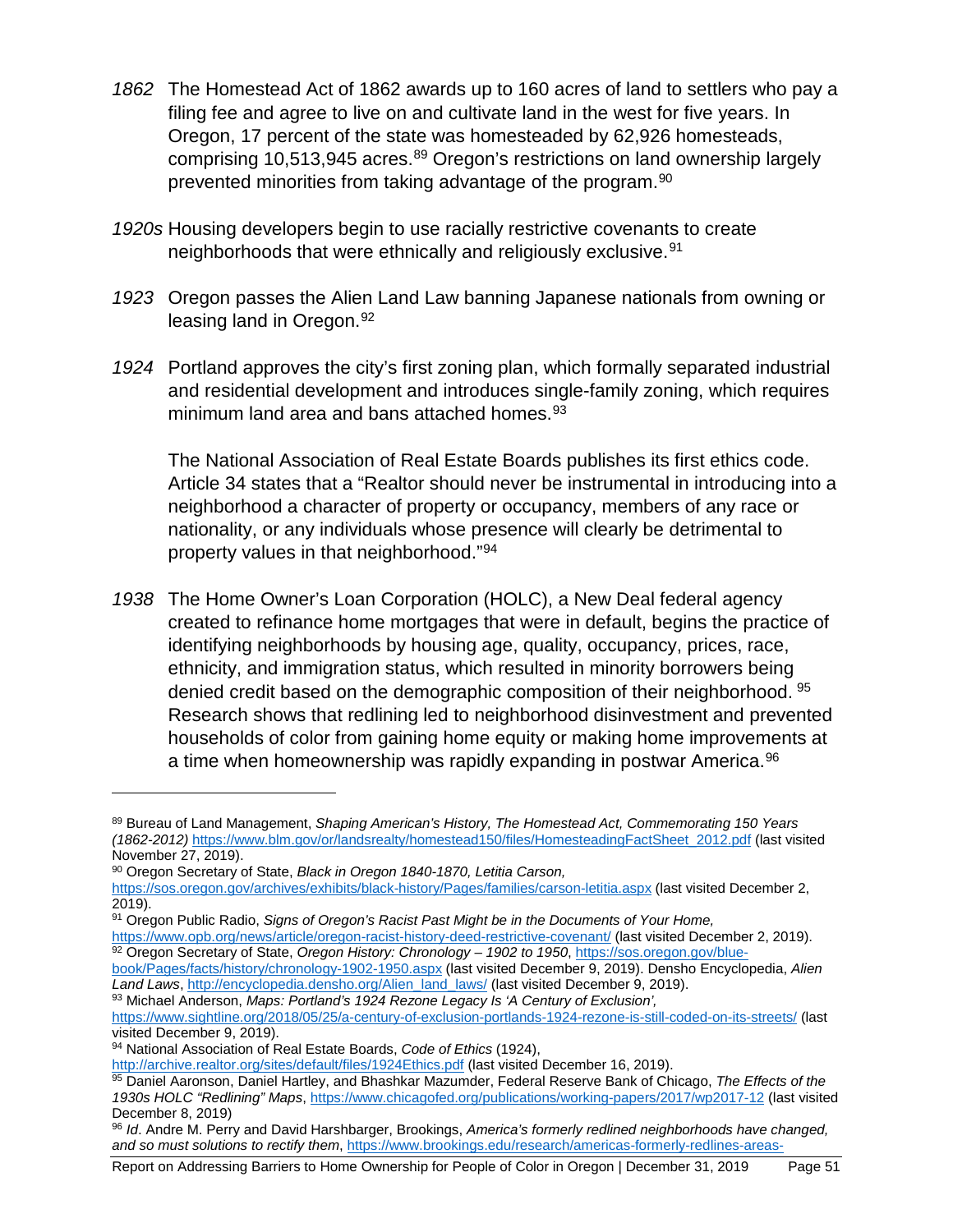*1939-1945*

 $\overline{a}$ 

During World War II, Oregon's African American population grows from about 2,000 to 20,000. Most came to live in Vanport due to racial discrimination and segregation.<sup>[97](#page-56-0)</sup>

- *1942* Executive Order 9066 authorizes the removal of Japanese Americans to internment camps. Japanese Americans have only days to sell or give away businesses, homes, and other personal possessions.<sup>[98](#page-56-1)</sup>
- *1948* The City of Vanport is destroyed by flooding and displaces most of the majority black community.
- *1949* Oregon passes its first statewide anti-discrimination legislation, the Fair Employment Practices Act.[99](#page-56-2)
- *1952* The Supreme Court of the United States invalidates western alien land laws and concludes that forbidding aliens from owning land violates the 14<sup>th</sup> Amendment.<sup>[100](#page-56-3)</sup>
- *1953* Oregon adopts civil penalties for discrimination on the basis of race, color, national origin, or religion in the use of any public accommodation.<sup>[101](#page-56-4)</sup>
- *1954* The U.S. Congress revokes tribal sovereignty for more than 60 Oregon Tribes through Public Laws 587 and 588. [102](#page-56-5)

<span id="page-56-1"></span><sup>98</sup> Oregon Secretary of State, *Oregon History: Chronology – 1902 to 1950*, [https://sos.oregon.gov/blue](https://sos.oregon.gov/blue-book/Pages/facts/history/chronology-1902-1950.aspx)[book/Pages/facts/history/chronology-1902-1950.aspx](https://sos.oregon.gov/blue-book/Pages/facts/history/chronology-1902-1950.aspx) (last visited December 9, 2019). Smithsonian, *The Roundup*, <https://americanhistory.si.edu/righting-wrong-japanese-americans-and-world-war-ii/roundup> (last visited December 9, 2019).

Report on Addressing Barriers to Home Ownership for People of Color in Oregon | December 31, 2019 Page 52

[changed-so-must-solutions/](https://www.brookings.edu/research/americas-formerly-redlines-areas-changed-so-must-solutions/) (last visited December 8, 2019). Emily Badger, *How Redlining's Racist Effects Lasted for Decades*, The New York Times, (August 24, 2017[\) https://www.nytimes.com/2017/08/24/upshot/how-redlinings](https://www.nytimes.com/2017/08/24/upshot/how-redlinings-racist-effects-lasted-for-decades.html)[racist-effects-lasted-for-decades.html](https://www.nytimes.com/2017/08/24/upshot/how-redlinings-racist-effects-lasted-for-decades.html) (last visited December 2, 2019).

<span id="page-56-0"></span><sup>97</sup> Oregon Secretary of State, *Life on the Home Front: A Matter of Color: African Americans Face Discrimination,* <https://sos.oregon.gov/archives/exhibits/ww2/Pages/life-race.aspx> (last visited December 9, 2019). Richard Rothstein*, The Color of Law: A Forgotten History of How Our Government Segregated America.* 

<https://www.epi.org/publication/the-color-of-law-a-forgotten-history-of-how-our-government-segregated-america/> (last visited December 2, 2019).

<span id="page-56-2"></span><sup>99</sup> Serbulo, Leanne. *Small Steps on the Long Journey to Equality: A Timeline of Post-Legislation Civil Rights Struggles in Portland*, QHQ, Vol. 119, No. 3. (376-399).

<span id="page-56-3"></span><sup>100</sup> Densho Encyclopedia, *Alien Land Laws*[, http://encyclopedia.densho.org/Alien\\_land\\_laws/](http://encyclopedia.densho.org/Alien_land_laws/) (last visited December 9, 2019).

<span id="page-56-4"></span><sup>101</sup> Serbulo, Leanne. *Small Steps on the Long Journey to Equality: A Timeline of Post-Legislation Civil Rights Struggles in Portland*, QHQ, Vol. 119, No. 3. (376-399).

<span id="page-56-5"></span><sup>102</sup> Eric Cain and John Rosman, *Broken Treaties: An Oral History Tracing Oregon's Native Population,* <https://www.opb.org/artsandlife/series/brokentreaties/oregon-tribes-oral-history-broken-treaties/> (last visited November 30, 2019).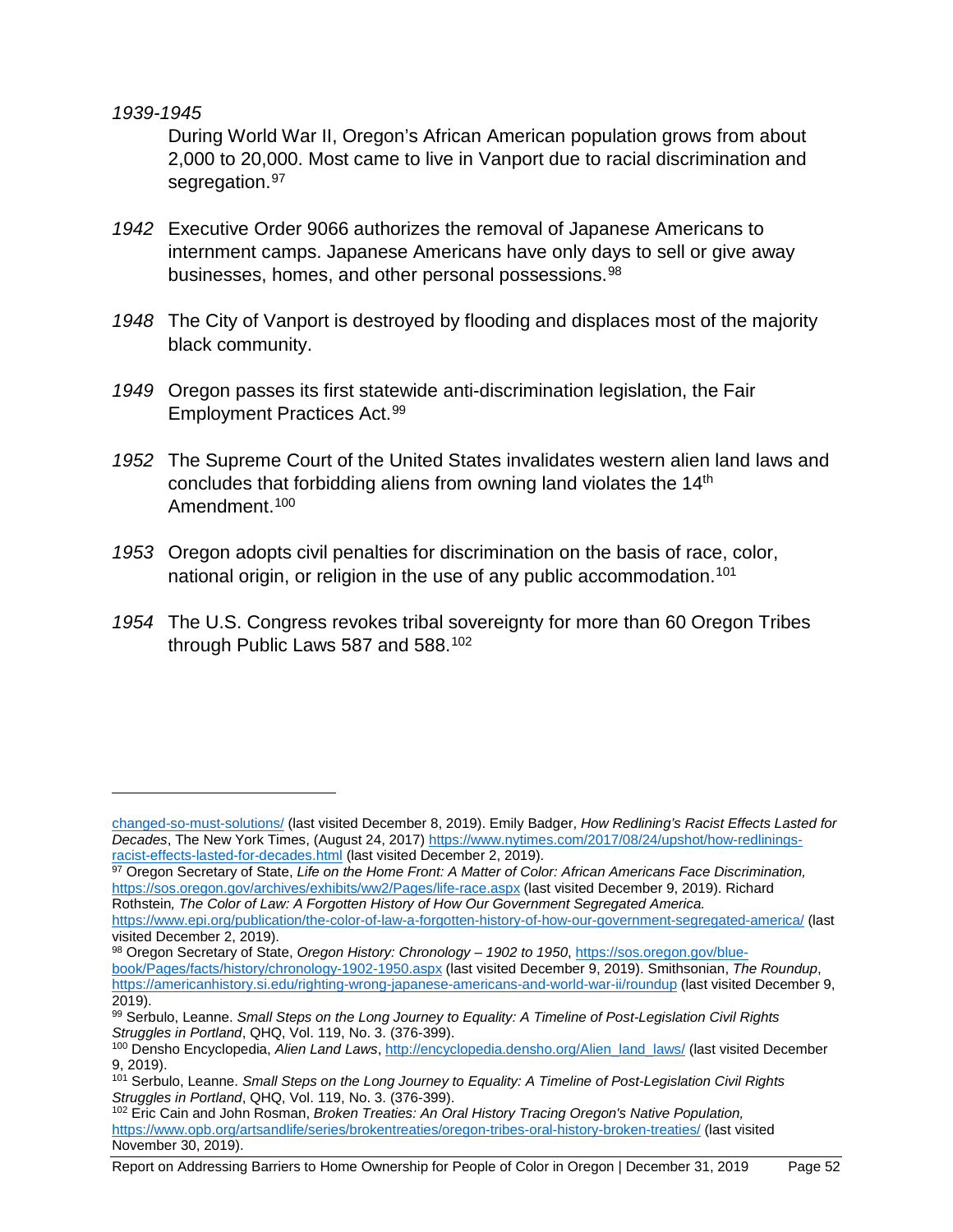*1956* The Federal Aid Highway Act of 1956 allows Oregon to build Interstate 5 and Highway 99, which affect the predominantly black Upper Albina neighborhood in Portland.[103](#page-57-0)

The National Association of Real Estate Boards responds to *Shelley v. Kraemer*, which found deed restrictions unenforceable, by modifying its code of ethics to state that a "Realtor should not be instrumental in introducing into a neighborhood a character of property or use which will clearly be detrimental to property values in that neighborhood."[104](#page-57-1)

- *1957* Construction of The Dalles Dam destroys Celilo Falls, an important center for Native American trade, culture, and ceremony for at least 11,000 years.<sup>[105](#page-57-2)</sup>
- *1957* Oregon passes its first fair housing legislation, making it illegal for property owners or their agents who receive any public funding from discriminating on the basis of race, color, religion, or national origin in the sale, lease, or rental or any dwelling in a building containing five or more such units.<sup>[106](#page-57-3)</sup>
- *1959* Oregon amends its fair housing law to apply to any person who sells, leases or rents real property.<sup>[107](#page-57-4)</sup>
- *1962* The League of Women Voters finds, after interviewing real estate agents, that brokers make "gentlemen's agreements" to not show whites' properties to black families.[108](#page-57-5)
- 1973 Oregon re-ratifies the 14<sup>th</sup> Amendment of the United States Constitution, which grants citizenship and equal legal and civil rights to African Americans.<sup>[109](#page-57-6)</sup>
- *1975* The Home Mortgage Disclosure Act passes. It requires certain financial institutions to collect and report on mortgage loan information, which helps determine whether lenders are properly serving the lending needs of their communities and provides some of the data needed to track discriminatory lending patterns.<sup>[110](#page-57-7)</sup>

<span id="page-57-2"></span>[records/indians-fish-at-celilo-falls/#.XffvEWBYZpQ](https://oregonhistoryproject.org/articles/historical-records/indians-fish-at-celilo-falls/#.XffvEWBYZpQ) (last visited December 16, 2019).

<span id="page-57-0"></span><sup>103</sup> Givson, Karen. Bleeding Albina: A History of Community Disinvestment, 1940-2000. Transforming Anthropology, Vol. 15, Numbers 1 (3–25).<br><sup>104</sup> Oregon History Project, *NAREB Code of Ethics*[, https://oregonhistoryproject.org/articles/historical-records/nareb-](https://oregonhistoryproject.org/articles/historical-records/nareb-code-of-ethics/#.Xfgj8vx7kb8)

<span id="page-57-1"></span>[code-of-ethics/#.Xfgj8vx7kb8](https://oregonhistoryproject.org/articles/historical-records/nareb-code-of-ethics/#.Xfgj8vx7kb8) (last Visited December 16, 2019). Shelley v. Kraemer 334 U.S. 1 (1948). <sup>105</sup> Oregon History Project, *Indians Fish at Celilo Falls*[, https://oregonhistoryproject.org/articles/historical-](https://oregonhistoryproject.org/articles/historical-records/indians-fish-at-celilo-falls/#.XffvEWBYZpQ)

<span id="page-57-3"></span><sup>106</sup> Oregon Historical Society, *Fair Housing In Oregon Study*, [https://oregonhistoryproject.org/articles/historical](https://oregonhistoryproject.org/articles/historical-records/fair-housing-in-oregon-study/#.Xe6JomBYZpQ)[records/fair-housing-in-oregon-study/#.Xe6JomBYZpQ](https://oregonhistoryproject.org/articles/historical-records/fair-housing-in-oregon-study/#.Xe6JomBYZpQ) (last visited December 9, 2019).

<span id="page-57-5"></span><span id="page-57-4"></span><sup>107</sup> *Id*. <sup>108</sup> Serbulo, Leanne. *Small Steps on the Long Journey to Equality: A Timeline of Post-Legislation Civil Rights Struggles in Portland*, QHQ, Vol. 119, No 3. (376-399).

<span id="page-57-6"></span><sup>109</sup> Oregon Secretary of State, *Black in Oregon, Later Developments*[, https://sos.oregon.gov/archives/exhibits/black](https://sos.oregon.gov/archives/exhibits/black-history/Pages/context/later-developments.aspx)[history/Pages/context/later-developments.aspx](https://sos.oregon.gov/archives/exhibits/black-history/Pages/context/later-developments.aspx) (last visited December 9, 2019).

<span id="page-57-7"></span><sup>110</sup> Consumer Financial Protection Bureau, *Mortgage data (HMDA),* [https://www.consumerfinance.gov/data](https://www.consumerfinance.gov/data-research/hmda/)[research/hmda/](https://www.consumerfinance.gov/data-research/hmda/) (last visited December 2, 2019).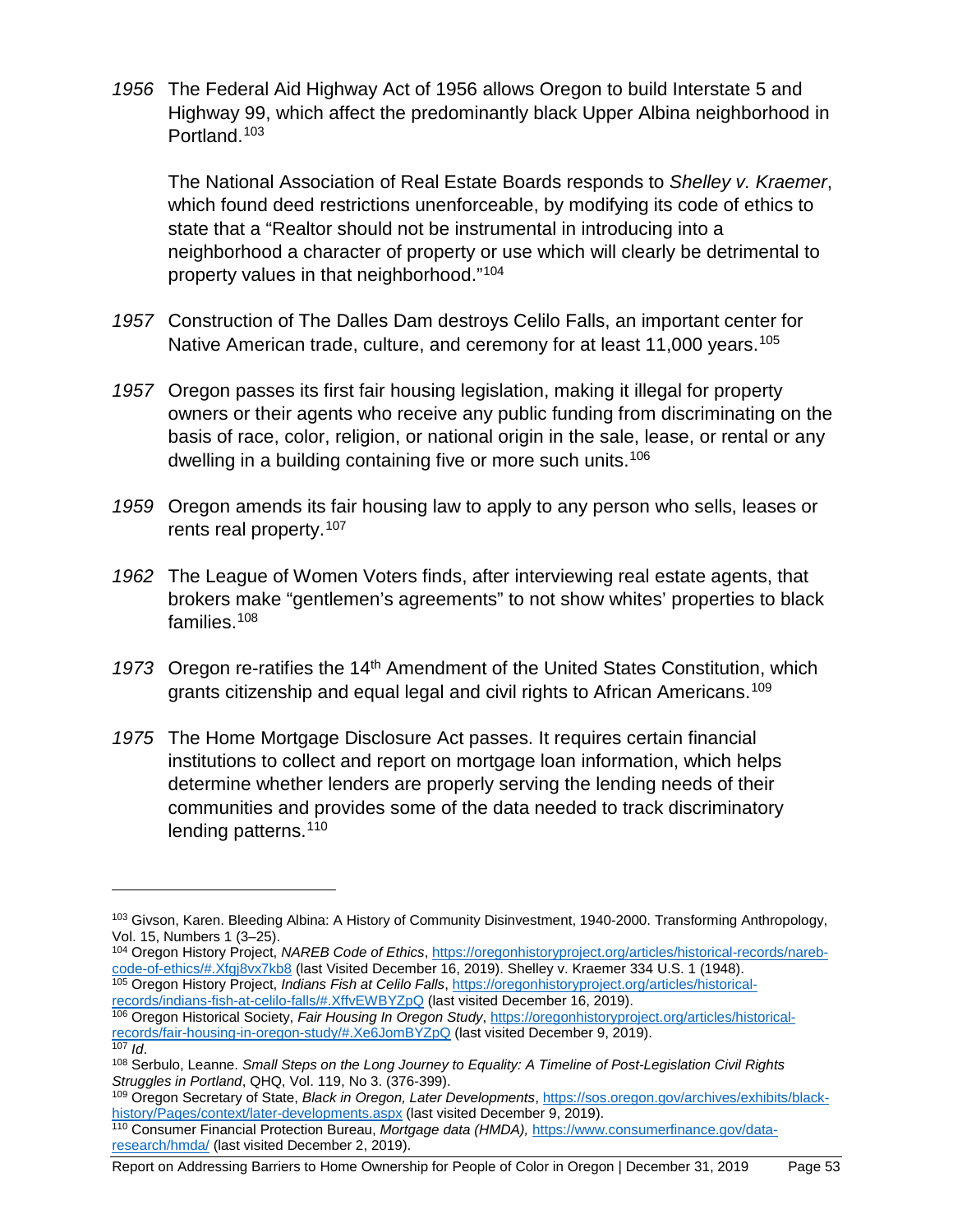*1970s - 1980s*

 $\overline{a}$ 

Federal recognition occurs for the Burns Paiute Tribe; Confederated Tribes of Coos, Lower Umpqua, and Siuslaw Indians; Coquille Indian Tribe; Cow Creek Band of the Umpqua Tribe of Indians; Confederated Tribes of The Grand Ronde Community; Klamath Tribes; and Confederated Tribes of Siletz Indians.

- *1990 The Oregonian* conducts a study of mortgage lending practices in Portland and finds that banks make loans in black neighborhoods at one-sixth the rate of other neighborhoods and that no federally insured mortgages for low-income and firsttime home buyers have been issued in the four predominately black census tracts.[111](#page-58-0)
- *2007* The Great Recession begins. Families of color lose their homes at higher rates than white families during the Great Recession, partially due to predatory lending practices.[112](#page-58-1)
- *2011* The 2010 audit by the Fair Housing Council for the City of Portland finds that landlords and leasing agents discriminated against African American and Latino "testers" 64 percent of the time in 50 tests across the city, citing higher rents or deposits and adding on fees.<sup>[113](#page-58-2)</sup>
- *2018* Oregon passes a bill to simplify the process to remove personally discriminatory restrictions from titles of real property.[114](#page-58-3)
- *2018* The annual City of Portland audit test shows that housing providers continue to provide adverse differential treatment to prospective renters based on a person's race/color or national origin in 25 percent of the inquiries.<sup>[115](#page-58-4)</sup>

<span id="page-58-0"></span><sup>111</sup> Serbulo, Leanne. *Small Steps on the Long Journey to Equality: A Timeline of Post-Legislation Civil Rights Struggles in Portland*, QHQ, Vol. 119, No 3. (376-399).<br><sup>112</sup> Reuters, *Racial predatory loans fueled U.S. housing crisis: study, [https://www.reuters.com/article/us-usa-](https://www.reuters.com/article/us-usa-foreclosures-race/racial-predatory-loans-fueled-u-s-housing-crisis-study-idUSTRE6930K520101004)*

<span id="page-58-1"></span>[foreclosures-race/racial-predatory-loans-fueled-u-s-housing-crisis-study-idUSTRE6930K520101004](https://www.reuters.com/article/us-usa-foreclosures-race/racial-predatory-loans-fueled-u-s-housing-crisis-study-idUSTRE6930K520101004) (last visited December 17, 2019). Social Science Research Council, *Impact of the U.S. Housing Crisis on the Racial Wealth Gap Across Generations* (2015), available at

[https://www.aclu.org/sites/default/files/field\\_document/discrimlend\\_final.pdfmeowners.](https://www.aclu.org/sites/default/files/field_document/discrimlend_final.pdfmeowners)

<span id="page-58-2"></span><sup>113</sup> The Oregonian, *Portland housing audit finds discrimination in 64 percent of tests; city has yet to act against landlords*[, https://www.oregonlive.com/portland/2011/05/a\\_portland\\_housing\\_audit\\_finds.html](https://www.oregonlive.com/portland/2011/05/a_portland_housing_audit_finds.html) (last visited December 9, 2019).

<span id="page-58-3"></span><sup>114</sup> House Bill 4134, (2018) [https://olis.leg.state.or.us/liz/2018R1/Measures/Overview/HB4134;](https://olis.leg.state.or.us/liz/2018R1/Measures/Overview/HB4134) Chapter 35, (2018 Laws).

<span id="page-58-4"></span><sup>115</sup> Fair Housing Council of Oregon, *Race/Color and National Origin: Indicators of Disparate Treatment in Portland Rental Housing*[, https://www.portlandoregon.gov/phb/article/703893](https://www.portlandoregon.gov/phb/article/703893) (last visited December 9, 2019).